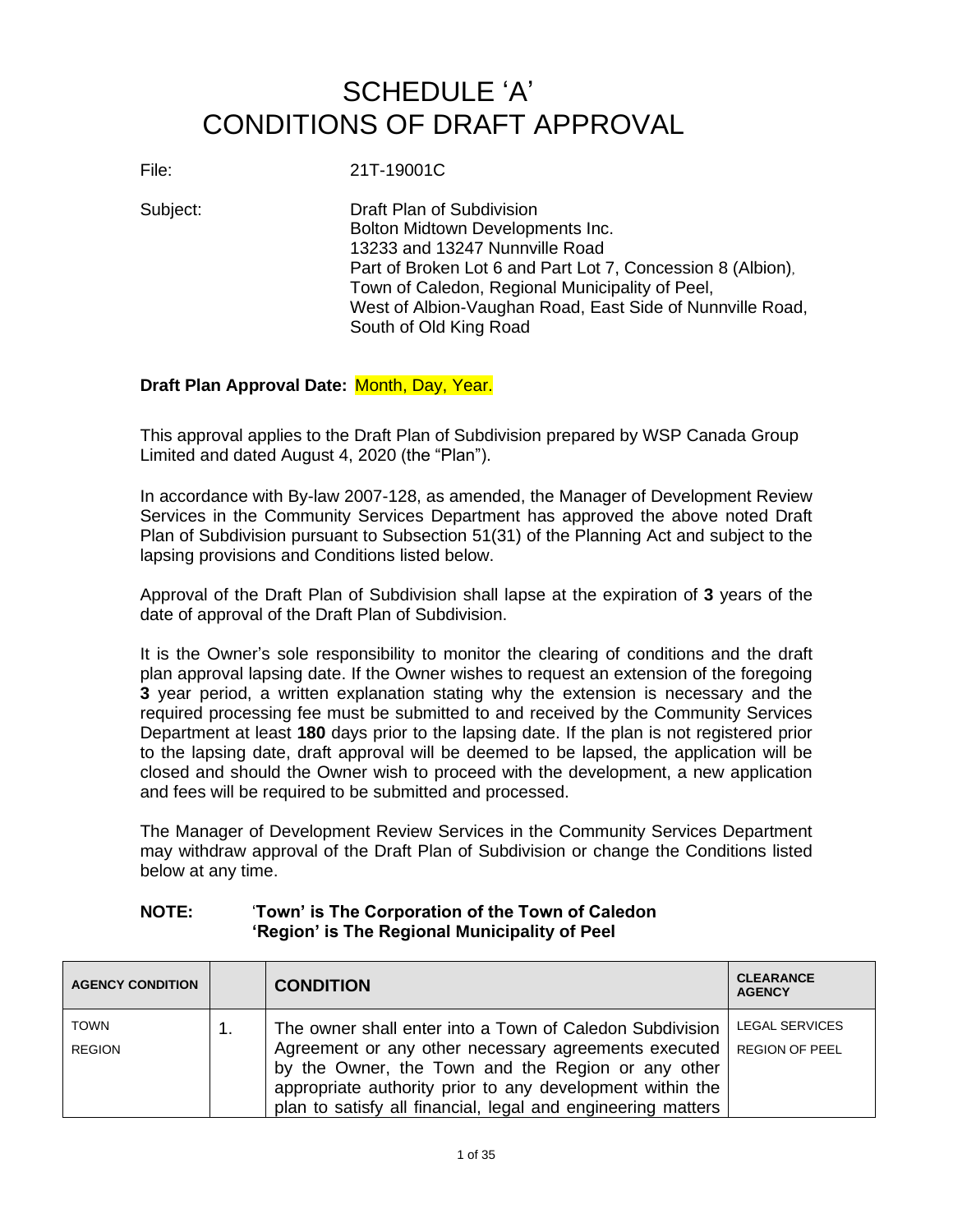| <b>AGENCY CONDITION</b> |    | <b>CONDITION</b>                                                                                                                                                                                                                                                                                                                                                                                                                                                                                                                                                                            | <b>CLEARANCE</b><br><b>AGENCY</b>              |
|-------------------------|----|---------------------------------------------------------------------------------------------------------------------------------------------------------------------------------------------------------------------------------------------------------------------------------------------------------------------------------------------------------------------------------------------------------------------------------------------------------------------------------------------------------------------------------------------------------------------------------------------|------------------------------------------------|
|                         |    | including land dedications, grading, easements, fencing,<br>landscaping, provision of roads, stormwater management<br>facilities, installation of municipal services, securities,<br>parkland and cash contributions, and other matters of the<br>Town and the Region respecting the development of these<br>lands in accordance with the latest standards, including<br>the payment of Town and Regional development charges<br>in accordance with their applicable Development Charges<br>By-laws.                                                                                        |                                                |
| <b>TOWN</b>             | 2. | Prior to registration, a Zoning By-law for the development<br>of these lands is to be passed under Section 34 of the<br>Planning Act, R.S.O. 1990, c.P.13, as amended, and be in<br>full force and effect.                                                                                                                                                                                                                                                                                                                                                                                  | ZONING                                         |
| <b>TOWN</b>             | 3. | Prior to registration, the Owner shall provide a Certificate<br>of Lot Area and Lot Frontage signed by an Ontario Land<br>Surveyor, to the satisfaction of the Town.                                                                                                                                                                                                                                                                                                                                                                                                                        | ZONING<br><b>MUNICIPAL</b><br><b>NUMBERING</b> |
| <b>TOWN</b>             | 4. | Prior to registration, the Owner shall provide a Certificate<br>signed by an Ontario Land Surveyor and the Owner,<br>stating that the plan proposed to be submitted for<br>registration is the same as the latest (most recent) draft<br>approved plan, to the satisfaction of the Town.<br>Alternatively, if the plans are not the same, the Certificate<br>shall identify any differences between the proposed<br>registered plan and the latest draft plan, to the satisfaction<br>of the Town.                                                                                          | <b>PLANNING</b>                                |
| <b>TOWN</b>             | 5. | Prior to registration, the Owner shall provide a site-specific<br>Development Phasing Plan, if required, to outline the<br>intended sequence of development within the Plan, both<br>geographically and chronologically, including the provision<br>of necessary supporting road and servicing infrastructure,<br>community features, the treatment of significant natural<br>features and the provision of services, all to the<br>satisfaction of the Town of Caledon.                                                                                                                    | <b>PLANNING</b>                                |
| <b>TOWN</b>             | 6. | The Owner shall include the following warning clauses<br>1)<br>in a Schedule to all Purchase and Sale, or Lease<br>Agreements for all lots/blocks in the Plan:<br>a) "Purchasers and/or tenants are advised that any<br>corridors,<br>adjacent open spaces,<br>greenway<br>greenlands,<br>valleylands,<br>woodlots,<br>natural<br>features and stormwater management facilities will<br>be left in a naturally vegetated condition and<br>receive minimal maintenance. Uses such as<br>private picnic, barbeque or garden areas, storage<br>of materials and/or dumping of refuse or plowed | <b>DEVELOPMENT</b><br><b>ENGINEERING</b>       |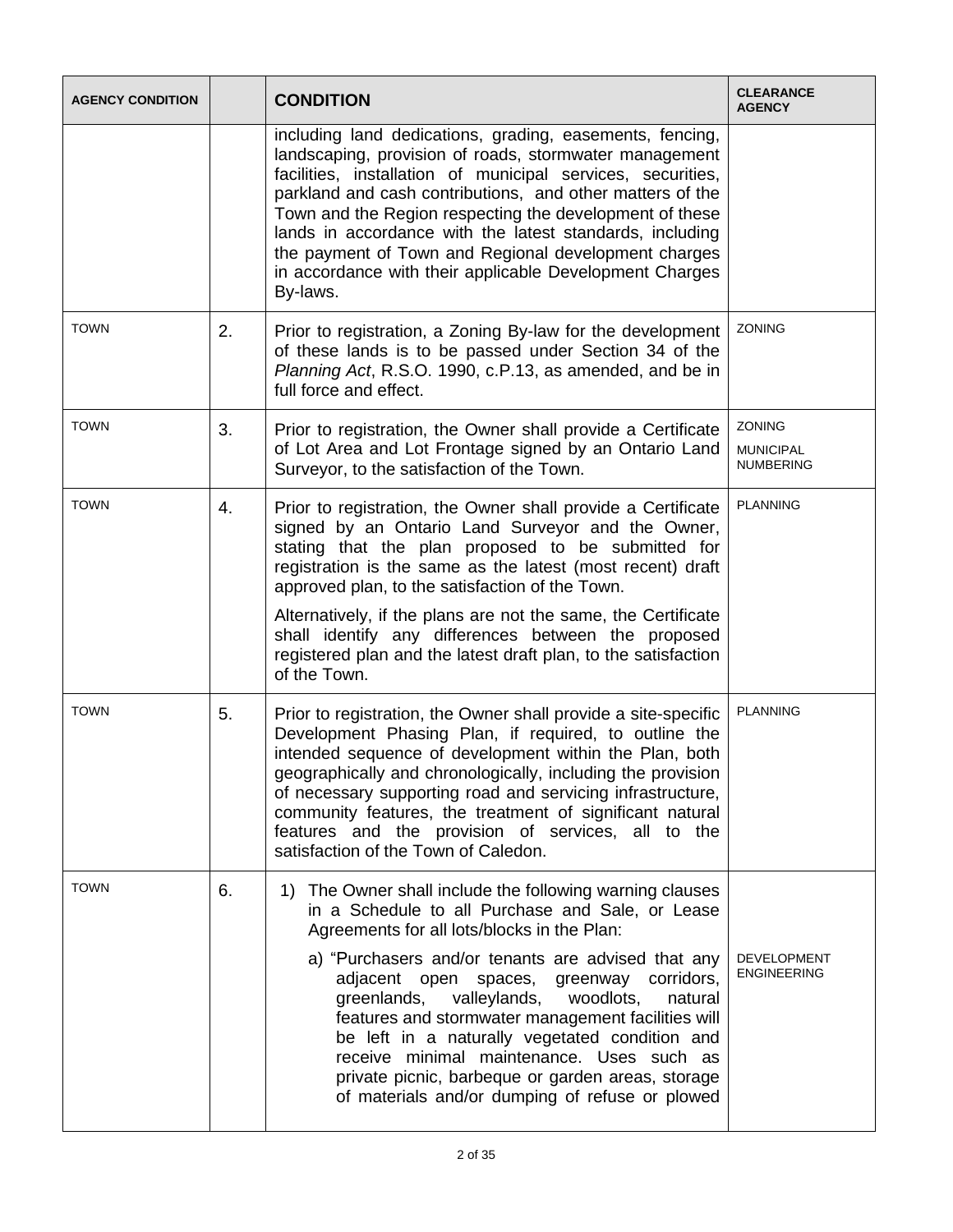| <b>AGENCY CONDITION</b> | <b>CONDITION</b>                                                                                                                                                                                                                                                                                                                                                                                                                                                                                                                                                                                                                                                                                                                                                                                                                                                                                                                              | <b>CLEARANCE</b><br><b>AGENCY</b>                     |
|-------------------------|-----------------------------------------------------------------------------------------------------------------------------------------------------------------------------------------------------------------------------------------------------------------------------------------------------------------------------------------------------------------------------------------------------------------------------------------------------------------------------------------------------------------------------------------------------------------------------------------------------------------------------------------------------------------------------------------------------------------------------------------------------------------------------------------------------------------------------------------------------------------------------------------------------------------------------------------------|-------------------------------------------------------|
|                         | snow are not permitted on these lands."                                                                                                                                                                                                                                                                                                                                                                                                                                                                                                                                                                                                                                                                                                                                                                                                                                                                                                       |                                                       |
|                         | b) "Purchasers and/or tenants are advised that chain<br>link (or approved equal) fencing along the lines of<br>Lots and/or Blocks abutting Town owned lands is<br>a requirement of the Subdivision Agreement and<br>that all required chain link fencing shall be<br>constructed with all fencing materials, including<br>foundations, entirely on private property as shown<br>on the approved construction drawings. Prior to<br>assumption, the fencing installed shall not be<br>altered in any way, including the addition of gates.<br>Any costs to repair modifications will be the<br>responsibility of the Owner. Upon assumption of<br>the subdivision by the Town, the maintenance of<br>the fencing shall meet Town of Caledon By-laws<br>and shall be the sole responsibility of the lot owner<br>to maintain. To view approved drawings, please<br>contact the Town of Caledon, Planning and<br>Development Services Division." | <b>DEVELOPMENT</b><br><b>ENGINEERING</b><br>LANDSCAPE |
|                         | "Purchasers and/or tenants are advised that some<br>C)<br>streets may have sidewalks on both sides of the<br>street. To confirm sidewalk locations, please<br>contact the Town of Caledon, Planning and<br>Development Services Division."                                                                                                                                                                                                                                                                                                                                                                                                                                                                                                                                                                                                                                                                                                    | <b>PLANNING</b>                                       |
|                         | d) "Purchasers and/or tenants are advised that wider<br>standard<br>width<br>sidewalks<br>than<br>may<br>be<br>implemented in front of your property. Please<br>check with the Town of Caledon to confirm<br>sidewalk widths."                                                                                                                                                                                                                                                                                                                                                                                                                                                                                                                                                                                                                                                                                                                | <b>DEVELOPMENT</b><br><b>ENGINEERING</b>              |
|                         | e) "Purchasers and/or tenants shall both confirm with<br>the developers consulting engineer and landscape<br>architect or with the Town of Caledon on final<br>locations of street trees, sidewalks, infrastructure<br>and utilities that may be located on or adjacent to<br>the property they are purchasing or leasing."                                                                                                                                                                                                                                                                                                                                                                                                                                                                                                                                                                                                                   | <b>DEVELOPMENT</b><br><b>ENGINEERING</b><br>LANDSCAPE |
|                         | "Purchasers and/or tenants are advised that the<br>f)<br>number of parking spaces provided per dwelling<br>may not be the equivalent of one parking space<br>per bedroom within the dwelling. To confirm<br>parking provided on a lot, please contact the Town<br>of Caledon, Planning and Development Services<br>Division."                                                                                                                                                                                                                                                                                                                                                                                                                                                                                                                                                                                                                 | <b>PLANNING</b>                                       |
|                         | g) "Purchasers and/or tenants are advised that street<br>trees and lot planting are a requirement of the<br>Subdivision Agreement. The Town of Caledon will<br>not accept requests for changes to tree species<br>types or the elimination of any planting. Utility<br>locations, setbacks and driveway locations may                                                                                                                                                                                                                                                                                                                                                                                                                                                                                                                                                                                                                         | <b>LANDSCAPE</b>                                      |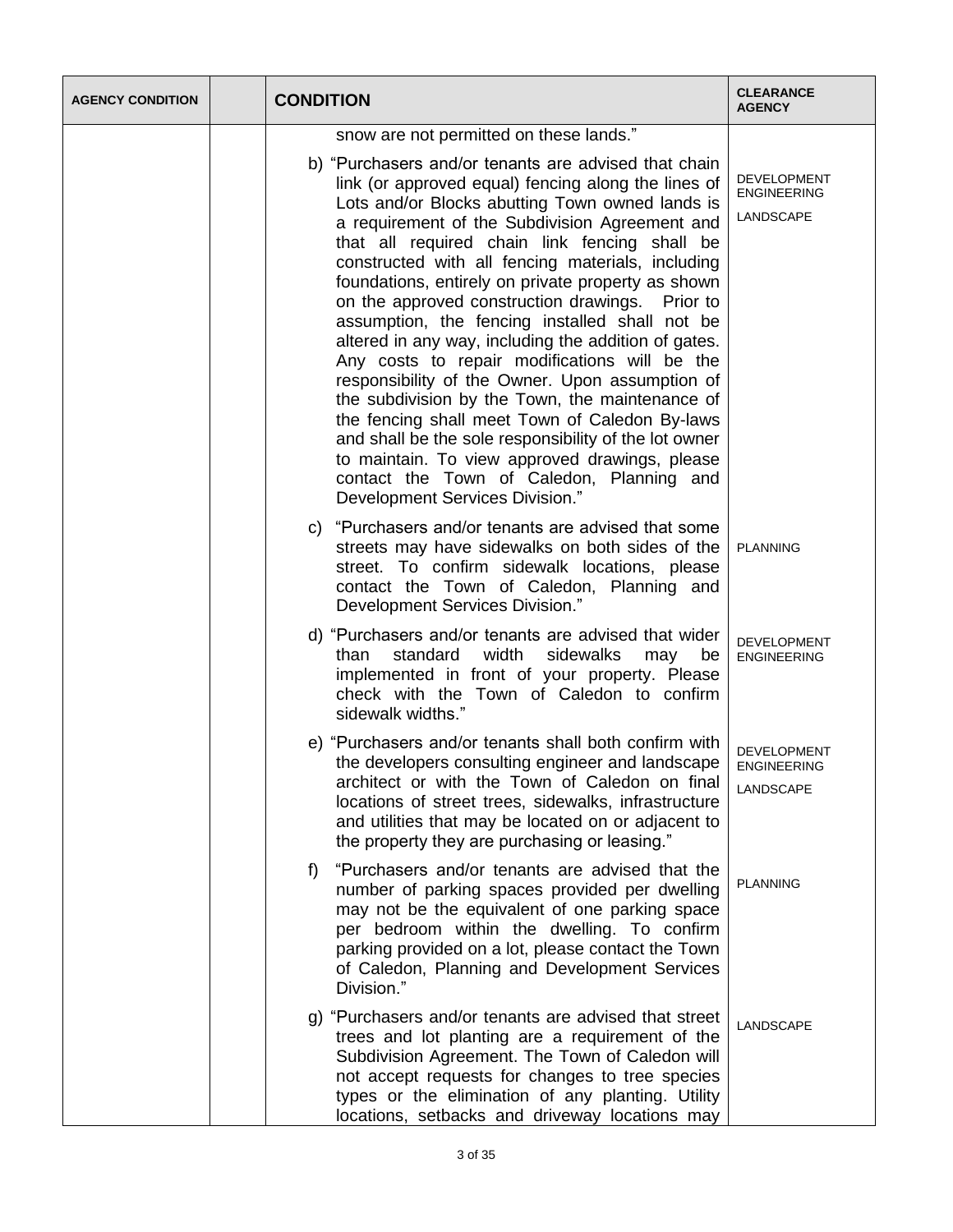| <b>AGENCY CONDITION</b> |    | <b>CONDITION</b>                                                                                                                                                                                                                                                                                                                                                                                                                                                                                                                                                                                                                                                                               | <b>CLEARANCE</b><br><b>AGENCY</b> |
|-------------------------|----|------------------------------------------------------------------------------------------------------------------------------------------------------------------------------------------------------------------------------------------------------------------------------------------------------------------------------------------------------------------------------------------------------------------------------------------------------------------------------------------------------------------------------------------------------------------------------------------------------------------------------------------------------------------------------------------------|-----------------------------------|
|                         |    | cause landscape modifications or deletions on<br>residential lots. Purchasers and/or tenants are<br>advised to confirm with the developer's consulting<br>landscape architect or the Town of Caledon, Open<br>Space Design for proposed locations of any<br>landscape features. Purchasers and/or tenants<br>are advised that existing trees that have been<br>retained on private residential lots are the sole<br>responsibility of the lot owner and/or tenant to<br>maintain."                                                                                                                                                                                                             |                                   |
|                         |    | h) "Purchasers and/or tenants are advised that<br>existing trees that may have been retained on<br>private residential lots are the sole responsibility of<br>the lot owner and/or tenant to maintain."                                                                                                                                                                                                                                                                                                                                                                                                                                                                                        | LANDSCAPE                         |
|                         |    | "This dwelling unit has been fitted with a forced air<br>i)<br>heating system and the ducting etc., was sized to<br>accommodate central air conditioning. Installation<br>of central air conditioning will allow windows and<br>exterior doors to remain closed, thereby ensuring<br>that the indoor sound levels are within the<br>Municipality's and the Ministry of the Environment,<br>Conservation and Parks' noise criteria. (Note: The<br>location and installation of the outdoor air<br>conditioning device should be done so as to<br>minimize the noise impacts and comply with<br>criteria of MECP publication NPC-300,<br>as<br>applicable.)"                                     | <b>ENGINEERING</b>                |
|                         | 2) | The Owner shall include the following warning clauses<br>in a Schedule to all Purchase and Sale, or Lease<br>Agreements for Lots 11 to 15 (inclusive) on the draft<br>approved plan:                                                                                                                                                                                                                                                                                                                                                                                                                                                                                                           | <b>ENGINEERING</b>                |
|                         |    | a) "Purchasers/tenants are advised that despite the<br>inclusion of noise control features in the<br>development and within the building units, sound<br>levels due to increasing road traffic may on<br>occasion interfere with some activities of the<br>dwelling occupants as the sound levels exceed<br>the sound level limits of the Municipality and the<br>Ministry of the Environment, Conservation and<br>Parks. The acoustical barrier as installed shall be<br>maintained, repaired or replaced by the owner.<br>Any maintenance, repair or replacement shall be<br>with the same material, to the same standards and<br>having the same colour and appearance of the<br>original." |                                   |
|                         | 3) | The Owner shall include the following warning clauses<br>in a Schedule to all Purchase and Sale, or Lease<br>Agreements for Lot 16 on the draft approved plan:                                                                                                                                                                                                                                                                                                                                                                                                                                                                                                                                 | <b>ENGINEERING</b>                |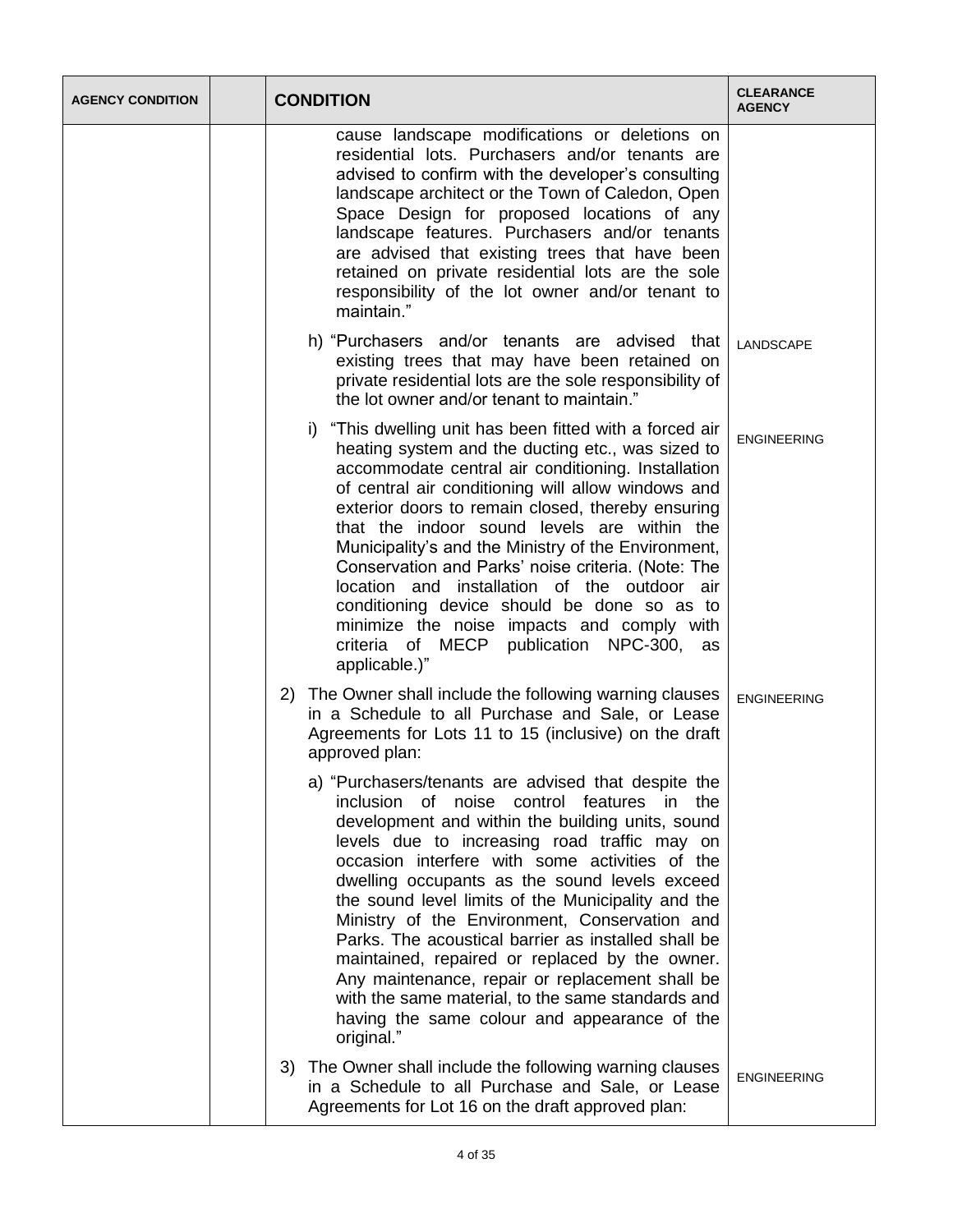| <b>AGENCY CONDITION</b> |                | <b>CONDITION</b>                                                                                                                                                                                                                                                                                                                                                                                                                                                     | <b>CLEARANCE</b><br><b>AGENCY</b>                                        |
|-------------------------|----------------|----------------------------------------------------------------------------------------------------------------------------------------------------------------------------------------------------------------------------------------------------------------------------------------------------------------------------------------------------------------------------------------------------------------------------------------------------------------------|--------------------------------------------------------------------------|
|                         |                | a) "Purchases/tenants are advised that, despite the<br>inclusion of noise control features in the<br>development and within the building units, sound<br>levels due to increasing road traffic may<br>occasionally interfere with some activities of the<br>dwellings occupants as the sound levels exceed<br>the noise criteria of the Municipality and the<br>Ministry of the Environment, Conservation and<br>Parks."                                             |                                                                          |
|                         |                | 4) A clause shall be included in the Subdivision<br>Agreement stating that the Owner shall include in all<br>agreements of purchase and sale, a warning clause<br>alerting the prospective home purchasers or the<br>existence of any potential incompatible uses or<br>features on adjacent lands (i.e., noxious use,<br>commercial/industrial uses, berms, noise walls,<br>stormwater management facilities, etc.), in wording to<br>the satisfaction of the Town. | <b>PLANNING</b><br><b>DEVELOPMENT</b><br><b>ENGINEERING</b><br>LANDSCAPE |
|                         |                | 5) A clause shall be included in the Subdivision<br>Agreement stating that the Owner shall include all<br>above-noted warning clauses in all agreements of<br>Purchase and Sale and Lease Agreements.                                                                                                                                                                                                                                                                | <b>PLANNING</b><br>DEVELOPMENT<br><b>ENGINEERING</b><br>LANDSCAPE        |
| <b>TOWN</b>             | 7 <sub>1</sub> | 1) Prior to grading, servicing or registration of the Plan or<br>any phase thereof, whichever comes first, the Owner<br>shall provide, to the satisfaction of the Town and the<br>Toronto and Region Conservation Authority, the<br>following:                                                                                                                                                                                                                       | <b>PLANNING</b>                                                          |
|                         |                | a) Evidence from the Ministry of the Environment,<br>Conservation and Parks which identifies any<br>permits and/or other authorizations required under<br>Ontario's Endangered Species Act, 2007 ("ESA")<br>and its prescribed regulations;                                                                                                                                                                                                                          |                                                                          |
|                         |                | b) Evidence from Fisheries and Oceans Canada<br>(DFO) which identifies any permits<br>and/or<br>authorizations required; and,                                                                                                                                                                                                                                                                                                                                        |                                                                          |
|                         |                | c) Evidence of the proposed measures both on-site<br>and off-site, or any combination thereof, to meet<br>all requirements under the ESA and its prescribed<br>regulations, if required.                                                                                                                                                                                                                                                                             |                                                                          |
|                         |                | 2) A clause shall be included in all Grading, Servicing<br>and Subdivision Agreements stating that the Owner<br>shall attain all necessary approvals and permissions<br>from the Ministry of the Environment, Conservation<br>and Parks that may be required for this development,<br>its servicing, or any component thereof, in accordance<br>with the timelines prescribed under the ESA and its<br>regulations; and, that the Owner acknowledges and             |                                                                          |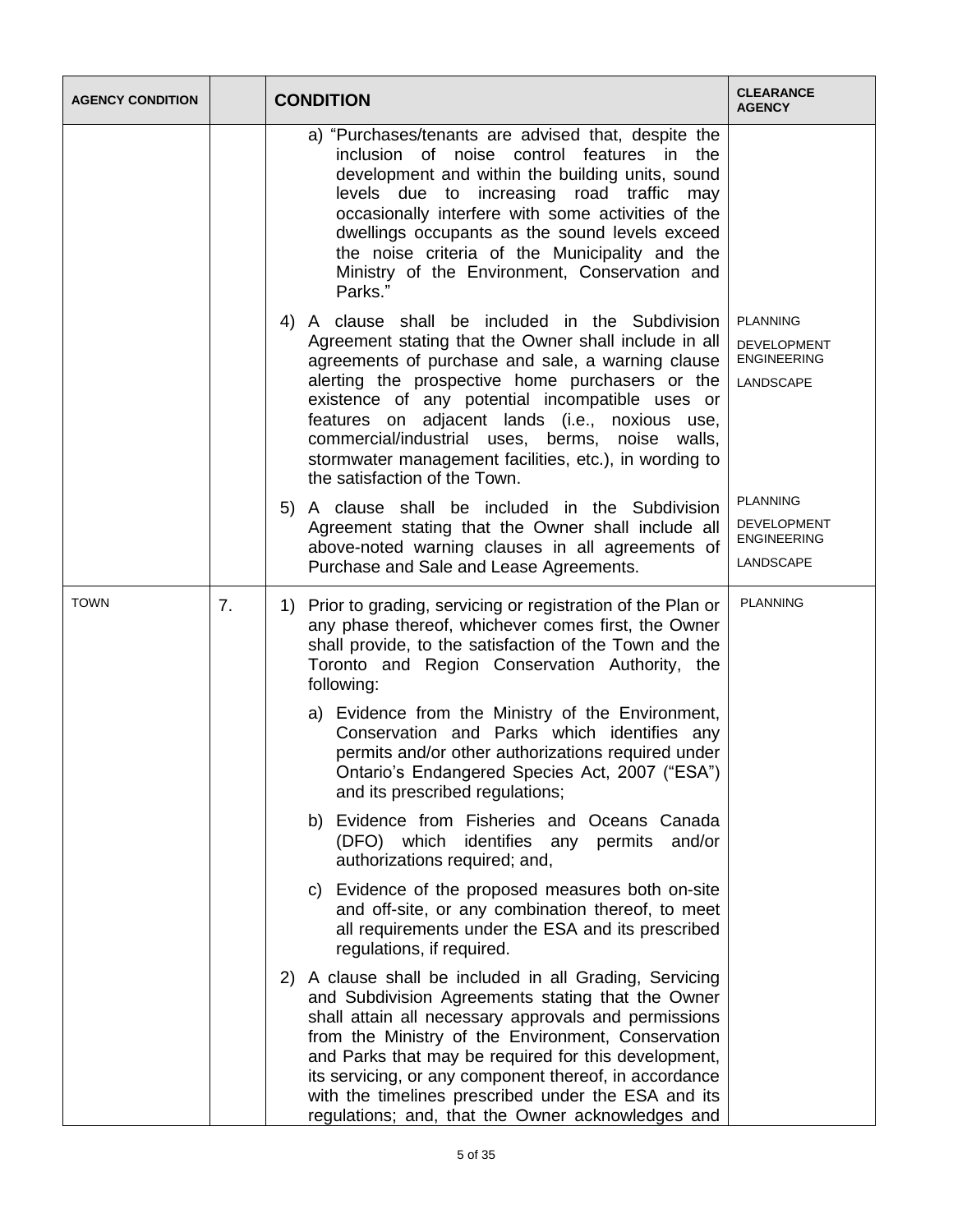| <b>AGENCY CONDITION</b> |     | <b>CONDITION</b>                                                                                                                                                                                                                                                                                                                                                                                                                                                                                                                                                                                                                                       | <b>CLEARANCE</b><br><b>AGENCY</b> |
|-------------------------|-----|--------------------------------------------------------------------------------------------------------------------------------------------------------------------------------------------------------------------------------------------------------------------------------------------------------------------------------------------------------------------------------------------------------------------------------------------------------------------------------------------------------------------------------------------------------------------------------------------------------------------------------------------------------|-----------------------------------|
|                         |     | agrees to its exclusive responsibility to meet all<br>requirements under the ESA and its prescribed<br>regulations.<br>3) A clause shall be included in all Grading, Servicing<br>and Subdivision Agreements stating that the Owner<br>shall attain all necessary approvals and permissions<br>from Fisheries and Oceans Canada (DFO) that may<br>be required for this development, its servicing or any<br>component thereof.                                                                                                                                                                                                                         |                                   |
| <b>TOWN</b>             | 8.  | A clause shall be included in the Subdivision Agreement<br>stating that prior to assumption, the Owner shall:<br>1) Prepare and submit a chart to the Town, outlining all<br>terms and conditions of the Subdivision<br>the<br>Agreement that must be fulfilled prior to assumption;<br>and,<br>2) Provide evidence of compliance with all terms and<br>conditions of the Subdivision Agreement and any<br>other applicable agreement, at its sole cost and<br>expense to the Town, all to the satisfaction of the<br>Town.                                                                                                                            | <b>PLANNING</b>                   |
| <b>TOWN</b>             | 9.  | Prior to each of grading approval, servicing approval and<br>registration, the Owner shall provide evidence of<br>compliance with all of the conditions of draft approval, at<br>its sole cost and expense, to the satisfaction of the Town.                                                                                                                                                                                                                                                                                                                                                                                                           | <b>PLANNING</b>                   |
| <b>TOWN</b>             | 10. | 1) Prior to registration, the Owner shall erect a sign of a<br>minimum size of 1.2 m by 1.2 m on all open space<br>blocks, environmental blocks, berms/buffers blocks,<br>management facilities<br>stormwater<br>blocks,<br>maintenance blocks, park blocks, townhouse blocks,<br>medium density and high density blocks and future or<br>phased development blocks. The signage and<br>location shall be approved by the Town prior to the<br>erection of the sign(s) on the property.<br>2) A clause shall be included in the Subdivision<br>Agreement stating that the Owner shall maintain<br>these signs in good condition until such time as all | <b>PLANNING</b>                   |
|                         |     | building permits have been issued, at which time the<br>Owner shall remove these signs.                                                                                                                                                                                                                                                                                                                                                                                                                                                                                                                                                                |                                   |
| <b>TOWN</b>             | 11. | A clause shall be inserted in the Subdivision Agreement<br>which requires that upon registration of the plan, the<br>Owner shall convey any reserve blocks which, together<br>with reserve blocks on an adjacent plan of subdivision will<br>ultimately create functional lots/blocks, to the Owner of the<br>adjacent plan of subdivision. If the adjacent plan of<br>subdivision has already been registered,<br>prior to                                                                                                                                                                                                                            | <b>PLANNING</b>                   |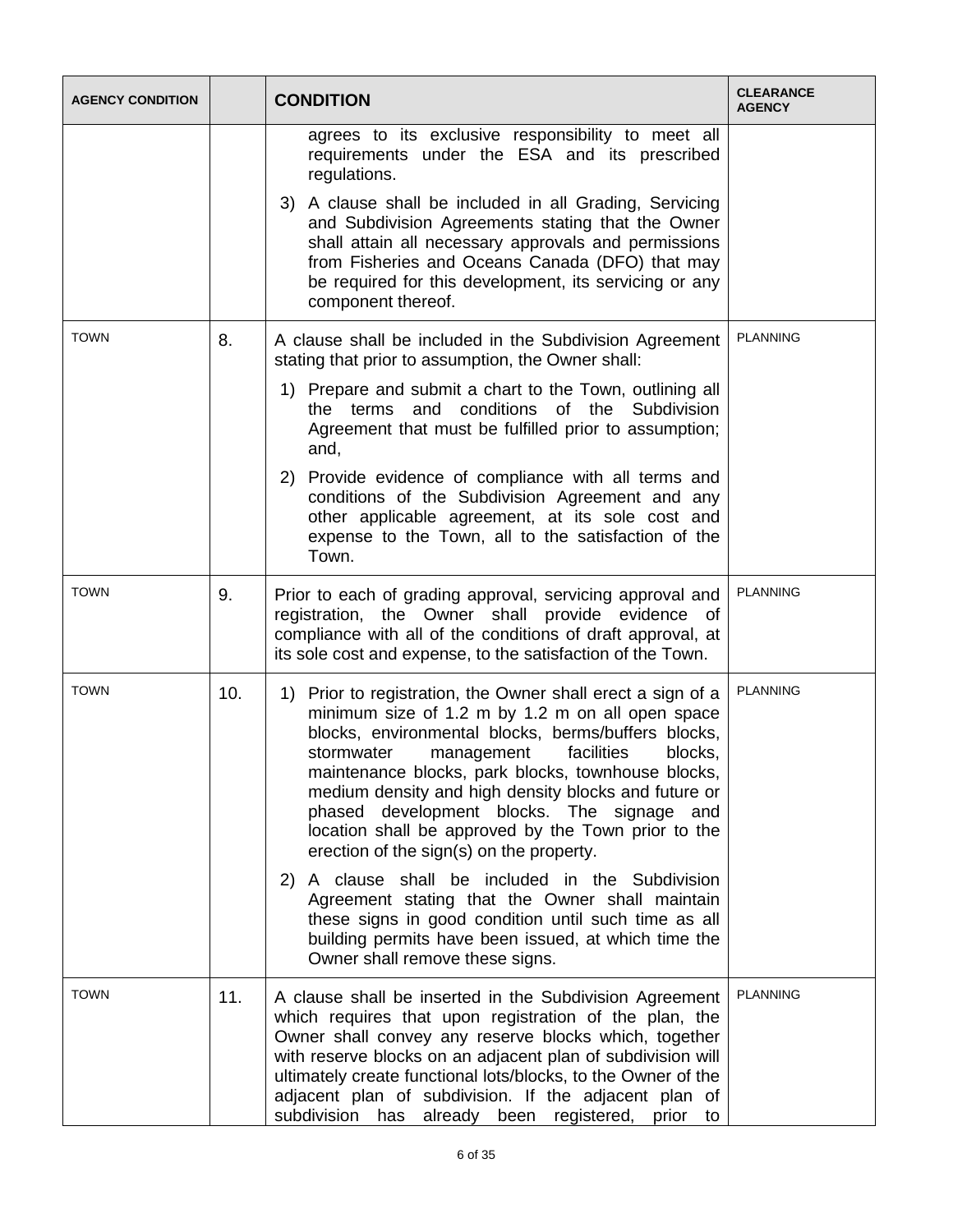| <b>AGENCY CONDITION</b> |     | <b>CONDITION</b>                                                                                                                                                                                                                                                                                                                                                                                                                                                                                                                                                                                                                                                                                                    | <b>CLEARANCE</b><br><b>AGENCY</b> |
|-------------------------|-----|---------------------------------------------------------------------------------------------------------------------------------------------------------------------------------------------------------------------------------------------------------------------------------------------------------------------------------------------------------------------------------------------------------------------------------------------------------------------------------------------------------------------------------------------------------------------------------------------------------------------------------------------------------------------------------------------------------------------|-----------------------------------|
|                         |     | registration, the Owner shall receive any reserve blocks<br>created by the registration of an adjacent plan of<br>subdivision and the final M-Plan will show which lots will<br>be registered by the Owner. In the alternative, the Owner<br>shall create functional lots/blocks within their plan of<br>subdivision through an alternative arrangement to the<br>satisfaction of the Town.                                                                                                                                                                                                                                                                                                                         |                                   |
| <b>TOWN</b>             | 12. | Prior to any grading, the Owner shall submit a Fiscal<br>Impact Study, prepared by a qualified professional, to the<br>satisfaction of the Town. The Owner shall reimburse the<br>Town for the cost of any peer review, as required of the<br>above noted report.                                                                                                                                                                                                                                                                                                                                                                                                                                                   | <b>PLANNING</b>                   |
|                         |     | The Owner shall agree in the Subdivision Agreement to<br>carry out, or cause to carry out, the recommendations set<br>out in the approved fiscal impact study to the satisfaction<br>of the Town.                                                                                                                                                                                                                                                                                                                                                                                                                                                                                                                   |                                   |
| <b>TOWN</b>             | 13. | 1) Prior to a) offering units for sale and prior to b)<br>servicing or registration (any combination of a) and<br>b)), the Owner shall:                                                                                                                                                                                                                                                                                                                                                                                                                                                                                                                                                                             | <b>PLANNING</b>                   |
|                         |     | a) Submit, to the Town, a letter with supporting floor<br>plans/elevations from an Architect explaining how<br>all dwellings located on Lots 1 to 23 (inclusive) on<br>the draft approved plan will be constructed so as<br>to allow for an accessory apartment within the<br>dwelling. To this end, the expectation is that the<br>dwellings are constructed with the required<br>structural enhancements and spatial separations<br>(if required) to help facilitate homeowners in the<br>construction of accessory apartments<br>after<br>purchase of the dwelling. For example, the<br>dwellings are to be designed to accommodate a<br>direct access to the basement, position windows<br>appropriately, etc.; |                                   |
|                         |     | b) Provide, to the Town, information on accessory<br>apartment options available to purchasers of Lots<br>1 to 23 (inclusive) on the draft approved plan,<br>including, but not limited to, floor plans,<br>specifications and approximate cost of a finished<br>basement apartment; and,                                                                                                                                                                                                                                                                                                                                                                                                                           |                                   |
|                         |     | c) Submit, to the Town, a letter with supporting floor<br>plans/elevations from an Architect explaining how<br>Lots 1 to 23 (inclusive) on the draft approved plan<br>will have an option to purchase a main floor<br>bedroom with full bathroom,                                                                                                                                                                                                                                                                                                                                                                                                                                                                   |                                   |
|                         |     | all to the satisfaction of the Town.<br>Prior to offering units for sale, the Owner shall provide<br>2)                                                                                                                                                                                                                                                                                                                                                                                                                                                                                                                                                                                                             |                                   |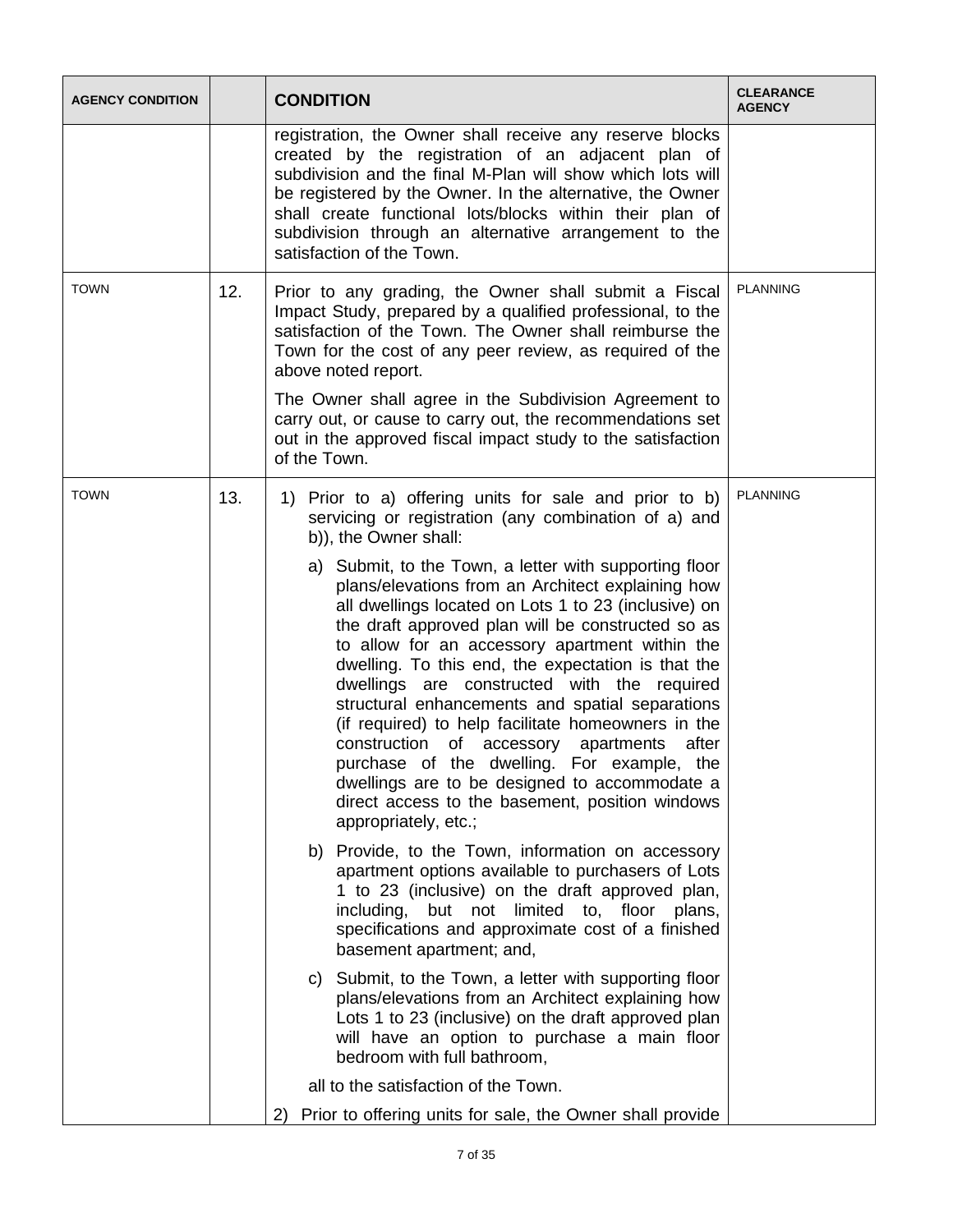| <b>AGENCY CONDITION</b> |     | <b>CONDITION</b>                                                                                                                                                                                                                                                                                                                                                                                                                                                                                                                                                                                                                                  | <b>CLEARANCE</b><br><b>AGENCY</b>       |
|-------------------------|-----|---------------------------------------------------------------------------------------------------------------------------------------------------------------------------------------------------------------------------------------------------------------------------------------------------------------------------------------------------------------------------------------------------------------------------------------------------------------------------------------------------------------------------------------------------------------------------------------------------------------------------------------------------|-----------------------------------------|
|                         |     | proof of the display of information regarding accessory<br>apartment and main floor bedroom features available<br>for purchasers of Lots 1 to 23 (inclusive), in a place<br>readily available to the public within the Sales Office, to<br>the satisfaction of the Town.                                                                                                                                                                                                                                                                                                                                                                          |                                         |
|                         |     | In the alternative, if a sales office does not exist, the<br>owner shall provide promotional advertising material<br>(i.e. brochures, websites, etc.) that include information<br>regarding accessory apartment and main<br>floor<br>bedroom features available for purchasers, to the<br>satisfaction of the Town.                                                                                                                                                                                                                                                                                                                               |                                         |
|                         |     | 3) The Owner shall agree in both the Servicing and<br>Subdivision Agreement to notify any prospective<br>builder of this requirement.                                                                                                                                                                                                                                                                                                                                                                                                                                                                                                             |                                         |
|                         |     | Clauses shall be inserted in both the Servicing and<br>4)<br>Subdivision Agreements requiring the items noted<br>above in 1) 2) and 3) above.                                                                                                                                                                                                                                                                                                                                                                                                                                                                                                     |                                         |
| <b>TOWN</b>             | 14. | 1) Prior to a) offering units for sale and prior to b)<br>grading, servicing or registration (any combination of<br>a) and b)), the Owner shall provide or cause to be<br>provided, information on universal design options<br>available to purchasers within the development,<br>including, but not limited to, a list of available<br>universal design features (i.e. ramps, handrails, etc.),<br>floor plans, specifications and approximate cost, to<br>the Town for approval. A list of suggested universal<br>design features is available on the Town's website.<br>The Owner shall notify any prospective builder of this<br>requirement. | <b>ACCESSIBILITY</b>                    |
|                         |     | 2) Prior to offering units for sale, the Owner shall provide<br>proof of the display of information regarding universal<br>design features available for purchasers, in a place<br>readily available to the public within the Sales Office,<br>to the satisfaction of the Town.                                                                                                                                                                                                                                                                                                                                                                   |                                         |
|                         |     | In the alternative, if a sales office does not exist, the<br>owner shall provide promotional advertising material<br>(i.e. brochures, websites, etc.) that include information<br>regarding universal design features available for<br>purchasers, to the satisfaction of the Town.                                                                                                                                                                                                                                                                                                                                                               |                                         |
|                         |     | 3) A clause shall be included in the Subdivision<br>Agreement to reflect 1) and 2) above.                                                                                                                                                                                                                                                                                                                                                                                                                                                                                                                                                         |                                         |
| <b>TOWN</b>             | 15. | 1) Prior to registration, the Owner's surveyor shall submit<br>to the Town, horizontal coordinates of all boundary<br>monuments for the draft approved plan of subdivision.<br>These coordinates are to be based on 6 degree UTM                                                                                                                                                                                                                                                                                                                                                                                                                  | <b>INFORMATION</b><br><b>TECHNOLOGY</b> |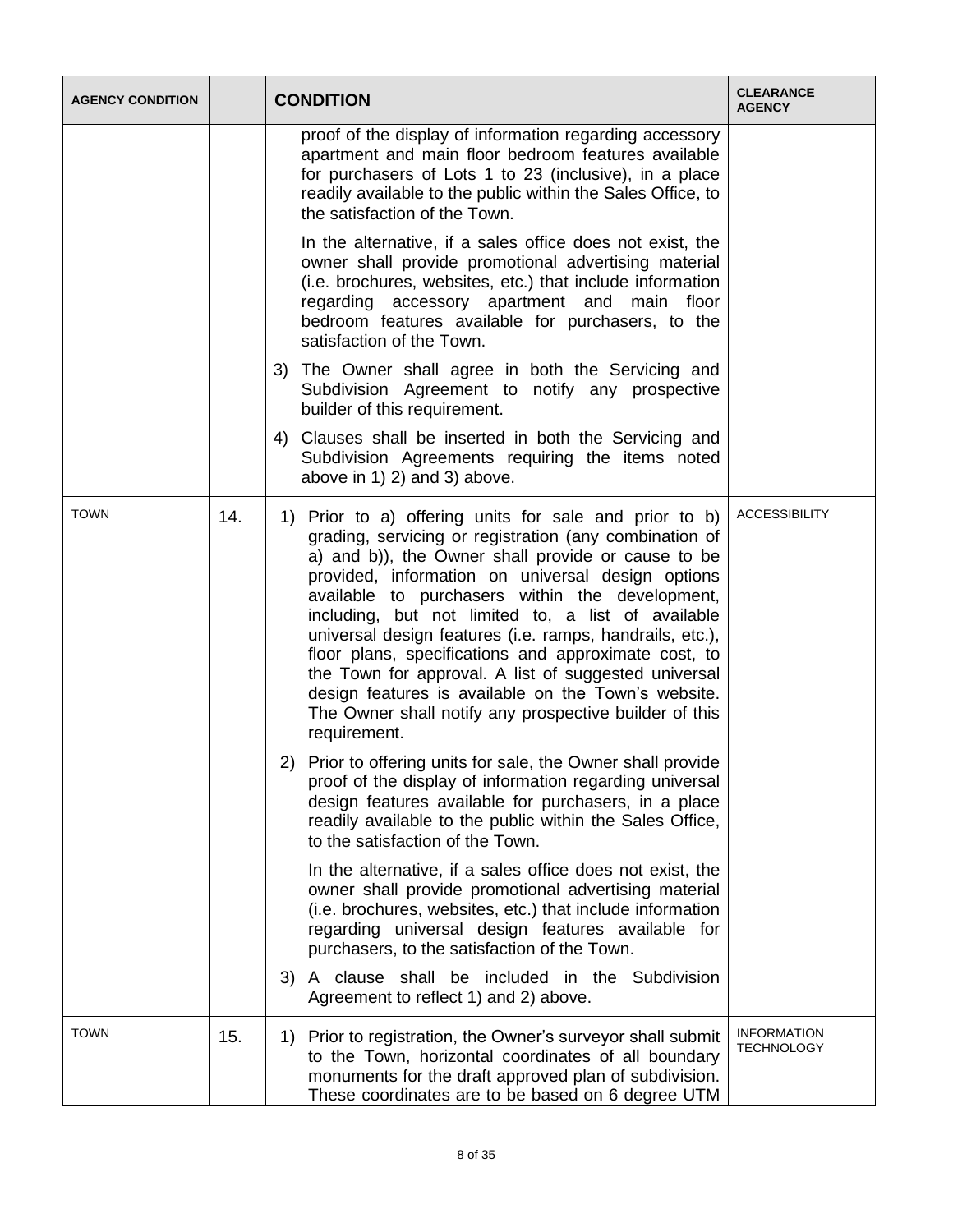| <b>AGENCY CONDITION</b> |     | <b>CONDITION</b>                                                                                                                                                                                                                                                                                                                                                                                                                                                                                                                                                                                                                                                                                      | <b>CLEARANCE</b><br><b>AGENCY</b> |
|-------------------------|-----|-------------------------------------------------------------------------------------------------------------------------------------------------------------------------------------------------------------------------------------------------------------------------------------------------------------------------------------------------------------------------------------------------------------------------------------------------------------------------------------------------------------------------------------------------------------------------------------------------------------------------------------------------------------------------------------------------------|-----------------------------------|
|                         |     | Projection and NAD83 Datum.                                                                                                                                                                                                                                                                                                                                                                                                                                                                                                                                                                                                                                                                           |                                   |
|                         |     | 2) Prior to each, grading, servicing and registration of the<br>Plan, the Owner shall provide a digital submission of<br>the Plan to the Town, in accordance with the Town's<br>Digital Submission Standard requirements, to the<br>satisfaction of the Town.                                                                                                                                                                                                                                                                                                                                                                                                                                         |                                   |
|                         |     | 3) A clause shall be included in the Subdivision<br>Agreement stating that after registration of the Plan,<br>the Owner shall provide a digital submission of the<br>Plan to the Town, in accordance with the Town's<br>Digital Submission Standard requirements, to the<br>satisfaction of the Town.                                                                                                                                                                                                                                                                                                                                                                                                 |                                   |
| <b>TOWN</b>             | 16. | 1) Prior to grading or any soil disturbance, the Owner<br>shall:                                                                                                                                                                                                                                                                                                                                                                                                                                                                                                                                                                                                                                      | <b>HERITAGE</b>                   |
|                         |     | a) Retain an archaeologist, licensed by the Ministry<br>of Heritage, Sport, Tourism and Culture Industries<br>under the provisions of the Ontario Heritage Act<br>(R.S.O. 1990 as amended) to carry out a Stages<br>1-2 Archaeological Assessment of the lands and<br>recommendations to<br>mitigate,<br>through<br>any<br>preservation<br>or<br>resource<br>removal<br>and<br>documentation, adverse impacts to any significant<br>archaeological resources found (Stages 3-4). The<br>archaeological assessment must be completed in<br>accordance with the most current Standards and<br>Guidelines for Consulting Archaeologists, Ministry<br>of Heritage, Sport, Tourism and Culture Industries. |                                   |
|                         |     | Submit all archaeological assessment reports, in<br>b)<br>both hard copy format and as a PDF to the Town<br>once the Ministry of Heritage, Sport, Tourism and<br>Culture Industries has accepted them into the<br>Public Registry.                                                                                                                                                                                                                                                                                                                                                                                                                                                                    |                                   |
|                         |     | 2) A clause shall be included in the Grading, Servicing<br>and Subdivision Agreements stating that the Owner:                                                                                                                                                                                                                                                                                                                                                                                                                                                                                                                                                                                         |                                   |
|                         |     | a) Agrees and acknowledges that no demolition,<br>construction, grading or other soil disturbances<br>shall take place on the lands prior to the Town<br>receiving the Ministry of Heritage, Sport, Tourism<br>and Culture Industries compliance letter indicating<br>that all archaeological licensing and technical<br>review requirements have been satisfied.                                                                                                                                                                                                                                                                                                                                     |                                   |
|                         |     | b) Agrees<br>and<br>acknowledges<br>that<br>significant<br>archaeological resources will be incorporated into<br>the proposed development through either in situ<br>preservation or interpretation where feasible or<br>may be commemorated and interpreted through                                                                                                                                                                                                                                                                                                                                                                                                                                   |                                   |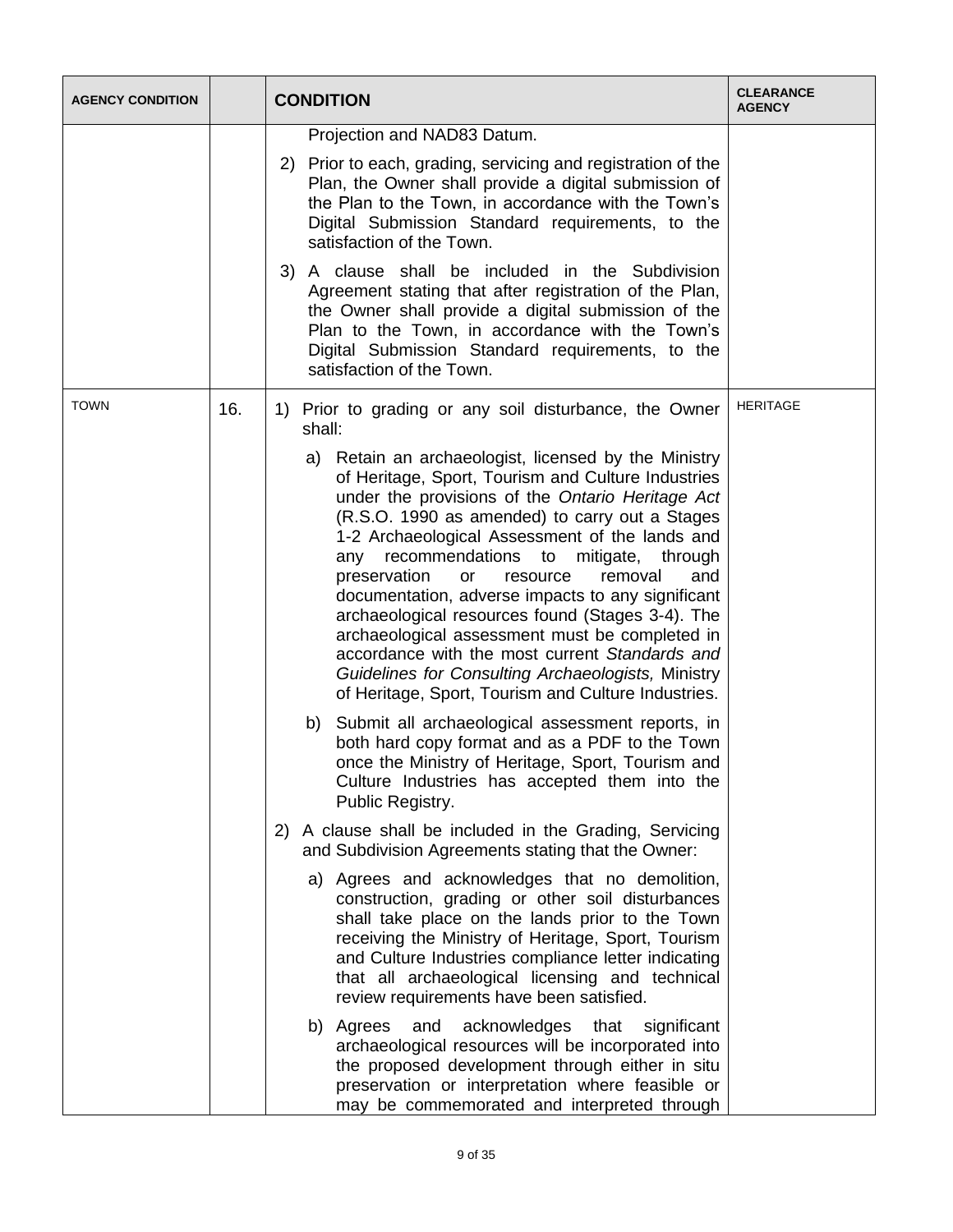| <b>AGENCY CONDITION</b> |     | <b>CONDITION</b>                                                                                                                                                                                                                                                                                                                                                                                                                                                                                          | <b>CLEARANCE</b><br><b>AGENCY</b> |
|-------------------------|-----|-----------------------------------------------------------------------------------------------------------------------------------------------------------------------------------------------------------------------------------------------------------------------------------------------------------------------------------------------------------------------------------------------------------------------------------------------------------------------------------------------------------|-----------------------------------|
|                         |     | exhibition development on site including, but not<br>limited to, commemorative plaquing.                                                                                                                                                                                                                                                                                                                                                                                                                  |                                   |
|                         |     | c) Shall immediately stop all work on the lands and<br>notify the Town's Heritage Resource Officer,<br>General Manager of Community Services and the<br>Ministry of Heritage, Sport, Tourism and culture<br>Industries in the event that deeply buried<br>archaeological resources are found during the<br>course of the development of the lands.                                                                                                                                                        |                                   |
|                         |     | d) Shall carry out, or cause to carry out, the<br>recommendations set out in the aforementioned<br>report to the satisfaction of the Town.                                                                                                                                                                                                                                                                                                                                                                |                                   |
| <b>TOWN</b>             | 17. | Prior to grading, all streets shall be named to the<br>satisfaction of the Town and Region. In this regard, the<br>Owner shall review the Town's and Region's Street<br>Naming Guidelines and submit a list of proposed street<br>names incorporating appropriate historical references to<br>the Town. In accordance with the Town's Street Naming<br>Policy and Procedure, at least one street name of<br>appropriate heritage significance shall be shown on the<br>final Plan submitted for approval. | <b>HERITAGE</b>                   |
| <b>TOWN</b>             | 18. | 1) Prior to each of grading, servicing and registration, the<br>Owner shall obtain municipal address numbers from<br>the Town.                                                                                                                                                                                                                                                                                                                                                                            | <b>MUNICIPAL</b><br>NUMBERING     |
|                         |     | 2) A clause shall be included in the Subdivision<br>Agreement requiring that these numbers<br>be<br>permanently embedded in or attached to the exterior<br>of each dwelling once the dwelling is built and/or a<br>permanent municipal address number sign be<br>installed immediately upon receipt of a Building Permit<br>as per the Town's Municipal Numbering By-law and<br>Guidelines.                                                                                                               |                                   |
|                         |     | 3) A clause shall be included in the Subdivision<br>Agreement requiring that both the lot or block/unit<br>number and corresponding municipal address be<br>displayed on all lots and blocks in a prominent<br>location, until such time that the lot/block is<br>transferred.                                                                                                                                                                                                                            |                                   |
| <b>TOWN</b>             | 19. | Prior to servicing, the Owner shall prepare a plan<br>1)<br>which identifies the location and design of the utility<br>boxes (i.e. Canada Post mailboxes, hydro boxes, etc.).<br>The Plan shall demonstrate that the Canada Post<br>mailboxes<br>limited<br>are<br>maximum<br>of <sub>3</sub><br>to<br>a.<br>boxes/modules in a row and that where there are more<br>than 3 boxes/modules in a row, the Owner shall work<br>with the Town to provide appropriate screening (i.e.                          | URBAN DESIGN                      |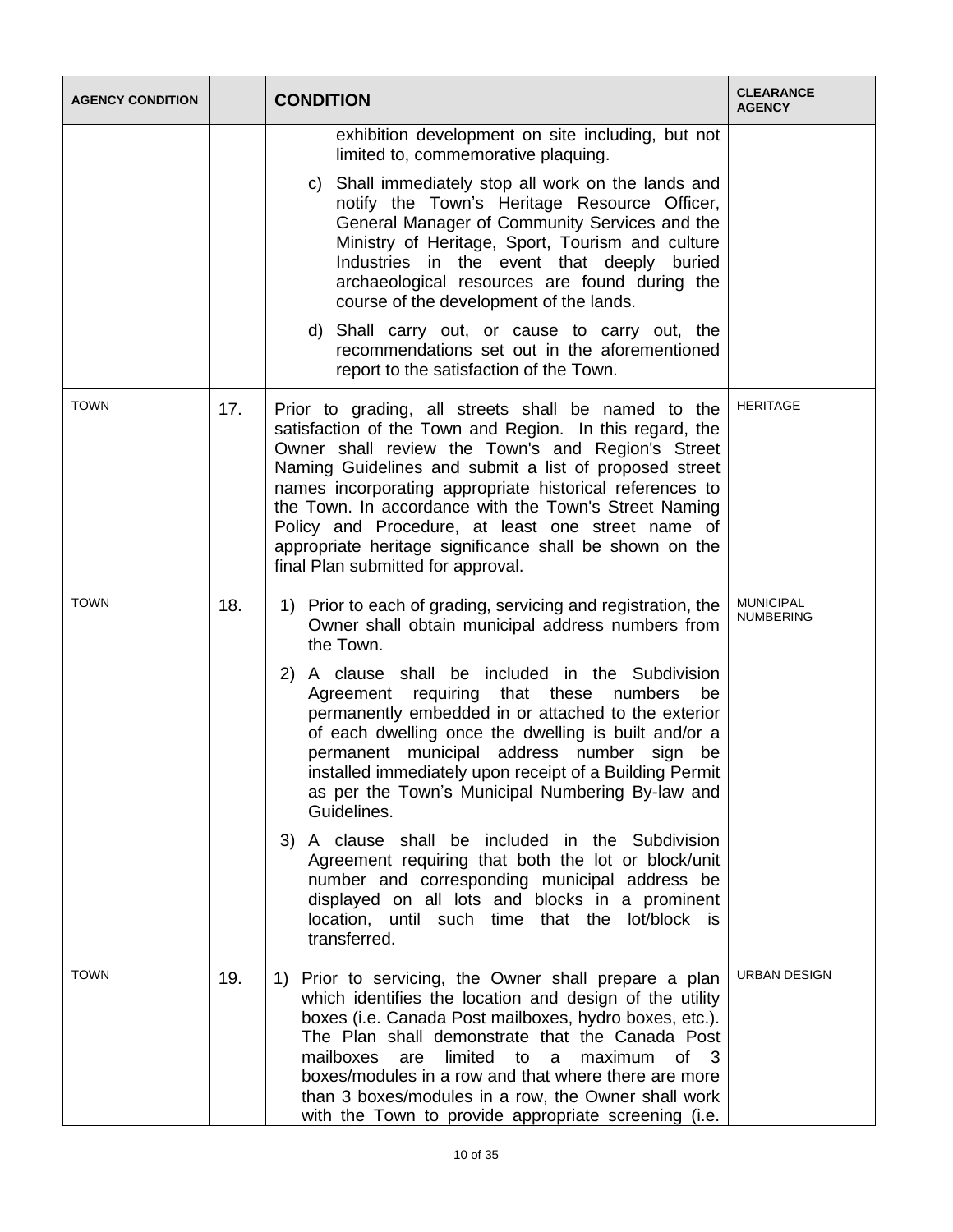| <b>AGENCY CONDITION</b> |     | <b>CONDITION</b>                                                                                                                                                                                                                                                                                                                                                                                                                                                                                                                      | <b>CLEARANCE</b><br><b>AGENCY</b>                     |
|-------------------------|-----|---------------------------------------------------------------------------------------------------------------------------------------------------------------------------------------------------------------------------------------------------------------------------------------------------------------------------------------------------------------------------------------------------------------------------------------------------------------------------------------------------------------------------------------|-------------------------------------------------------|
|                         |     | landscaping, structure) of the boxes, where required by<br>the Town, all to the satisfaction of the Town.                                                                                                                                                                                                                                                                                                                                                                                                                             |                                                       |
|                         |     | 2) A clause shall be included in the Subdivision<br>Agreement stating that the Owner shall agree to<br>prepare utility construction<br>plans<br>implementing<br>control<br>measures for graffiti<br>recommended<br>in in<br>accordance<br>with<br>the<br>requirements<br>and<br>recommendations of the utility.                                                                                                                                                                                                                       |                                                       |
| <b>TOWN</b>             | 20. | Clauses shall be included in the Subdivision Agreement<br>requiring that:                                                                                                                                                                                                                                                                                                                                                                                                                                                             | URBAN DESIGN                                          |
|                         |     | 1) All landscape and streetscape features are to be<br>implemented in conformance with the approved<br>Landscape Drawings, Urban Design Brief and<br>Streetscape Drawings;                                                                                                                                                                                                                                                                                                                                                            |                                                       |
|                         |     | That all building permits are subject to Architectural<br>(2)<br>Control, in accordance with the approved Architectural<br>Design Guidelines, Urban Design<br><b>Brief</b><br>and<br>Community Design Assessment; and,                                                                                                                                                                                                                                                                                                                |                                                       |
|                         |     | 3) That prior to submission, Building Permits are to be<br>reviewed and stamped approved by the Town's<br>Control Architect.                                                                                                                                                                                                                                                                                                                                                                                                          |                                                       |
| <b>TOWN</b>             | 21. | A clause shall be included in the Subdivision Agreement<br>stating that the Owner shall convey/dedicate, gratuitously<br>and free and clear of all encumbrances, any required<br>parks, open space, trails, road or highway widenings, 0.3<br>m (1 ft) reserves, walkways, daylight triangles, gateway<br>features, buffer blocks, stormwater management facilities,<br>maintenance blocks and utility or drainage easements or<br>any other easements as required to the satisfaction of the<br>Town, the Region or other authority. | <b>LEGAL SERVICES</b>                                 |
| <b>TOWN</b>             | 22. | Prior to the preparation of any agreement, the Owner shall<br>pay to the Town all fees set out in the Fees By-law for the<br>preparation and registration of the agreement and all<br>documents necessary to give effect to the approval of the<br>Plan.                                                                                                                                                                                                                                                                              | <b>LEGAL SERVICES</b>                                 |
| <b>TOWN</b>             | 23. | The Owner shall provide the Town with postponements for<br>any and all encumbrances of the subject lands postponing<br>such encumbrance(s) and subordinating it in all respects,<br>to any and all agreements entered into between the Owner<br>and the Town, or, the Owner, the Town and the Region, as<br>required by the Town.                                                                                                                                                                                                     | <b>LEGAL SERVICES</b>                                 |
| <b>TOWN</b>             | 24. | Prior to any grading, servicing, tree removal, topsoil<br>stripping, dumping or removal of fill, or altering the lands in<br>any way, the Owner shall enter into the applicable Tree                                                                                                                                                                                                                                                                                                                                                  | LANDSCAPE<br><b>DEVELOPMENT</b><br><b>ENGINEERING</b> |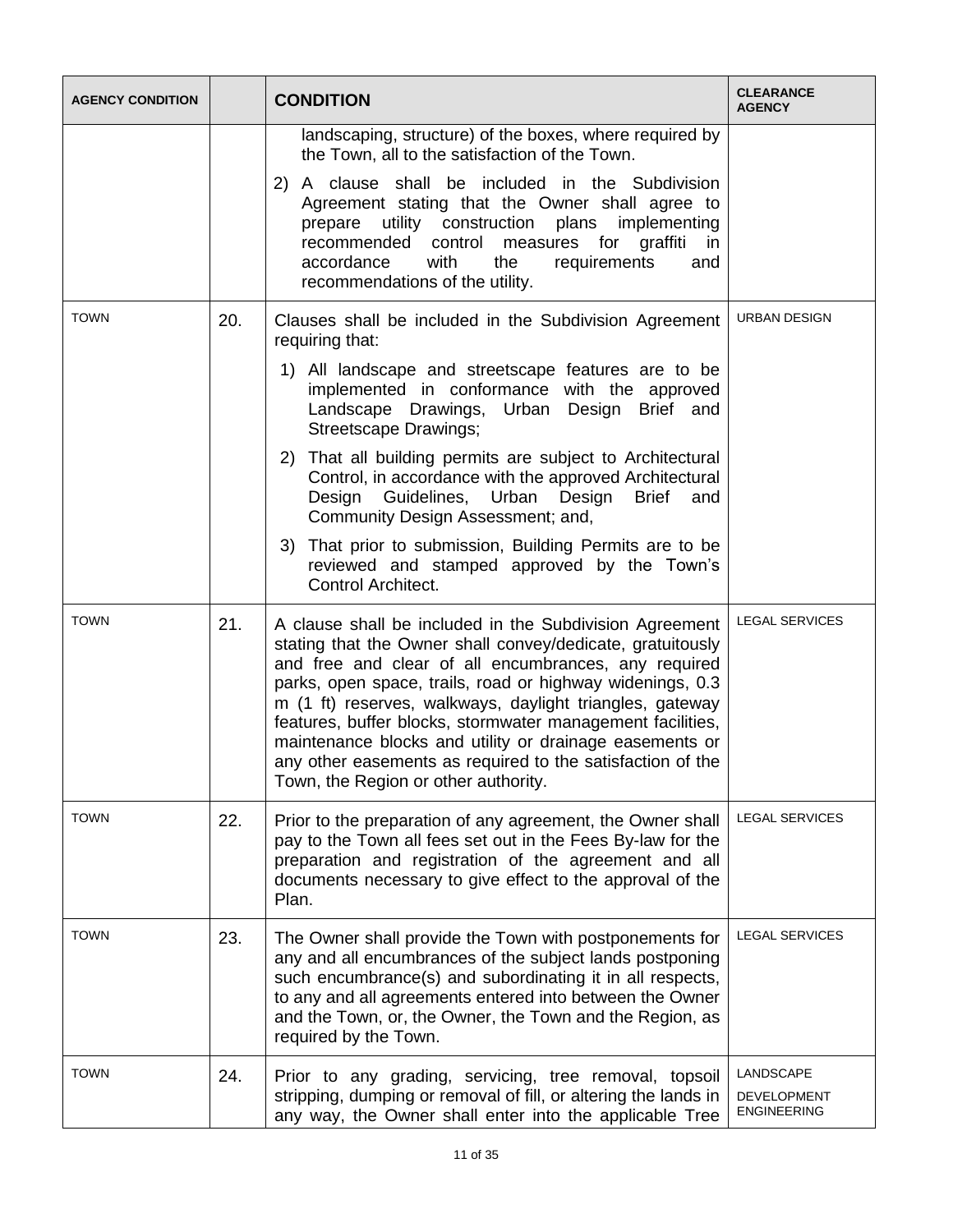| <b>AGENCY CONDITION</b> |     | <b>CONDITION</b>                                                                                                                                                                                                                                                                                                                                                                                                                                                                                                                                                                                                                          | <b>CLEARANCE</b><br><b>AGENCY</b>        |
|-------------------------|-----|-------------------------------------------------------------------------------------------------------------------------------------------------------------------------------------------------------------------------------------------------------------------------------------------------------------------------------------------------------------------------------------------------------------------------------------------------------------------------------------------------------------------------------------------------------------------------------------------------------------------------------------------|------------------------------------------|
|                         |     | Removal, Grading or Servicing Agreement(s) with the<br>Town. The Owner shall post all necessary securities and<br>pay all necessary fees as required by the Town. The<br>Owner shall obtain the necessary clearances for all other<br>applicable draft plan conditions associated with grading,<br>servicing or altering the lands in any way.                                                                                                                                                                                                                                                                                            |                                          |
| <b>TOWN</b>             | 25. | Prior to registration, arrangements shall be made to the<br>satisfaction of the Town of Caledon for the relocation of<br>any utilities required by the development of the subject<br>lands to be undertaken at the expense of the applicant.                                                                                                                                                                                                                                                                                                                                                                                              | DEVELOPMENT<br><b>ENGINEERING</b>        |
| <b>TOWN</b>             | 26. | Prior to registration, easements as may be required for<br>utility, drainage or construction purposes shall be granted<br>to the appropriate authority(ies), free and clear of all<br>charges and encumbrances.                                                                                                                                                                                                                                                                                                                                                                                                                           | <b>DEVELOPMENT</b><br><b>ENGINEERING</b> |
| <b>TOWN</b>             | 27. | Prior to any grading, the Owner shall submit an<br>1)<br>Environmental Noise Impact Study, prepared by a<br>qualified professional, to the satisfaction of the Town.<br>The study shall include an assessment of noise levels<br>from Albion Vaughan Road, the ultimate traffic<br>volumes associated with the surrounding road<br>network and the effect of stationary source noise on<br>the subject property. The Owner shall reimburse the<br>Town for the cost of any peer review, as required of<br>the above noted report.<br>2) The Owner shall agree in the subdivision agreement<br>carry out, or cause to carry out, the<br>to | <b>DEVELOPMENT</b><br><b>ENGINEERING</b> |
|                         |     | recommendations set out in the approved noise study<br>to the satisfaction of the Town. The Owner shall also<br>agree to include in the purchase and sales agreement<br>with potential homeowners the appropriate warning<br>clauses included in the Environmental Noise Impact<br>Study.                                                                                                                                                                                                                                                                                                                                                 |                                          |
| <b>TOWN</b>             | 28. | 1) Prior to registration, the Owner and the Owner's Noise<br>Consultant shall prepare and sign a Noise Attenuation<br>Statement for the plan, to the satisfaction of the Town<br>of Caledon, and when applicable, the Region of Peel,<br>describing the lots, blocks and dwelling units on and<br>in which the noise attenuation works are to be<br>installed, the particular nature of these works, the<br>restrictive<br>covenants<br>required<br>for<br>the<br>noise<br>attenuation works, the lots and blocks on which these<br>covenants are to be registered, and the noise warning<br>clauses required for the plan.               | <b>DEVELOPMENT</b><br><b>ENGINEERING</b> |
|                         |     | Prior to the issuance of the approval of any certified<br>2)<br>model home for dwelling units to be constructed on<br>the Plan, the Owner and Owner's Noise Consultant                                                                                                                                                                                                                                                                                                                                                                                                                                                                    |                                          |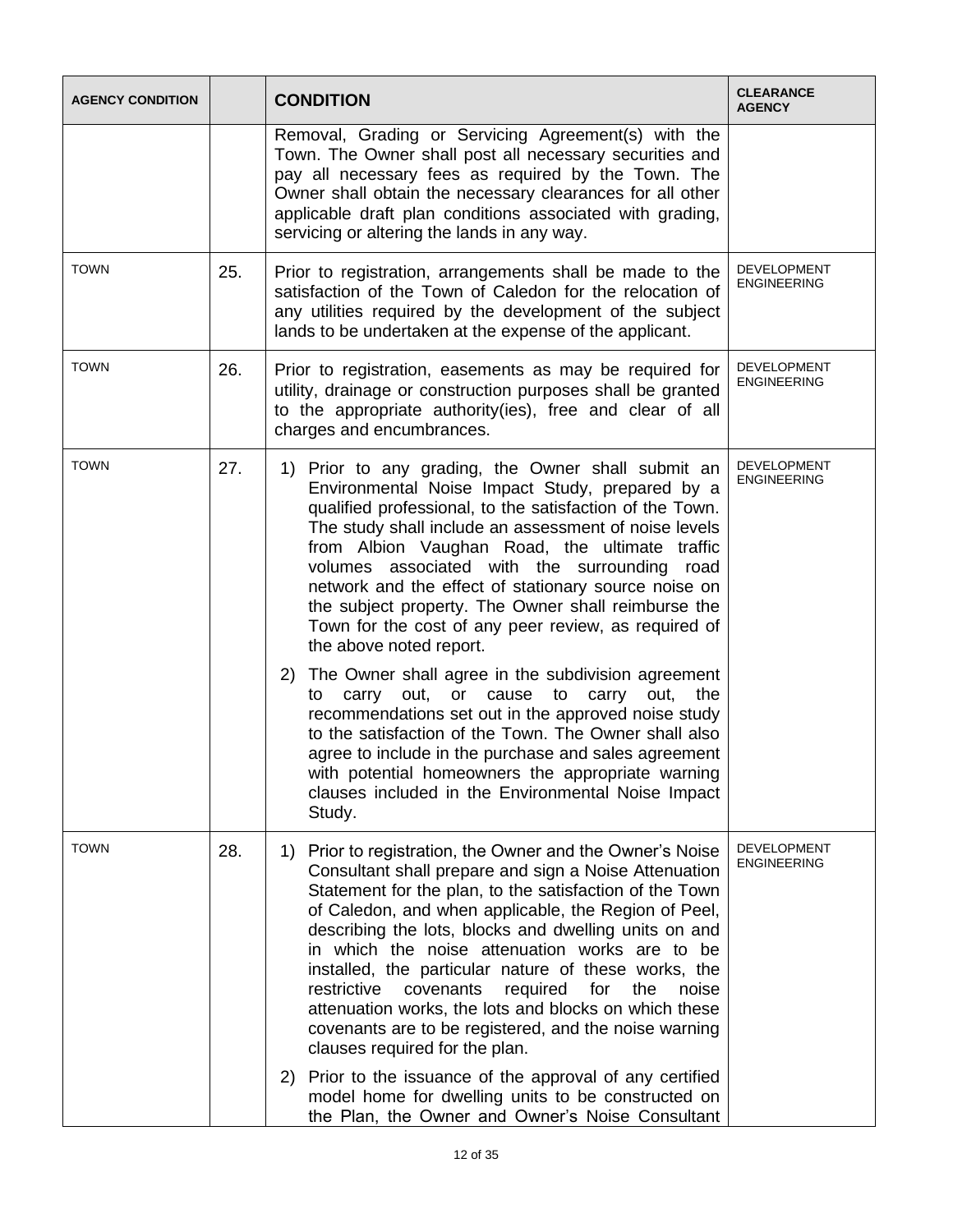| <b>AGENCY CONDITION</b> | <b>CONDITION</b>                                                                                                                                                                                                                                                                                                                                                                                                                                                                                                                                                                                                                                                                                                                        | <b>CLEARANCE</b><br><b>AGENCY</b> |
|-------------------------|-----------------------------------------------------------------------------------------------------------------------------------------------------------------------------------------------------------------------------------------------------------------------------------------------------------------------------------------------------------------------------------------------------------------------------------------------------------------------------------------------------------------------------------------------------------------------------------------------------------------------------------------------------------------------------------------------------------------------------------------|-----------------------------------|
|                         | shall provide a certificate to the satisfaction of the<br>Town, certifying that the builder's plans for each<br>dwelling unit to be constructed on the Plan show all of<br>the noise attenuation works required by the approved<br>noise report and the approved plans.                                                                                                                                                                                                                                                                                                                                                                                                                                                                 |                                   |
|                         | 3) A clause shall be inserted in the Subdivision<br>Agreement stating that the Owner and all builders and<br>other persons selling lots or blocks within the Plan on<br>which noise barriers have been installed, shall register<br>on the title of all such lots or blocks, restrictive<br>covenants satisfactory to the Town requiring that all<br>owners of these lots or blocks:                                                                                                                                                                                                                                                                                                                                                    |                                   |
|                         | a) will not alter or remove the original material or<br>colour of the noise barrier or alter the original<br>grades within 2.0 metres of the barrier unless<br>authorized in writing from the Town or as required<br>pursuant to condition 57.5.b., and                                                                                                                                                                                                                                                                                                                                                                                                                                                                                 |                                   |
|                         | b) will maintain, repair, and if necessary replace the<br>barrier as originally installed. Any<br>noise<br>maintenance, repair, or replacement shall be<br>done with same materials to same standards and<br>have the same colour and appearance of the<br>original noise barrier.                                                                                                                                                                                                                                                                                                                                                                                                                                                      |                                   |
|                         | 4) A clause shall in be included in the Subdivision<br>Agreement stating that the Owner and all builders and<br>other persons selling lots, blocks, or dwelling units<br>within the Plan, shall attach a copy of the approved<br>Noise Attenuation Statement to all agreements of<br>purchase and sale for the lots or blocks referred to in<br>the approved Noise Attenuation Statement or where<br>agreements of purchase and sale have been entered<br>into for any of the affected lands prior to the execution<br>of the Subdivision Agreement, deliver a copy of the<br>approved Noise Attenuation Statement to all such<br>purchasers of the affected lands prior to the<br>completion of their agreements of purchase and sale. |                                   |
|                         | 5) A clause shall be included in the Subdivision<br>Agreement requiring the approved Noise Attenuation<br>Statement be attached as a schedule to the<br>Subdivision Agreement and that if the agreement is<br>signed before the Noise Attenuation Statement is<br>approved, this statement shall be approved prior to<br>registration and attached to and form part of the<br>Subdivision Agreement, or be attached as a schedule<br>any supplementary Subdivision Agreement<br>to<br>required for the Plan.                                                                                                                                                                                                                            |                                   |
|                         | 6) A clause shall be included in the Subdivision<br>Agreement stating that the Owner agrees that neither                                                                                                                                                                                                                                                                                                                                                                                                                                                                                                                                                                                                                                |                                   |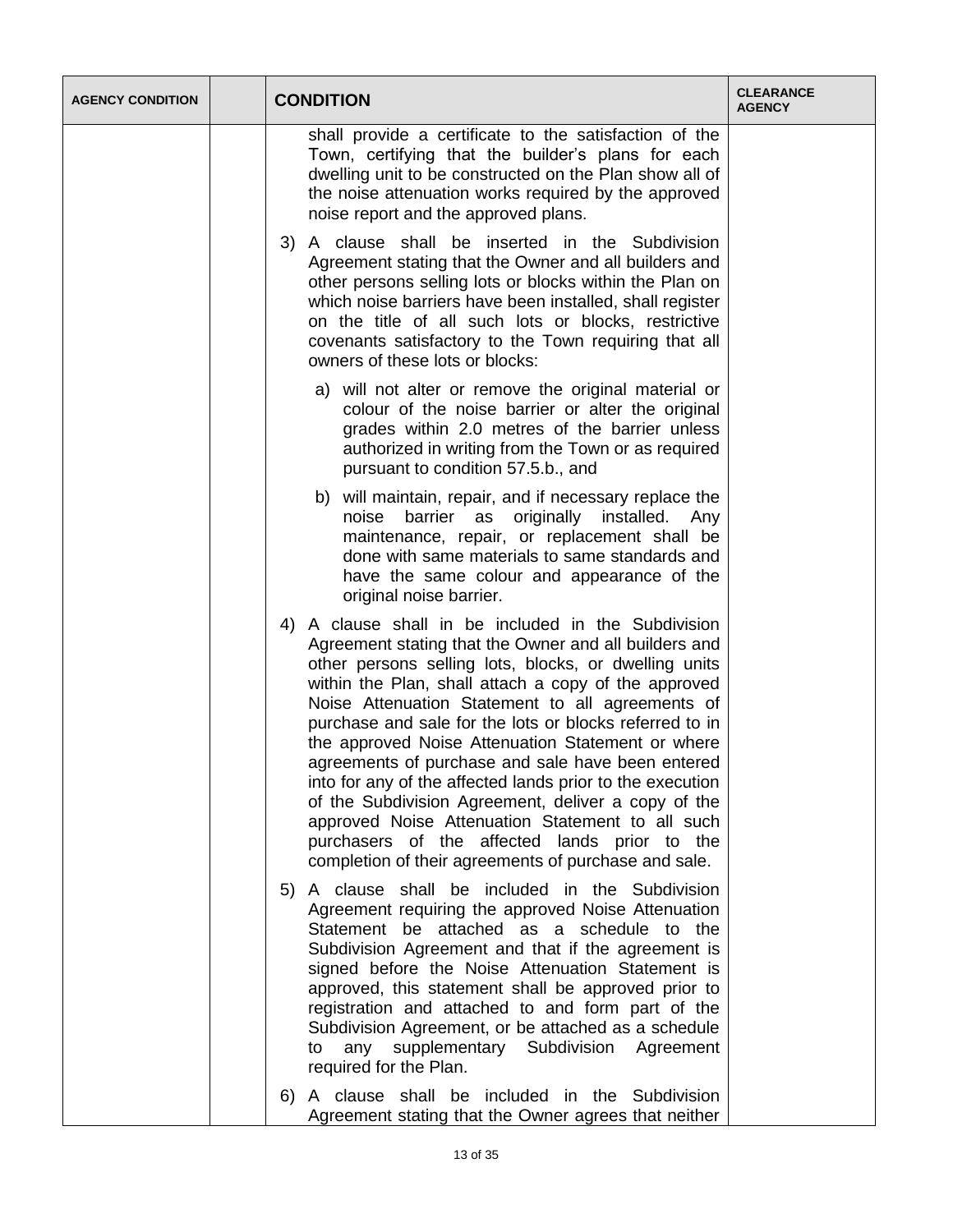| <b>AGENCY CONDITION</b> | <b>CONDITION</b>                                                                                                                                                                                                                                                                                                                                                                                                                                                                                                                                                                                                                                                                                                                                                                                                                                                                                                                                                                                                                                                                                                                                                                                                           | <b>CLEARANCE</b><br><b>AGENCY</b> |
|-------------------------|----------------------------------------------------------------------------------------------------------------------------------------------------------------------------------------------------------------------------------------------------------------------------------------------------------------------------------------------------------------------------------------------------------------------------------------------------------------------------------------------------------------------------------------------------------------------------------------------------------------------------------------------------------------------------------------------------------------------------------------------------------------------------------------------------------------------------------------------------------------------------------------------------------------------------------------------------------------------------------------------------------------------------------------------------------------------------------------------------------------------------------------------------------------------------------------------------------------------------|-----------------------------------|
|                         | it nor any builder nor any other person shall permit the<br>occupancy of any dwelling units constructed on lots<br>until any of the works identified in the Noise<br>Attenuation Statement are installed or constructed, to<br>the satisfaction of the Town.                                                                                                                                                                                                                                                                                                                                                                                                                                                                                                                                                                                                                                                                                                                                                                                                                                                                                                                                                               |                                   |
|                         | 7) Appropriate clauses shall be included in the<br>Subdivision Agreement stating that the design of the<br>noise barrier shall be reviewed and approved by a<br>structural engineer, and the installation of the footings<br>for the posts shall be supervised by a Geotechnical<br>Engineer. Prior to assumption, the Owner is to<br>provide the Town with "As Recorded" (construction)<br>drawings of all noise attenuation barriers including<br>elevations in the rear yard amenity areas of adjacent<br>lots or blocks.                                                                                                                                                                                                                                                                                                                                                                                                                                                                                                                                                                                                                                                                                               |                                   |
|                         | 8) Appropriate clauses shall be included in<br>the<br>Subdivision Agreement, in language<br>the<br>to<br>satisfaction of the Town, stating that Section 118<br>restrictions are required for lots and blocks within the<br>Plan on which noise barriers have been installed as<br>identified in the Noise Attenuation Statement.<br>The<br>Section 118 Restrictions will remain until the Town<br>receives a satisfactory certification from the Owner's<br>Noise Consultant certifying that the barriers have<br>been installed in accordance with the approved noise<br>report and the Approved Plans.                                                                                                                                                                                                                                                                                                                                                                                                                                                                                                                                                                                                                   |                                   |
|                         | 9) Appropriate clauses shall be included in the<br>Subdivision<br>Agreement stating that prior<br>to<br>assumption, the Owner's Noise Consultant is to<br>provide a certificate to the Town certifying that all<br>noise attenuation works identified in the approved<br>Noise Attenuation Statement, the approved noise<br>report and the approved plans listed in Schedule B of<br>the Subdivision Agreement have been implemented to<br>the satisfaction of the Town. These noise attenuation<br>works including but are not limited to noise barriers<br>being installed to the correct elevation, constructed<br>with no gaps and meet the surface density<br>requirement; air conditioners have been provided<br>where indicated mandatory; the provision for adding<br>air conditioners has been provided where required<br>and any special building measures required to meet<br>the sound transmissions class requirements have<br>been installed. The Owner is solely responsible for<br>ensuring the Noise Consultant is able to certify that<br>the noise attenuation works have been installed. The<br>Town will not assume any responsibility in aiding the<br>certification of the noise attenuation works. |                                   |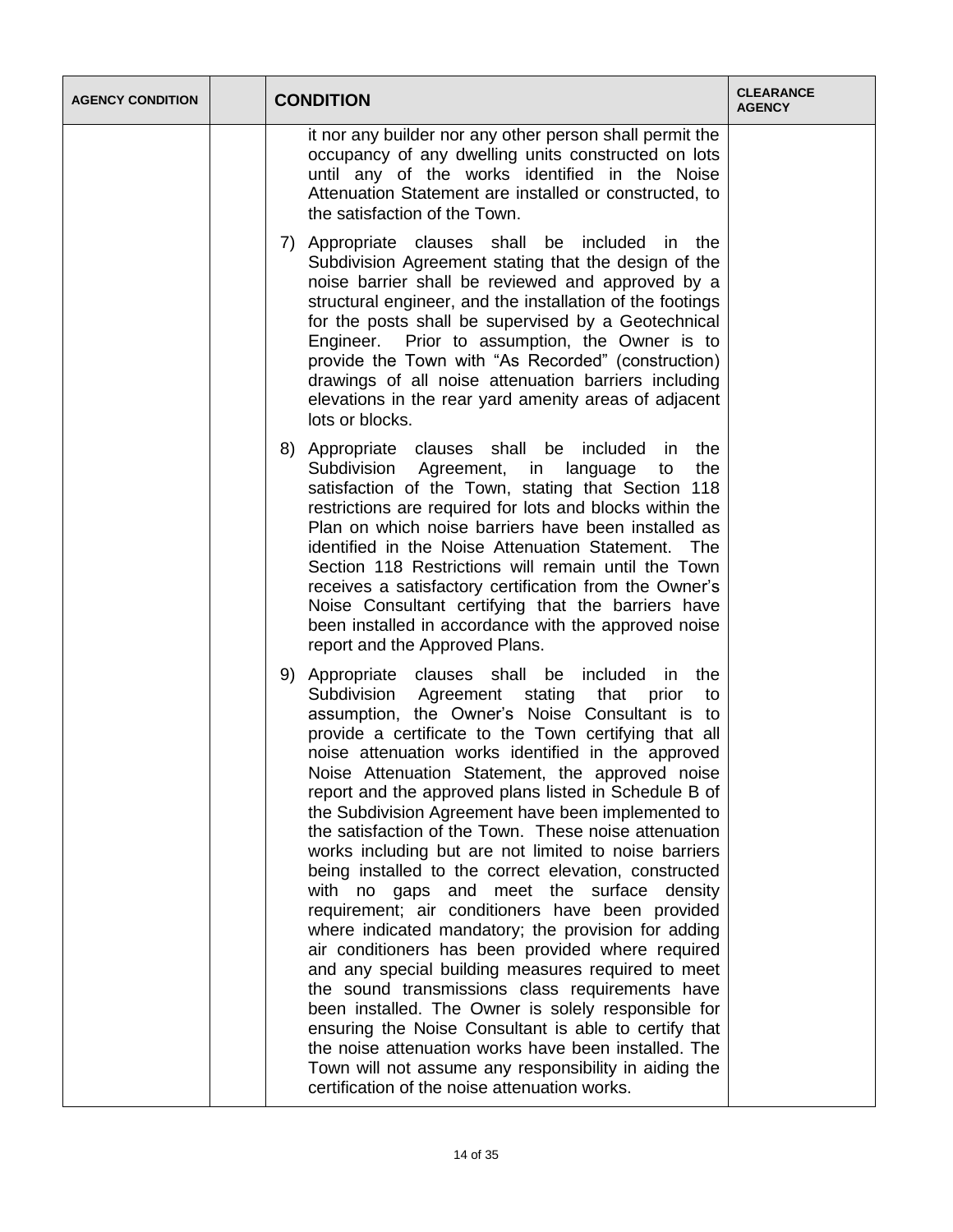| <b>AGENCY CONDITION</b> |     | <b>CONDITION</b>                                                                                                                                                                                                                                                                                                                                                                                                                                                                                                                                                                                                                                                                                                                                                                                                                                                                                                                                                                                                                                                                                                                                                                                 | <b>CLEARANCE</b><br><b>AGENCY</b>        |
|-------------------------|-----|--------------------------------------------------------------------------------------------------------------------------------------------------------------------------------------------------------------------------------------------------------------------------------------------------------------------------------------------------------------------------------------------------------------------------------------------------------------------------------------------------------------------------------------------------------------------------------------------------------------------------------------------------------------------------------------------------------------------------------------------------------------------------------------------------------------------------------------------------------------------------------------------------------------------------------------------------------------------------------------------------------------------------------------------------------------------------------------------------------------------------------------------------------------------------------------------------|------------------------------------------|
| <b>TOWN</b>             | 29. | Prior to registration, the Owner shall pay its proportionate<br>share of the cost of any external municipal services that<br>have been designed and oversized by others to<br>accommodate the development of the plan                                                                                                                                                                                                                                                                                                                                                                                                                                                                                                                                                                                                                                                                                                                                                                                                                                                                                                                                                                            | <b>DEVELOPMENT</b><br>ENGINEERING        |
| <b>TOWN</b>             | 30. | The Owner shall agree in the subdivision agreement to<br>coordinate the preparation of an overall utility distribution<br>plan, Composite Utility Plan, to the satisfaction of all<br>affected authorities. This Composite Utility Plan shall be<br>approved by the Town prior to servicing of the Plan or<br>registration of the Plan, whichever occurs first.                                                                                                                                                                                                                                                                                                                                                                                                                                                                                                                                                                                                                                                                                                                                                                                                                                  | <b>DEVELOPMENT</b><br><b>ENGINEERING</b> |
| <b>TOWN</b>             | 31. | The Owner shall agree in the Subdivision Agreement to<br>design, purchase material and install an LED street<br>lighting system in the Plan in accordance with Town<br>standards and specifications. The street lighting system is<br>to be inspected and Authorizations to connect must be<br>issued by the Electrical Safety Authority prior to<br>registration of the Plan.                                                                                                                                                                                                                                                                                                                                                                                                                                                                                                                                                                                                                                                                                                                                                                                                                   | <b>DEVELOPMENT</b><br><b>ENGINEERING</b> |
| <b>TOWN</b>             | 32. | 1) Prior to any grading or any site alteration of the Plan,<br>the Owner shall be required to prepare a detailed<br>Stormwater Management Report together with the<br>necessary hydrology to ensure that the proposed<br>stormwater facilities and associated infrastructure<br>required for this plan have been designed in<br>accordance with the latest Provincial, Toronto and<br>Conservation<br>Authority<br>and<br>Region<br>Town<br>requirements. The Owner shall be responsible to<br>secure an adequate and acceptable outlet for all<br>stormwater flows from the plan in accordance with the<br>approved Stormwater Management Report, to the<br>satisfaction of the Town and TRCA.<br>A clause shall be included in the Subdivision<br>(2)<br>Agreement stating that the Owner shall carry out, or<br>cause to carry out, the recommendations set out in<br>the aforementioned report to the satisfaction of the<br>Town. In this regard, the Owner shall be responsible<br>to outlet all stormwater flows from the Plan to<br>adequate and acceptable outlet, all to the satisfaction<br>of the Town of Caledon, Region of Peel, and Toronto<br>and Region Conservation Authority. | <b>DEVELOPMENT</b><br><b>ENGINEERING</b> |
| <b>TOWN</b>             | 33. | 1) Prior to any grading or any site alteration of the Plan,<br>the Owner shall submit an Erosion and Sedimentation<br>Control Plan in conformance with the Greater Golden<br>Horseshoe Area Conservation Authorities publication<br>"Erosion and Sediment Control Guidelines for Urban<br>Design".                                                                                                                                                                                                                                                                                                                                                                                                                                                                                                                                                                                                                                                                                                                                                                                                                                                                                               | <b>DEVELOPMENT</b><br><b>ENGINEERING</b> |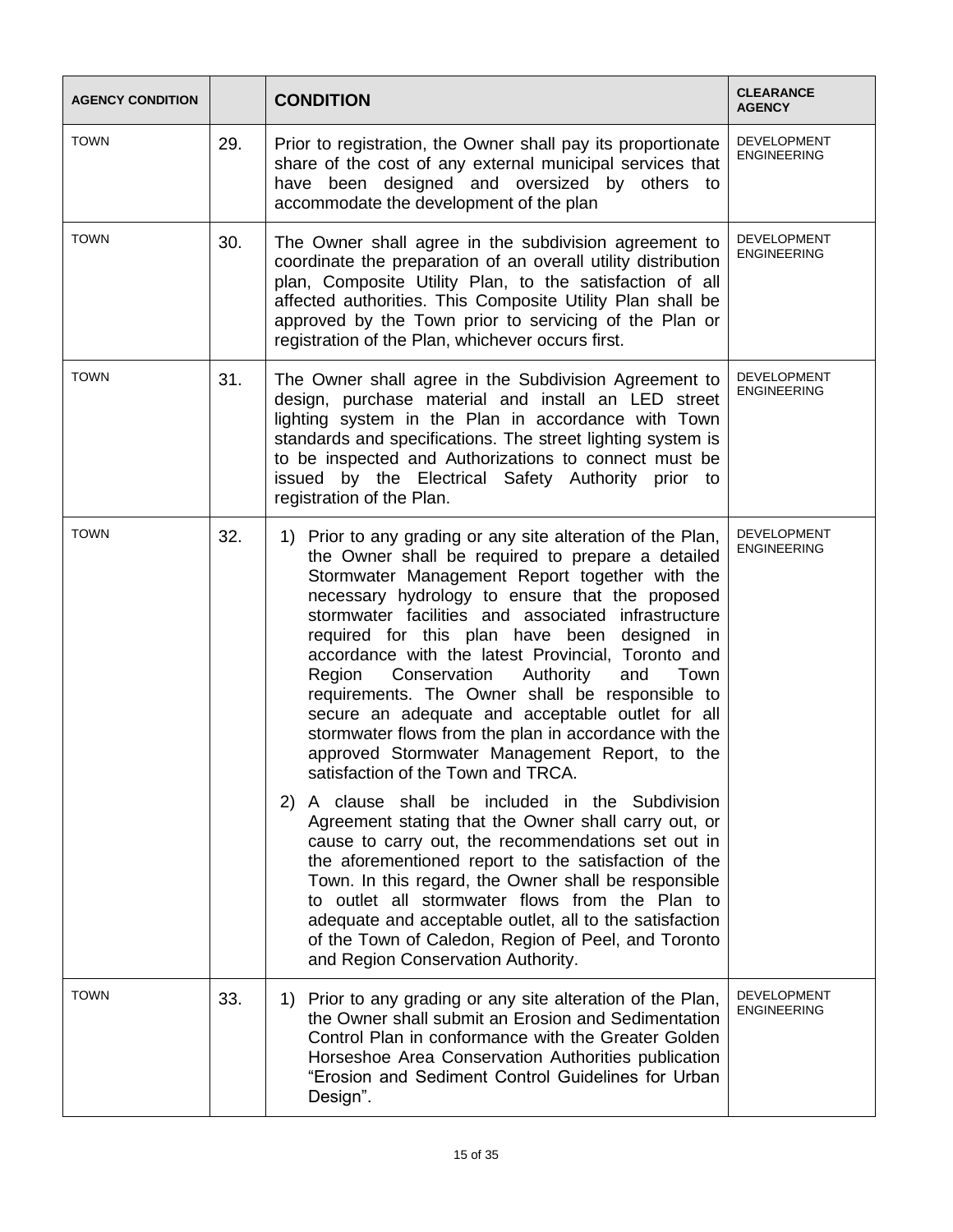| <b>AGENCY CONDITION</b> |     | <b>CONDITION</b>                                                                                                                                                                                                                                                                                                                                                                                                                                                                                                                                                                                                                                                                                                                                                                                                                                                                                                                 | <b>CLEARANCE</b><br><b>AGENCY</b>        |
|-------------------------|-----|----------------------------------------------------------------------------------------------------------------------------------------------------------------------------------------------------------------------------------------------------------------------------------------------------------------------------------------------------------------------------------------------------------------------------------------------------------------------------------------------------------------------------------------------------------------------------------------------------------------------------------------------------------------------------------------------------------------------------------------------------------------------------------------------------------------------------------------------------------------------------------------------------------------------------------|------------------------------------------|
|                         |     | A clause shall be included in the Subdivision<br>2)<br>Agreement to carry out, or cause to carry out, the<br>recommendations set out in the aforementioned<br>report to the satisfaction of the Town.                                                                                                                                                                                                                                                                                                                                                                                                                                                                                                                                                                                                                                                                                                                            |                                          |
| <b>TOWN</b>             | 34. | 1) Prior to any grading or any site alteration of the Plan,<br>the Owner shall prepare a Topsoil Management<br>Report and Plan with the objective of minimizing<br>excess soil generated from the site to the satisfaction<br>of the Town. The Topsoil Management Plan shall<br>detail the location, size, side slopes, stabilization<br>methods and time period of storage of the topsoil<br>stockpile all to the satisfaction of the Town.                                                                                                                                                                                                                                                                                                                                                                                                                                                                                     | <b>DEVELOPMENT</b><br><b>ENGINEERING</b> |
|                         |     | 2) A clause shall be included in the Subdivision<br>Agreement stating that the Owner shall carry out, or<br>cause to be carried out, the recommendations set out<br>in the aforementioned report to the satisfaction of the<br>Town.                                                                                                                                                                                                                                                                                                                                                                                                                                                                                                                                                                                                                                                                                             |                                          |
| <b>TOWN</b>             | 35. | 1) Prior to any grading or any site alteration of the Plan,<br>a detailed Soils Investigation Report shall be prepared<br>by a Geotechnical Engineer and submitted to the<br>Town for review and approval.<br>2) A clause shall be included in the Subdivision                                                                                                                                                                                                                                                                                                                                                                                                                                                                                                                                                                                                                                                                   | DEVELOPMENT<br><b>ENGINEERING</b>        |
|                         |     | Agreement stating that the Owner carry out, or cause<br>to be carried out, the recommendations including<br>pavement design structure for ideal and non-ideal<br>conditions to the satisfaction of the Town.                                                                                                                                                                                                                                                                                                                                                                                                                                                                                                                                                                                                                                                                                                                     |                                          |
| <b>TOWN</b>             | 36. | 1) Prior to any grading or site alteration, the Owner shall<br>submit a Ministry of Environment (MOE) Record of<br>Site Condition in accordance with the requirements of<br>153/04<br>the<br>Regulation<br>under<br>Environmental<br>Protection Area (as amended), for all lands within this<br>Plan, any lands and easements external to the Plan<br>that are to be conveyed to the Town or any other<br>governmental body, certifying that all lands included in<br>this Plan meet MOE standards, and to provide proof<br>to the Town or such governmental body that the<br>Record of Site Condition has been acknowledged by<br>the Ontario Ministry of the Environmental and Climate<br>Change<br>registered<br>the<br><b>Brownfield</b><br>and<br>on<br>Environmental Site Registry, all to the satisfaction of<br>the Town. The Owner shall reimburse the Town for<br>the cost of peer review of any reports, if required. | <b>DEVELOPMENT</b><br><b>ENGINEERING</b> |
|                         |     | 2) A clause shall be included in the Subdivision<br>Agreement stating that the Owner shall carry out, or<br>cause to carry out, the recommendations set out in<br>the aforementioned Record to the satisfaction of the                                                                                                                                                                                                                                                                                                                                                                                                                                                                                                                                                                                                                                                                                                           |                                          |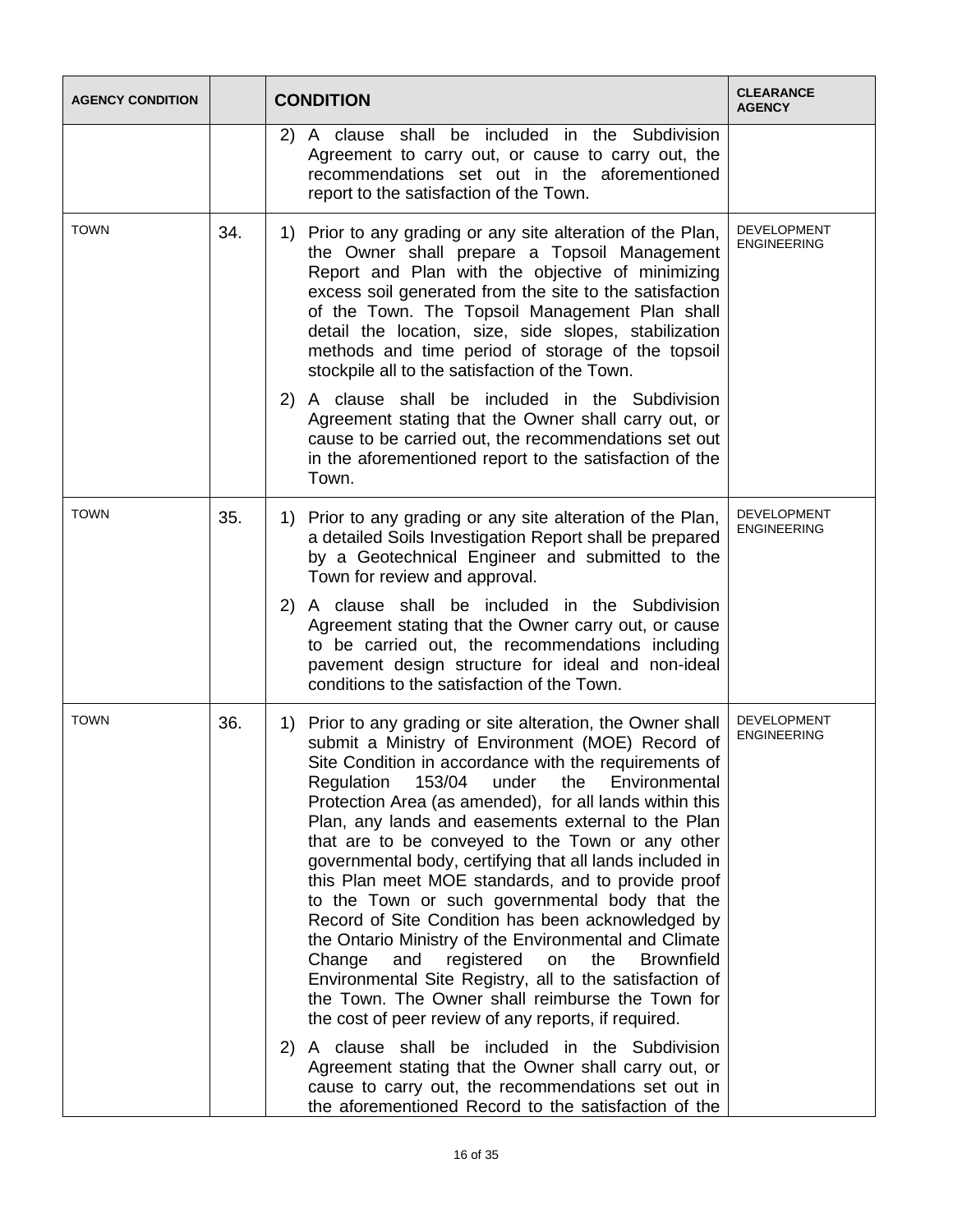| <b>AGENCY CONDITION</b> |     | <b>CONDITION</b>                                                                                                                                                                                                                                                                                                                                                                                                                                                                                                                                                                                                                                                                                                                                                                                                                            | <b>CLEARANCE</b><br><b>AGENCY</b>                                         |
|-------------------------|-----|---------------------------------------------------------------------------------------------------------------------------------------------------------------------------------------------------------------------------------------------------------------------------------------------------------------------------------------------------------------------------------------------------------------------------------------------------------------------------------------------------------------------------------------------------------------------------------------------------------------------------------------------------------------------------------------------------------------------------------------------------------------------------------------------------------------------------------------------|---------------------------------------------------------------------------|
|                         |     | Town.                                                                                                                                                                                                                                                                                                                                                                                                                                                                                                                                                                                                                                                                                                                                                                                                                                       |                                                                           |
| <b>TOWN</b>             | 37. | Prior to any grading, the grading, erosion<br>and<br>sedimentation control plans/report and<br>any<br>other<br>applicable plans and drawings must be approved and<br>signed by the Town.                                                                                                                                                                                                                                                                                                                                                                                                                                                                                                                                                                                                                                                    | <b>DEVELOPMENT</b><br><b>ENGINEERING</b>                                  |
| <b>TOWN</b>             | 38. | Prior to any servicing, all engineering and landscaping<br>drawings must be approved and signed by the Town.                                                                                                                                                                                                                                                                                                                                                                                                                                                                                                                                                                                                                                                                                                                                | <b>DEVELOPMENT</b><br><b>ENGINEERING</b><br>LANDSCAPE                     |
| <b>TOWN</b>             | 39. | Prior to servicing, the Owner shall prepare a Traffic<br>1)<br>Impact Study to address all traffic related issues to the<br>satisfaction of the Town. Prior to servicing, the Owner<br>shall reimburse the Town for the cost of any<br>necessary peer review of the above noted report.<br>2) A clause shall be included in the Subdivision<br>Agreement stating that the Owner shall carry out, or<br>cause to be carried out, the recommendations set out<br>in the aforementioned report to the satisfaction of the<br>Town.                                                                                                                                                                                                                                                                                                             | FIS.<br><b>TRANSPORTATION</b><br>DEVELOPMENT<br><b>ENGINEERING</b>        |
| <b>TOWN</b>             | 40. | Prior to servicing, the Owner is required to prepare a<br>Parking Analyses to ensure that the plan is providing<br>adequate parking in accordance with the current Town<br>Development Standards, Policies and Guidelines, if<br>required. In addition, the Owner shall provide a Traffic<br>Control Plan, at a scale of 1:1000 or larger showing all<br>roadways, driveways, fire hydrants, Canada Mail Boxes,<br>sidewalks (c/w widths) bike paths, street lighting, on street<br>parking areas, traffic signage (including all regulatory,<br>warning and information signs), street trees and pavement<br>markings all to the satisfaction of the Town. The Owner is<br>responsible for supplying and installing all traffic (including<br>No Parking), pedestrian and bicycle control signs and<br>markings where required by the Town | FIS.<br><b>TRANSPORTATION</b><br><b>DEVELOPMENT</b><br><b>ENGINEERING</b> |
| <b>TOWN</b>             | 41. | Prior to grading or any other works, the Owner shall obtain<br>a Road Occupancy Permit/Entrance Permit from the Town<br>of Caledon                                                                                                                                                                                                                                                                                                                                                                                                                                                                                                                                                                                                                                                                                                          | <b>DEVELOPMENT</b><br><b>ENGINEERING</b>                                  |
| <b>TOWN</b>             | 42. | Prior to any servicing, the Owner shall design the<br>municipal services within the Plan, including the storm<br>drainage system, to sizes that will accommodate lands<br>external to the Plan to the satisfaction of the Town.                                                                                                                                                                                                                                                                                                                                                                                                                                                                                                                                                                                                             | <b>DEVELOPMENT</b><br><b>ENGINEERING</b>                                  |
| <b>TOWN</b>             | 43. | A clause shall be included in the Subdivision Agreement<br>requiring the Owner to secure any external easements<br>necessary for the future maintenance of any municipal<br>infrastructure.                                                                                                                                                                                                                                                                                                                                                                                                                                                                                                                                                                                                                                                 | <b>DEVELOPMENT</b><br><b>ENGINEERING</b>                                  |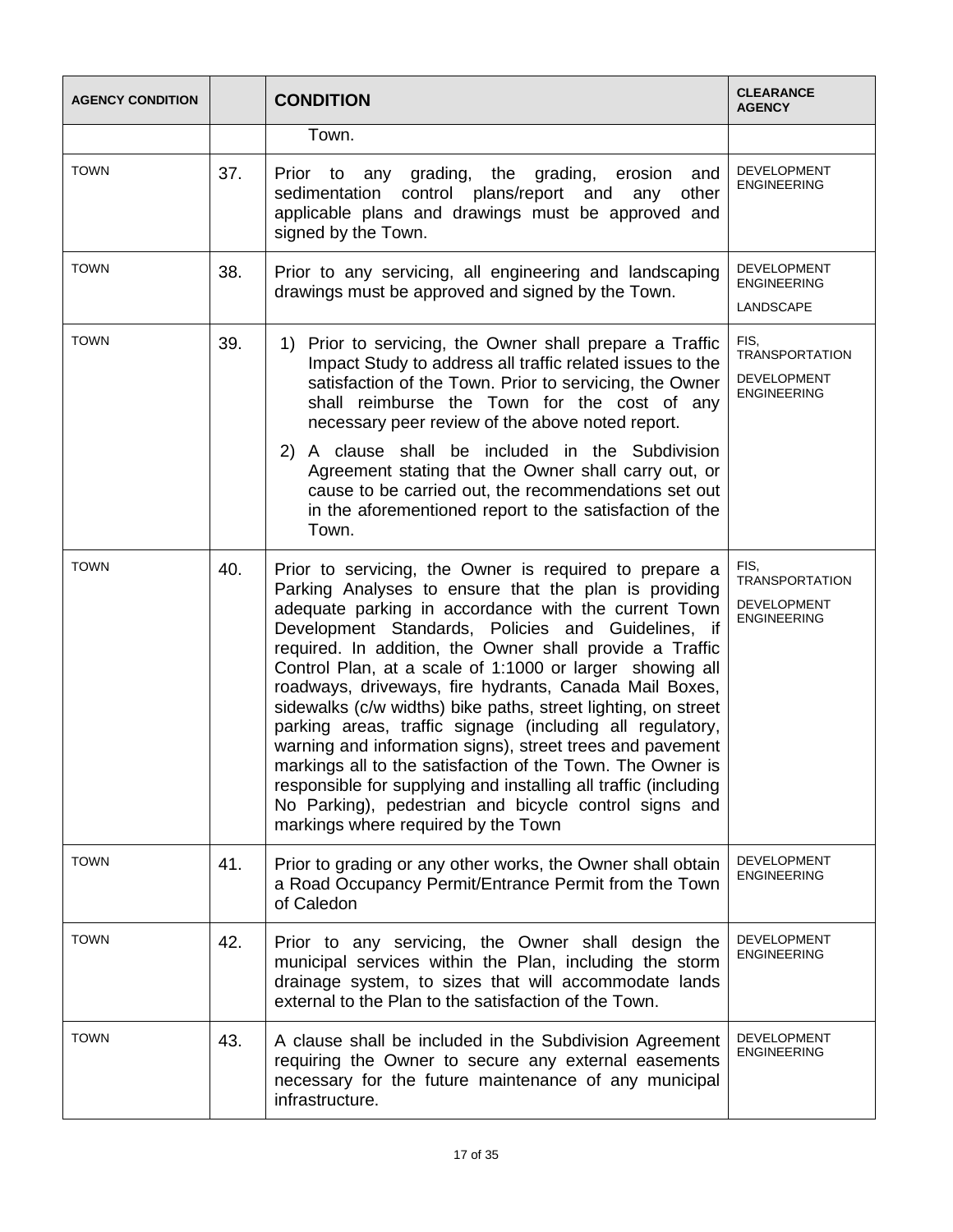| <b>AGENCY CONDITION</b> |     | <b>CONDITION</b>                                                                                                                                                                                                                                                                                                                                                                                                                                                                                                                       | <b>CLEARANCE</b><br><b>AGENCY</b>                                  |
|-------------------------|-----|----------------------------------------------------------------------------------------------------------------------------------------------------------------------------------------------------------------------------------------------------------------------------------------------------------------------------------------------------------------------------------------------------------------------------------------------------------------------------------------------------------------------------------------|--------------------------------------------------------------------|
| <b>TOWN</b>             | 44. | A clause shall be included in the Subdivision Agreement<br>stating that all lots or blocks to be left vacant, for a period<br>of time as determined by the Town, shall be graded,<br>seeded, maintained, signed and fenced by the Owner, if<br>required, to prohibit dumping and trespassing.                                                                                                                                                                                                                                          | DEVELOPMENT<br><b>ENGINEERING</b>                                  |
| <b>TOWN</b>             | 45. | Prior to grading, the Owner shall obtain an encroachment<br>agreement with affected landowners where proposed<br>grading is required outside the limits of the plan.                                                                                                                                                                                                                                                                                                                                                                   | DEVELOPMENT<br><b>ENGINEERING</b>                                  |
| <b>TOWN</b>             | 46. | A clause shall be included in the Subdivision Agreement<br>that the Developer will be 100% responsible for all costs<br>associated with the relocation of existing services (i.e. gas,<br>hydro, telecommunications, etc.) to accommodate this<br>development.                                                                                                                                                                                                                                                                         | <b>DEVELOPMENT</b><br><b>ENGINEERING</b>                           |
| <b>TOWN</b>             | 47. | A clause shall be included in the subdivision agreement<br>stating that the Owner shall, prior to assumption, obtain a<br>written confirmation from the Region that the sanitary<br>sewer on Nunnville Road is constructed and in operation.                                                                                                                                                                                                                                                                                           | <b>DEVELOPMENT</b><br><b>ENGINEERING</b>                           |
| <b>TOWN</b>             | 48. | A clause shall be included in the Subdivision Agreement<br>stating that the Owner shall provide to the Town within<br>thirty (30) days of registration of the Plan, "as recorded<br>(construction)" drawings of the stormwater management<br>facility and its components.                                                                                                                                                                                                                                                              | <b>FIS ENGINEERING</b>                                             |
| <b>TOWN</b>             | 49. | A clause shall be included in the Subdivision Agreement<br>stating that prior to assumption of the Plan, the Owner<br>shall complete and submit to the Town for review and<br>approval a bathymetric survey of the stormwater<br>management ponds. Any deficiencies<br>in<br>storage<br>requirements, within the pond cells shall be rectified prior<br>to assumption. In addition, the owner agrees that during<br>construction of the pond no over excavation of the pond<br>cells will occur, without prior approval from the Town. | <b>FIS ENGINEERING</b>                                             |
| <b>TOWN</b>             | 50. | A clause shall be included in the Subdivision Agreement<br>stating that the Owner shall, prior to assumption, clean out<br>all stormwater management ponds including all municipal<br>(including storm sewers, catchbasins,<br>infrastructure<br>swales and an OGS) if required, to which the lands drain<br>to, to the satisfaction of the Town.                                                                                                                                                                                      | <b>FIS ENGINEERING</b><br><b>DEVELOPMENT</b><br><b>ENGINEERING</b> |
| <b>TOWN</b>             | 51. | A clause shall be included in the Subdivision Agreement<br>stating that within thirty (30) days of the placing of top<br>asphalt, the Owner shall provide to the Town, all road tests<br>and investigative results carried out by a qualified<br>Professional Engineer engaged by the Owner.                                                                                                                                                                                                                                           | FIS ENGINEERING                                                    |
| <b>TOWN</b>             | 52. | 1) Prior to servicing, the Town shall consult with the<br>Owner and engage the services of a suitably qualified<br>Professional Engineer.                                                                                                                                                                                                                                                                                                                                                                                              | <b>FIS ENGINEERING</b>                                             |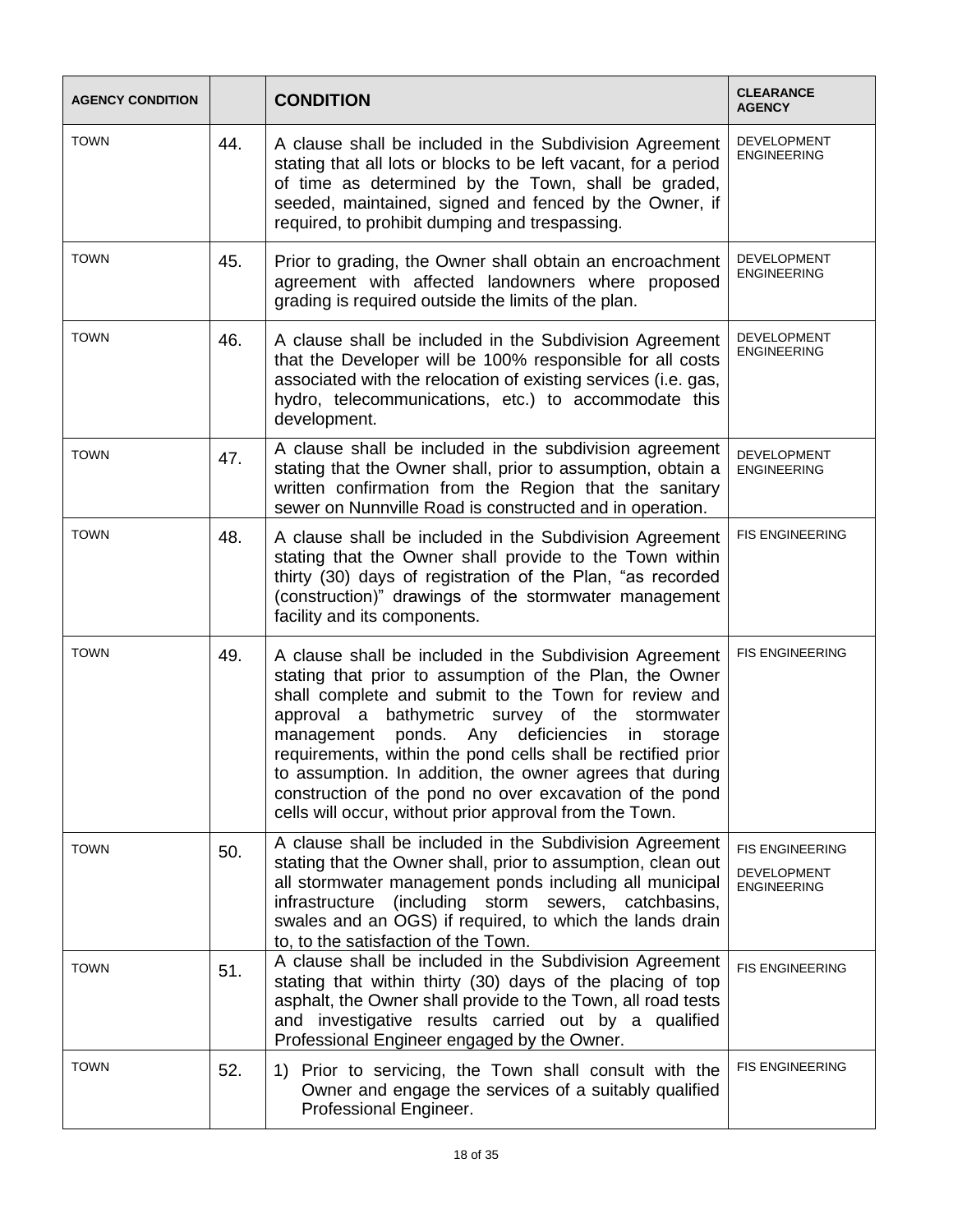| <b>AGENCY CONDITION</b> |     | <b>CONDITION</b>                                                                                                                                                                                                                                                                                                                                                                                                                                                                                                                                                                                                                                                                                                                                                                                                                                                                                   | <b>CLEARANCE</b><br><b>AGENCY</b> |
|-------------------------|-----|----------------------------------------------------------------------------------------------------------------------------------------------------------------------------------------------------------------------------------------------------------------------------------------------------------------------------------------------------------------------------------------------------------------------------------------------------------------------------------------------------------------------------------------------------------------------------------------------------------------------------------------------------------------------------------------------------------------------------------------------------------------------------------------------------------------------------------------------------------------------------------------------------|-----------------------------------|
|                         |     | A clause shall be included in the Servicing Agreement<br>2)<br>stating that the Professional Engineer shall be required<br>to be on-site full time during the construction of all the<br>Works.                                                                                                                                                                                                                                                                                                                                                                                                                                                                                                                                                                                                                                                                                                    |                                   |
|                         |     | Prior to registration, the Professional Engineer shall:<br>3)                                                                                                                                                                                                                                                                                                                                                                                                                                                                                                                                                                                                                                                                                                                                                                                                                                      |                                   |
|                         |     | a) Undertake core samples of the base asphalt and<br>granular material for every 25 metres of road, in<br>alternating lanes, to confirm the depth of material;<br>and,                                                                                                                                                                                                                                                                                                                                                                                                                                                                                                                                                                                                                                                                                                                             |                                   |
|                         |     | b) Provide copies of the test results, findings and any<br>recommendations to both the Town and Owner.                                                                                                                                                                                                                                                                                                                                                                                                                                                                                                                                                                                                                                                                                                                                                                                             |                                   |
|                         |     | 4) A clause shall be included in the Subdivision<br>Agreement stating that the Professional Engineer<br>shall:                                                                                                                                                                                                                                                                                                                                                                                                                                                                                                                                                                                                                                                                                                                                                                                     |                                   |
|                         |     | a) Prior to placing of top asphalt, undertake a FWD<br>(Falling Weight Deflectometer) Test to determine<br>pavement structural integrity and capacity and to<br>determine the required minimum thickness of the<br>top asphalt that the Owner must construct or place<br>over the base asphalt; and                                                                                                                                                                                                                                                                                                                                                                                                                                                                                                                                                                                                |                                   |
|                         |     | b) Provide copies of all test results, findings and any<br>recommendations to both the Town and Owner.                                                                                                                                                                                                                                                                                                                                                                                                                                                                                                                                                                                                                                                                                                                                                                                             |                                   |
| <b>TOWN</b>             | 53. | A clause shall be included in the Subdivision Agreement<br>stating that the Owner shall, prior to assumption of the<br>Plan, submit to the Town electronic data in a format to the<br>satisfaction of the Town on the stormwater management<br>facility components that shall be added to the Town's data<br>base.                                                                                                                                                                                                                                                                                                                                                                                                                                                                                                                                                                                 | <b>FIS ENGINEERING</b>            |
| <b>TOWN</b>             | 54. | 1) Prior to servicing, the Owner shall submit detailed<br>Landscape Construction Drawings prepared by a<br>Certified Landscape Architect, to the satisfaction of<br>the Town. The Landscape Construction Drawings<br>shall address, but not be limited to, streetscaping,<br>measures to protect existing vegetation, vegetative<br>buffers and fencing for the delineation between Town,<br>TRCA and private owned lands, all to the satisfaction<br>of the Town. The Landscape Construction Drawings<br>shall be completed in accordance with the Town of<br>Caledon Official Plan, Urban Design Brief and<br>Community Design Assessment, the most current<br>version of the Town of Caledon Development<br>Standards Manual and any additional general/site<br>specific Guidelines.<br>A clause shall be included in the Subdivision<br>2)<br>Agreement stating that the Owner shall, prior to | LANDSCAPE                         |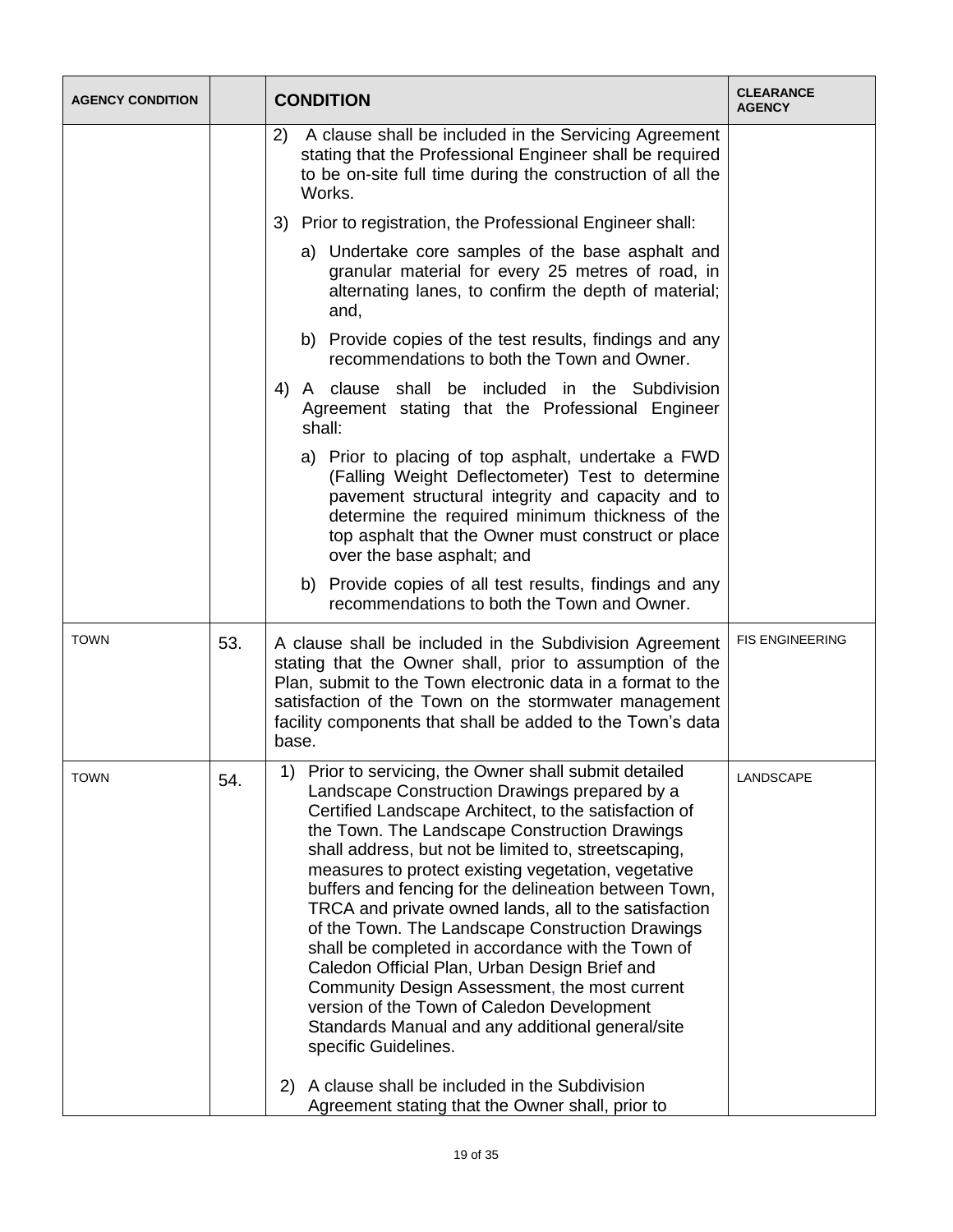| <b>AGENCY CONDITION</b> |     | <b>CONDITION</b>                                                                                                                                                                                                                                                                                                                                                                                                                                                                                                                                                                                                                                                                                                                                                                                    | <b>CLEARANCE</b><br><b>AGENCY</b> |
|-------------------------|-----|-----------------------------------------------------------------------------------------------------------------------------------------------------------------------------------------------------------------------------------------------------------------------------------------------------------------------------------------------------------------------------------------------------------------------------------------------------------------------------------------------------------------------------------------------------------------------------------------------------------------------------------------------------------------------------------------------------------------------------------------------------------------------------------------------------|-----------------------------------|
|                         |     | assumption, implement the approved Landscape<br>Construction Drawings, at the sole cost of the Owner,<br>to the satisfaction of the Town.                                                                                                                                                                                                                                                                                                                                                                                                                                                                                                                                                                                                                                                           |                                   |
|                         |     | 3) A clause shall be included in the Subdivision<br>Agreement stating that, prior to Assumption, the<br>Owner shall submit a final certification from the same<br>Certified Landscape Architect confirming that all<br>deficiencies have been addressed and warranty<br>periods have expired, and the final verification and<br>acceptances have been granted from the Town's<br>Certification<br>Landscape<br>Architect.<br>shall<br>be<br>accompanied with all submission documents as<br>required in the most current version of the Town of<br>Caledon Development Standards.                                                                                                                                                                                                                   |                                   |
| <b>TOWN</b>             | 55. | A clause shall be included in the Subdivision Agreement<br>stating that the Owner shall be responsible for ongoing<br>maintenance, repairs and replacements of all implemented<br>landscape items including but not limited to the clean up<br>all refuse, waste and debris and cut grass on all storm<br>water retention basins and trails blocks to the satisfaction<br>of the Town until assumption of the Plan.                                                                                                                                                                                                                                                                                                                                                                                 | <b>LANDSCAPE</b>                  |
| <b>TOWN</b>             | 56. | Prior to the execution of the Tree Removal (if<br>1)<br>applicable), Grading, Servicing Agreements or<br>stripping of topsoil, whichever comes first, the Owner<br>shall retain a Certified Arborist or Registered<br>Professional Forester to prepare a Tree Inventory and<br>Preservation Plan Report to the satisfaction of the<br>Town. The report and plans shall document and<br>inventory all existing trees within and adjacent to the<br>subject lands and provide an assessment of<br>significant trees to be preserved, removed or<br>monitored together with the proposed methods of tree<br>protection and preservation of endangered species<br>and the removal of invasive species. The report<br>should also indicate if a subsequent hazard tree<br>monitoring report is required. | LANDSCAPE                         |
|                         |     | A clause shall be included in the Tree Removal (if<br>2)<br>applicable), Grading and Subdivision Agreement(s)<br>stating that the Owner shall retain the same Certified<br>Arborist or Registered Professional Forester to carry<br>out, or cause to carry out, in a timely manner, the<br>recommendations set out in the Report and Plans to<br>the satisfaction of the Town. The consultant is<br>required to certify in writing, that the removals have<br>been completed as per the approved Report and<br>Plans. An additional certification from the same<br>Certified Arborist or Registered Professional Forester<br>will be required prior to assumption, confirming that                                                                                                                  |                                   |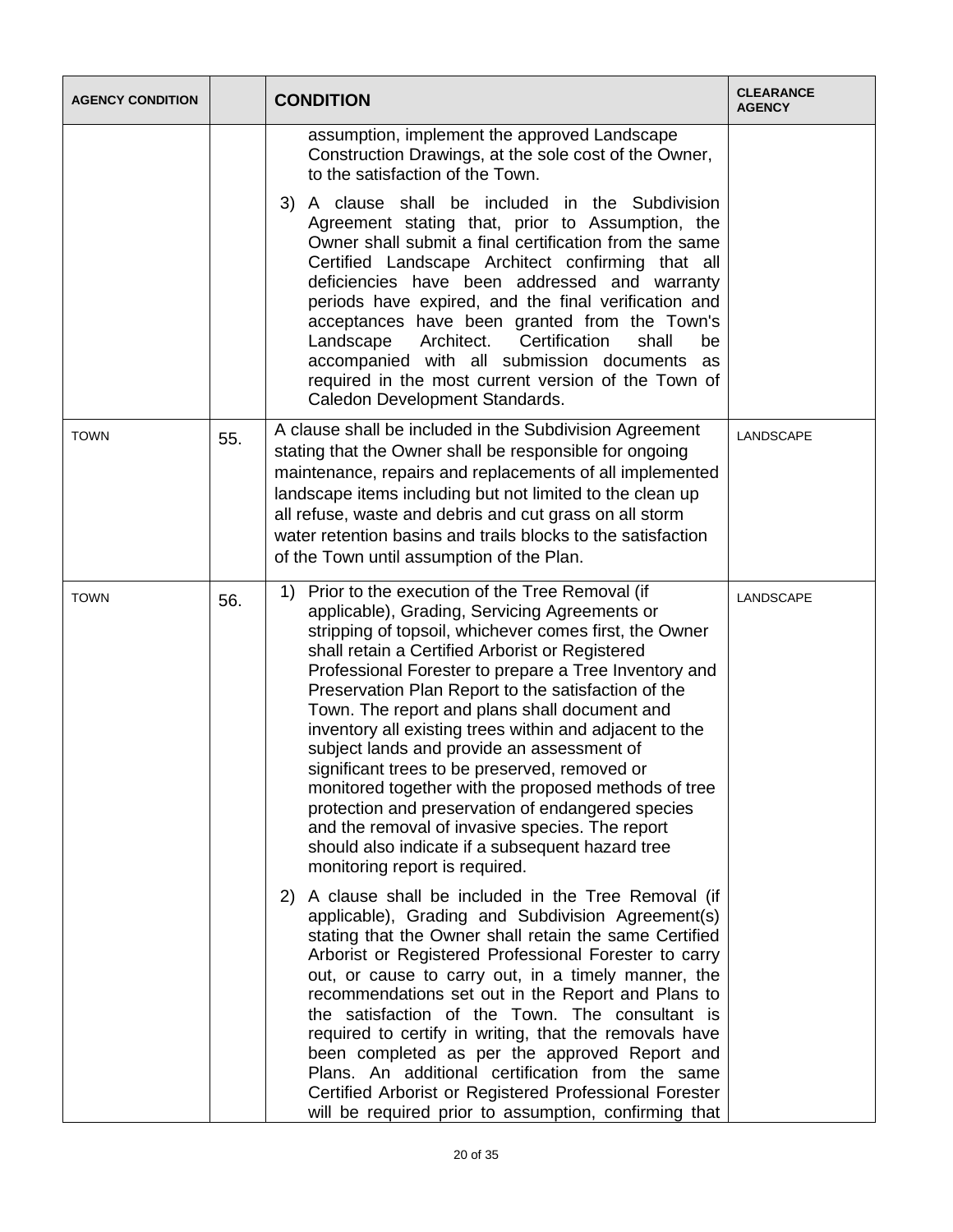| <b>AGENCY CONDITION</b> |     | <b>CONDITION</b>                                                                                                                                                                                                                                                                                                                                                                                                                                                   | <b>CLEARANCE</b><br><b>AGENCY</b> |
|-------------------------|-----|--------------------------------------------------------------------------------------------------------------------------------------------------------------------------------------------------------------------------------------------------------------------------------------------------------------------------------------------------------------------------------------------------------------------------------------------------------------------|-----------------------------------|
|                         |     | any long term requirements and recommendations in<br>the report have been carried out, to the satisfaction of<br>the Town.                                                                                                                                                                                                                                                                                                                                         |                                   |
| <b>TOWN</b>             | 57. | A clause shall be included in the Tree Removal (if<br>applicable), Grading, Servicing<br>and<br>Subdivision<br>Agreement(s) stating that it is the sole responsibility of the<br>Owner for ongoing maintenance and repairs to tree<br>protection fencing to the satisfaction of the Town until<br>assumption.                                                                                                                                                      | LANDSCAPE                         |
| <b>TOWN</b>             | 58. | Prior to registration of the Plan of Subdivision, if<br>necessary:                                                                                                                                                                                                                                                                                                                                                                                                 | LANDSCAPE                         |
|                         |     | The Owner shall pay the Town cash-in-lieu of<br>1)<br>parkland dedication for any portion of parkland that is<br>under dedicated from the required parkland for the<br>subdivision. To determine the value of parkland<br>dedication the Owner shall provide an AACI certified<br>market appraisal for the development lands.<br>The<br>value of the land shall be determined as of the day<br>before the day of the approval of the draft plan of<br>subdivision. |                                   |
|                         |     | 2) The Owner shall reimburse the Town for the cost of<br>any necessary peer review of the above noted report.                                                                                                                                                                                                                                                                                                                                                      |                                   |
| REGION OF PEEL          | 59. | Prior to execution of the Subdivision Agreement by the<br>Region, the Developer shall:                                                                                                                                                                                                                                                                                                                                                                             | <b>REGION OF PEEL</b>             |
|                         |     | 1) Obtain and submit to the Region a Residential<br>Development Charges Payment Form completed to<br>the best of the Developer's knowledge at the time of<br>the submission and to the satisfaction of the Region in<br>accordance with the engineering drawings and final<br>draft M-plan; and                                                                                                                                                                    |                                   |
|                         |     | Pay to the Region the appropriate hard service<br>2)<br>residential development charges (water, wastewater<br>and road service components), pursuant to the<br>Region's Development Charges By-law, as amended<br>from time to time, calculated based on the information<br>provided in the Residential Development Charges<br>Payment Form.                                                                                                                       |                                   |
| <b>REGION OF PEEL</b>   | 60. | Provision shall be made in the Subdivision Agreement with<br>respect to:                                                                                                                                                                                                                                                                                                                                                                                           | <b>REGION OF PEEL</b>             |
|                         |     | 1) Payment to the Region of appropriate soft service<br>development charges and any outstanding hard<br>service development charges; and                                                                                                                                                                                                                                                                                                                           |                                   |
|                         |     | 2) Collection<br>of development charges<br>for<br>future<br>residential<br>development<br>blocks<br>(non-freehold                                                                                                                                                                                                                                                                                                                                                  |                                   |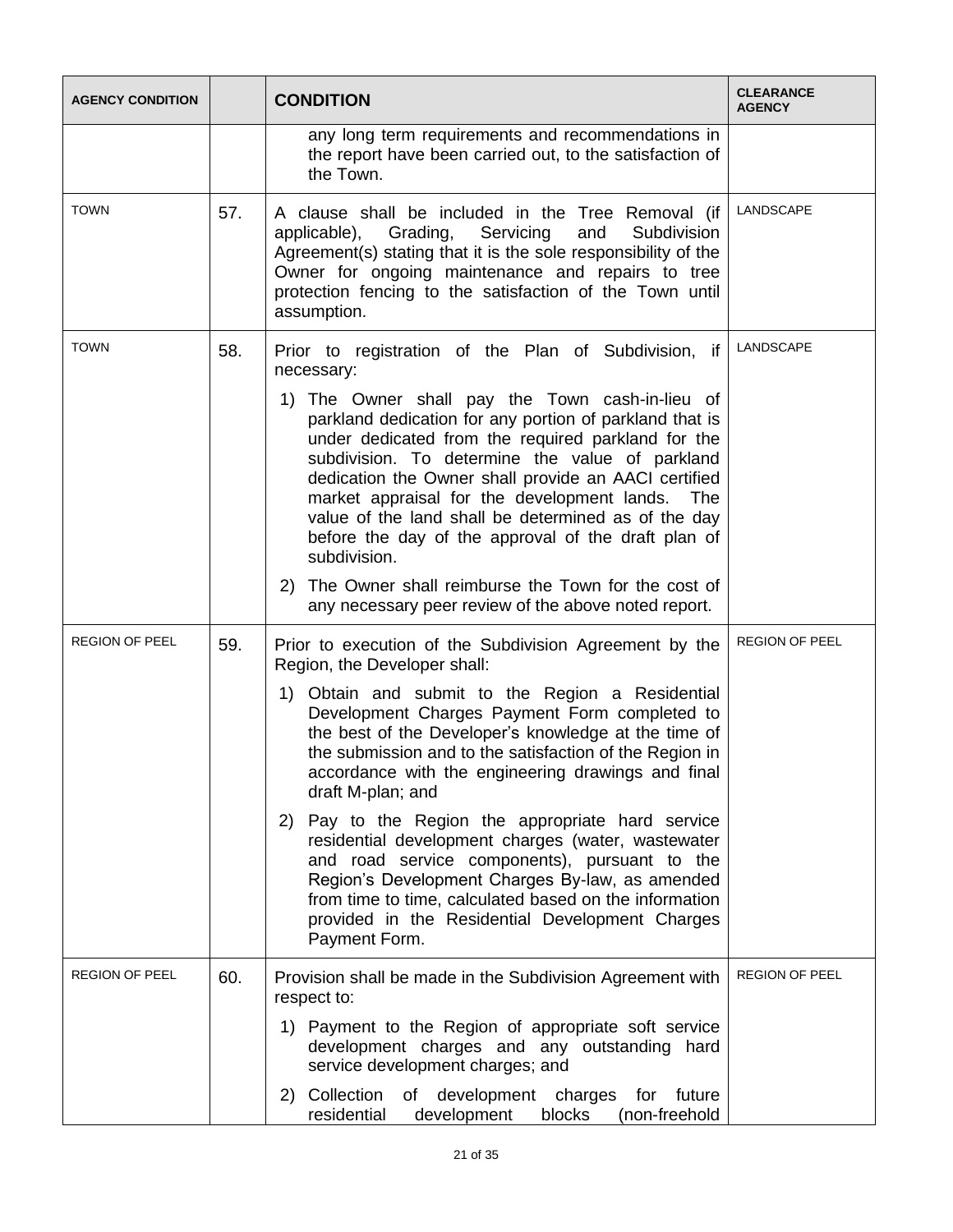| <b>AGENCY CONDITION</b> |     | <b>CONDITION</b>                                                                                                                                                                                                                                                                                                                                                                                                                                                                                                                                                                                                                                        | <b>CLEARANCE</b><br><b>AGENCY</b> |
|-------------------------|-----|---------------------------------------------------------------------------------------------------------------------------------------------------------------------------------------------------------------------------------------------------------------------------------------------------------------------------------------------------------------------------------------------------------------------------------------------------------------------------------------------------------------------------------------------------------------------------------------------------------------------------------------------------------|-----------------------------------|
|                         |     | townhouses or apartment blocks);                                                                                                                                                                                                                                                                                                                                                                                                                                                                                                                                                                                                                        |                                   |
|                         |     | pursuant to the Region's Development Charges By-law,<br>as amended from time to time.                                                                                                                                                                                                                                                                                                                                                                                                                                                                                                                                                                   |                                   |
| <b>REGION OF PEEL</b>   | 61. | In respect of the water meter fees:                                                                                                                                                                                                                                                                                                                                                                                                                                                                                                                                                                                                                     | <b>REGION OF PEEL</b>             |
|                         |     | 1) Prior to registration of the plan of subdivision, the<br>Developer shall pay to the Region the appropriate<br>water meter fees, in accordance with the Region's<br>Fees By-law, as amended from time to time for<br>residential building lots (singles, semi-detached and<br>freehold townhomes) to the satisfaction of the Region<br>in accordance with the engineering drawings and final<br>draft M-plan for the Lands;                                                                                                                                                                                                                           |                                   |
|                         |     | 2) A clause shall be included in the Subdivision<br>Agreement that in the event of an underpayment of<br>water meter fees, the Developer shall be responsible<br>for payment thereof forthwith upon request.                                                                                                                                                                                                                                                                                                                                                                                                                                            |                                   |
|                         |     | Clauses shall be included in the Subdivision Agreement in<br>respect of same.                                                                                                                                                                                                                                                                                                                                                                                                                                                                                                                                                                           |                                   |
| <b>REGION OF PEEL</b>   | 62. | Prior to servicing, the Developer's engineer shall submit all<br>engineering drawings in the digital format to the latest<br>Region's Digital Format Guidelines.                                                                                                                                                                                                                                                                                                                                                                                                                                                                                        | <b>REGION OF PEEL</b>             |
| <b>REGION OF PEEL</b>   | 63. | Within (60) days of preliminary acceptance of the<br>underground services, the Developer's engineer shall<br>submit "As Constructed" drawings in digital format,<br>pursuant to the latest Region's Digital Format Guidelines.<br>The Developer's engineer shall also provide ties to all<br>main line valves, ties to individual water service boxes,<br>linear ties to sanitary sewer services and GPS coordinates<br>of all watermain and sanitary sewer appurtenances in<br>accordance with the latest requirements of the Region<br>"Development Procedure Manual". A clause shall be<br>included in the Subdivision Agreement in respect of same. | <b>REGION OF PEEL</b>             |
| <b>REGION OF PEEL</b>   | 64. | The Developer shall acknowledge and agree that the<br>Region has undertaken design of Sanitary Sewer Trunk on<br>Nunnville Road. All costs associated with the connection<br>to sanitary sewer trunk shall be borne by the Developer. It<br>is recommended that the Developer, or his consultant<br>contact the Region to clarify specific requirements for<br>connection to sanitary sewer trunk prior to preparation of<br>detailed engineering plans and/or reports.                                                                                                                                                                                 | <b>REGION OF PEEL</b>             |
| <b>REGION OF PEEL</b>   | 65. | The Developer shall acknowledge and agree that direct<br>connections of residential lots to the trunk sewer on<br>Nunnville Road will not be permitted by the Region.                                                                                                                                                                                                                                                                                                                                                                                                                                                                                   | <b>REGION OF PEEL</b>             |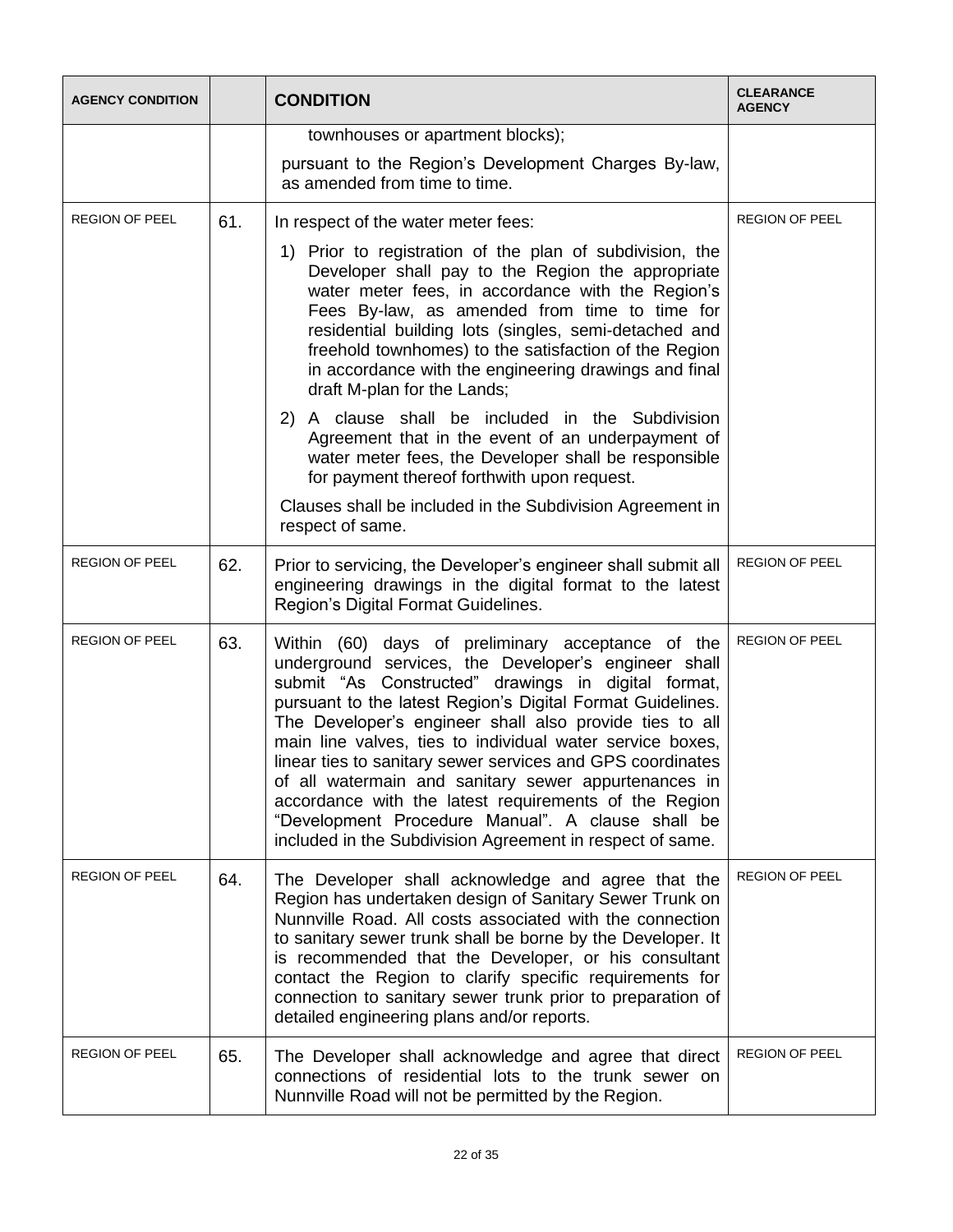| <b>AGENCY CONDITION</b> |     | <b>CONDITION</b>                                                                                                                                                                                                                                                                                                                                                                                                                                                                                                                                                                                                                                                       | <b>CLEARANCE</b><br><b>AGENCY</b> |
|-------------------------|-----|------------------------------------------------------------------------------------------------------------------------------------------------------------------------------------------------------------------------------------------------------------------------------------------------------------------------------------------------------------------------------------------------------------------------------------------------------------------------------------------------------------------------------------------------------------------------------------------------------------------------------------------------------------------------|-----------------------------------|
| <b>REGION OF PEEL</b>   | 66. | Prior to registration of the subdivision, the Developer shall<br>execute a Subdivision Agreement with the local<br>municipality and Region for the construction of municipal<br>sanitary sewer, water and regional roads associated with<br>the lands. The Developer shall construct and design these<br>services in accordance with the latest Region standards<br>and requirements.                                                                                                                                                                                                                                                                                  | <b>REGION OF PEEL</b>             |
| <b>REGION OF PEEL</b>   | 67. | Prior to a satisfactory engineering submission,<br>the<br>Developer shall submit to the Region for review<br>and<br>approval Functional Servicing Report showing<br>the<br>proposed sanitary sewer, storm sewer and water servicing<br>plans for the development.                                                                                                                                                                                                                                                                                                                                                                                                      | <b>REGION OF PEEL</b>             |
| <b>REGION OF PEEL</b>   | 68. | Prior to servicing, the Developer shall submit a satisfactory<br>engineering submission to the Region to review and<br>approval.                                                                                                                                                                                                                                                                                                                                                                                                                                                                                                                                       | <b>REGION OF PEEL</b>             |
| <b>REGION OF PEEL</b>   | 69. | Prior to registration of the plan of subdivision, the<br>Developer shall pay the Region's costs for updating its<br>"As Constructed"<br>information for<br>electronic<br>the<br>infrastructure installed by the Developer. The cost shall be<br>based on a "per kilometre" basis for combined watermains<br>and sanitary sewers installed pursuant to the Region's<br>latest User Fees By-law.                                                                                                                                                                                                                                                                         | <b>REGION OF PEEL</b>             |
| <b>REGION OF PEEL</b>   | 70. | Prior to servicing the Region may require the Developer to<br>construct a sampling hydrant (at the Developers cost)<br>within the proposed plan. Location and the requirement for<br>sampling hydrant will be determined at the engineering<br>review stage.                                                                                                                                                                                                                                                                                                                                                                                                           | <b>REGION OF PEEL</b>             |
| <b>REGION OF PEEL</b>   | 71. | The Developer agrees that the Region shall hold back a<br>portion of the Letter of Credit to cover the costs of services<br>completed by the Region on a time and material basis<br>pursuant to the current Region's User Fee By-law. A<br>clause shall be included in the Subdivision Agreement in<br>respect of same.                                                                                                                                                                                                                                                                                                                                                | <b>REGION OF PEEL</b>             |
| <b>REGION OF PEEL</b>   | 72. | The Developer will maintain adequate chlorine residuals in<br>the watermains within the plan from the time the<br>watermains are connected to the municipal system until<br>such time as the Region issues Final Acceptance. To<br>maintain adequate chlorine residuals, the Developer shall<br>either install automatic flushing devices or retain Regional<br>staff to carry out manual flushing. Regional staff shall<br>conduct the monitoring and testing for chlorine residuals.<br>All costs associated with the monitoring and flushing shall<br>be the responsibility of the Developer pursuant to the<br>current Region's User Fee By-law. A clause shall be | <b>REGION OF PEEL</b>             |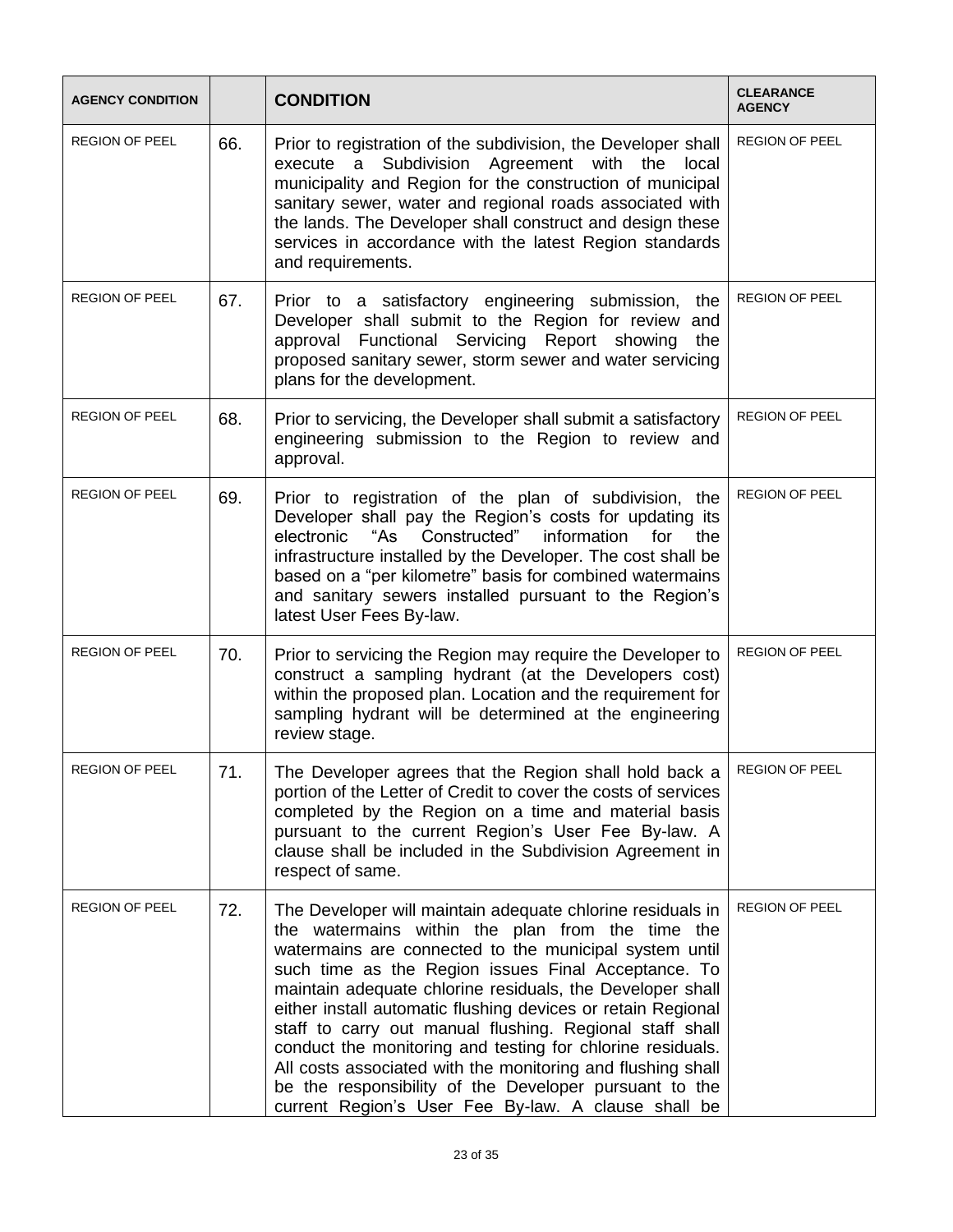| <b>AGENCY CONDITION</b> |     | <b>CONDITION</b>                                                                                                                                                                                                                                                                                                                                                                                                                                                                                                                                                                                                                                                                                                                                                                                                                                                                                                                                                                                                                                                                                                                                                                                                                                 | <b>CLEARANCE</b><br><b>AGENCY</b> |  |  |  |  |  |                                                                                                                                                                                                                                        |  |  |  |  |  |  |  |  |                                                                    |  |  |                                                                                                                                                                                                                                                    |  |
|-------------------------|-----|--------------------------------------------------------------------------------------------------------------------------------------------------------------------------------------------------------------------------------------------------------------------------------------------------------------------------------------------------------------------------------------------------------------------------------------------------------------------------------------------------------------------------------------------------------------------------------------------------------------------------------------------------------------------------------------------------------------------------------------------------------------------------------------------------------------------------------------------------------------------------------------------------------------------------------------------------------------------------------------------------------------------------------------------------------------------------------------------------------------------------------------------------------------------------------------------------------------------------------------------------|-----------------------------------|--|--|--|--|--|----------------------------------------------------------------------------------------------------------------------------------------------------------------------------------------------------------------------------------------|--|--|--|--|--|--|--|--|--------------------------------------------------------------------|--|--|----------------------------------------------------------------------------------------------------------------------------------------------------------------------------------------------------------------------------------------------------|--|
|                         |     | included in the Subdivision Agreement in respect of same.                                                                                                                                                                                                                                                                                                                                                                                                                                                                                                                                                                                                                                                                                                                                                                                                                                                                                                                                                                                                                                                                                                                                                                                        |                                   |  |  |  |  |  |                                                                                                                                                                                                                                        |  |  |  |  |  |  |  |  |                                                                    |  |  |                                                                                                                                                                                                                                                    |  |
| <b>REGION OF PEEL</b>   | 73. | Clauses shall be included in the Subdivision Agreement in<br>respect of servicing existing properties within the zone of<br>influence in the event that existing private services (wells)<br>deteriorate due to the servicing of the proposed plan of<br>subdivision;                                                                                                                                                                                                                                                                                                                                                                                                                                                                                                                                                                                                                                                                                                                                                                                                                                                                                                                                                                            | <b>REGION OF PEEL</b>             |  |  |  |  |  |                                                                                                                                                                                                                                        |  |  |  |  |  |  |  |  |                                                                    |  |  |                                                                                                                                                                                                                                                    |  |
|                         |     | 1) Until the issuance of Final Acceptance a portion of the<br>Letter of Credit shall be held back to serve as<br>protection for the private wells in the zone of influence<br>of the plan of subdivision. This amount shall be based<br>on the anticipated cost of replacing water supplies<br>within the zone of influence as shown in the<br>schedules of the agreement. The minimum amount<br>shall be \$20,000.00. If the private well systems in the<br>zone of influence deteriorate due to the servicing of<br>the plan of subdivision the Developer shall provide<br>temporary water supply to the residents upon notice<br>by the Region and the Developer shall continue<br>supplying the water to the effected residents until the<br>issue is resolved to the satisfaction of involved<br>parties. If the quantity of water in the existing wells is<br>not restored to its original condition within a month<br>after first identification of the problem, the Developer<br>shall<br>the<br>services of a<br>engage<br>recognized<br>hydrogeologist to evaluate the wells and recommend<br>solutions including deepening the wells or providing a<br>permanent water service connection from the<br>watermain to the dwelling unit. |                                   |  |  |  |  |  |                                                                                                                                                                                                                                        |  |  |  |  |  |  |  |  |                                                                    |  |  |                                                                                                                                                                                                                                                    |  |
|                         |     |                                                                                                                                                                                                                                                                                                                                                                                                                                                                                                                                                                                                                                                                                                                                                                                                                                                                                                                                                                                                                                                                                                                                                                                                                                                  |                                   |  |  |  |  |  | The Developer shall inspect, evaluate and monitor all<br>2)<br>wells within the zone of influence prior to, during and<br>after the construction has been completed. Progress<br>Reports should be submitted to the Region as follows: |  |  |  |  |  |  |  |  |                                                                    |  |  |                                                                                                                                                                                                                                                    |  |
|                         |     |                                                                                                                                                                                                                                                                                                                                                                                                                                                                                                                                                                                                                                                                                                                                                                                                                                                                                                                                                                                                                                                                                                                                                                                                                                                  |                                   |  |  |  |  |  |                                                                                                                                                                                                                                        |  |  |  |  |  |  |  |  |                                                                    |  |  | Base line well condition and monitoring report<br>i.<br>shall be submitted to the Region prior to the pre-<br>servicing or registration of the plan (whichever<br>occurs first) and shall include as a minimum<br>requirement the following tests: |  |
|                         |     |                                                                                                                                                                                                                                                                                                                                                                                                                                                                                                                                                                                                                                                                                                                                                                                                                                                                                                                                                                                                                                                                                                                                                                                                                                                  |                                   |  |  |  |  |  |                                                                                                                                                                                                                                        |  |  |  |  |  |  |  |  | (a) Bacteriological Analysis - Total coliform and<br>E-coli counts |  |  |                                                                                                                                                                                                                                                    |  |
|                         |     | (b) Chemical Analysis - Nitrate Test                                                                                                                                                                                                                                                                                                                                                                                                                                                                                                                                                                                                                                                                                                                                                                                                                                                                                                                                                                                                                                                                                                                                                                                                             |                                   |  |  |  |  |  |                                                                                                                                                                                                                                        |  |  |  |  |  |  |  |  |                                                                    |  |  |                                                                                                                                                                                                                                                    |  |
|                         |     | (c) Water level measurement below existing<br>grade                                                                                                                                                                                                                                                                                                                                                                                                                                                                                                                                                                                                                                                                                                                                                                                                                                                                                                                                                                                                                                                                                                                                                                                              |                                   |  |  |  |  |  |                                                                                                                                                                                                                                        |  |  |  |  |  |  |  |  |                                                                    |  |  |                                                                                                                                                                                                                                                    |  |
|                         |     | In the event that the test results are not within the<br>3)<br>Ontario Drinking Water Standards, the Developer<br>shall notify in writing the Homeowner, the Region of<br>Peel's Health Department (Manager - Environmental                                                                                                                                                                                                                                                                                                                                                                                                                                                                                                                                                                                                                                                                                                                                                                                                                                                                                                                                                                                                                      |                                   |  |  |  |  |  |                                                                                                                                                                                                                                        |  |  |  |  |  |  |  |  |                                                                    |  |  |                                                                                                                                                                                                                                                    |  |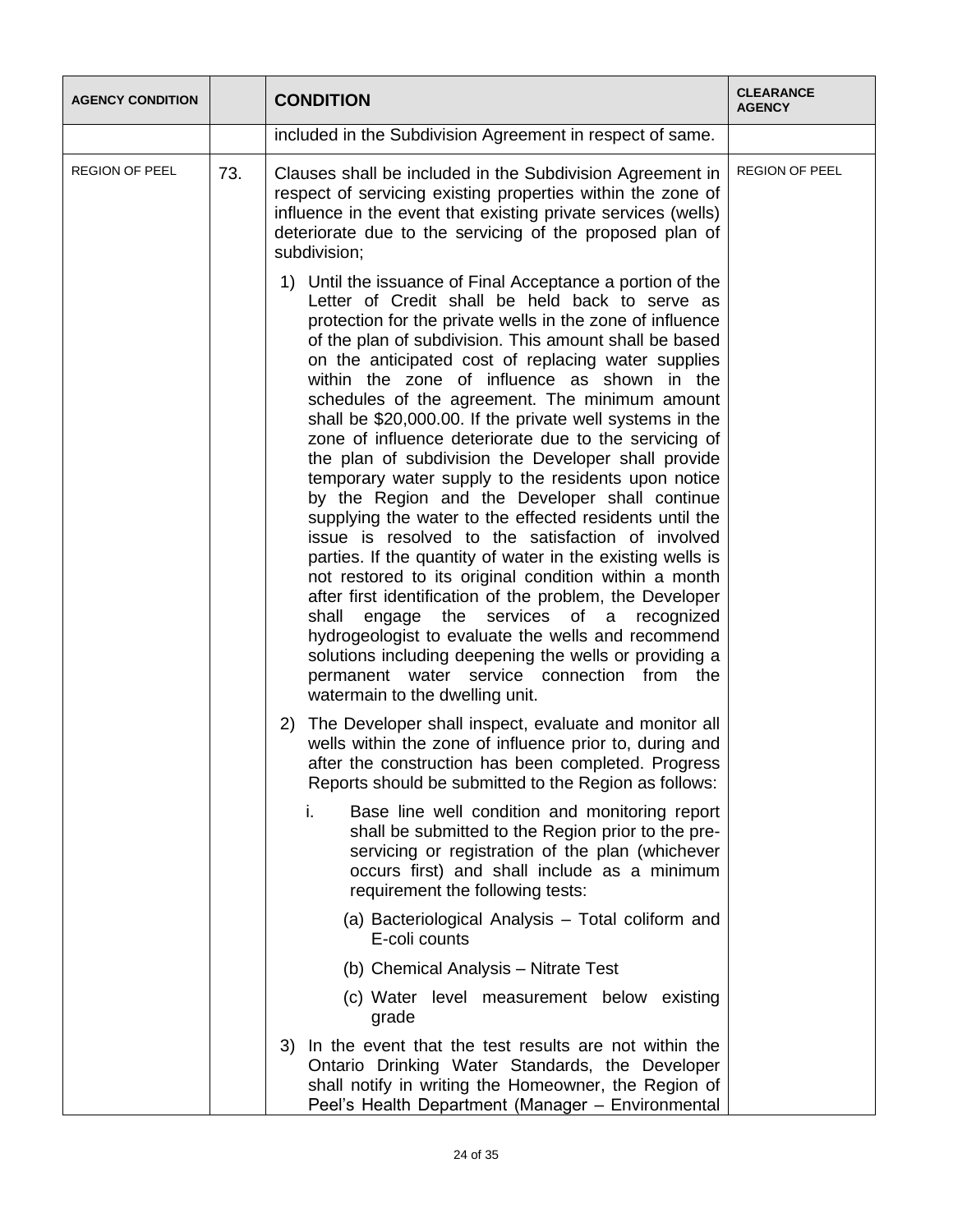| <b>AGENCY CONDITION</b> |     | <b>CONDITION</b>                                                                                                                                                                                                                                                                                                                                                                                                                                                                                                                                                                                                                                                                                                                                                                                                                          | <b>CLEARANCE</b><br><b>AGENCY</b> |
|-------------------------|-----|-------------------------------------------------------------------------------------------------------------------------------------------------------------------------------------------------------------------------------------------------------------------------------------------------------------------------------------------------------------------------------------------------------------------------------------------------------------------------------------------------------------------------------------------------------------------------------------------------------------------------------------------------------------------------------------------------------------------------------------------------------------------------------------------------------------------------------------------|-----------------------------------|
|                         |     | Health) and Public Works Department (Development<br>Supervisor) within 24 hours of the test results.                                                                                                                                                                                                                                                                                                                                                                                                                                                                                                                                                                                                                                                                                                                                      |                                   |
|                         |     | 4) Well monitoring shall continue during construction and<br>an interim report shall be submitted to the Region for<br>records. Well monitoring shall continue for one year<br>after the completion of construction and a summary<br>report shall be submitted to the Region prior to Final<br>Acceptance.                                                                                                                                                                                                                                                                                                                                                                                                                                                                                                                                |                                   |
| <b>REGION OF PEEL</b>   | 74. | The Developer shall agree that neither the Developer nor<br>any Builder will apply for building permits for any lots or<br>blocks within the plan of subdivision until the Region's<br>Public Works Department has issued Preliminary<br>Acceptance and provided notice to the local municipality<br>stating that internal and external sanitary sewers and<br>including fire<br>watermains,<br>protection, have<br>been<br>completed to the Region's satisfaction. The Developer's<br>Consulting Engineer shall certify in writing the internal and<br>external sanitary sewers and watermains, including fire<br>protection, have been constructed, inspected and shall<br>function in accordance with the detailed design as<br>approved by the Region. A clause shall be included in the<br>Subdivision Agreement in respect of same. | <b>REGION OF PEEL</b>             |
| <b>REGION OF PEEL</b>   | 75. | The Developer shall indemnify and hold the Region<br>harmless from and against any and all actions, suites,<br>claims, demands, and damages which may arise either<br>directly or indirectly by reason of the development of the<br>subject lands and/or construction of works, save and<br>except for any actions, causes of action, claims, demands<br>and damages arising out of the negligence of the Region<br>or those for whom it is in law responsible. A clause shall<br>be included in the Subdivision Agreement in respect of<br>same.                                                                                                                                                                                                                                                                                         | <b>REGION OF PEEL</b>             |
| <b>REGION OF PEEL</b>   | 76. | Provision shall be made in the Subdivision Agreement that<br>the Developer shall grant/obtain (at no cost to the Region)<br>all necessary easements for proposed/existing Regional<br>infrastructures located in the vicinity of the proposed<br>development, as this may be required by the Region to<br>service proposed development and/or external lands.                                                                                                                                                                                                                                                                                                                                                                                                                                                                             | REGION OF PEEL                    |
| <b>REGION OF PEEL</b>   | 77. | All streets shall be named to the satisfaction of the Town<br>of Caledon and the Region of Peel. In this regard,<br>proposed street names must be submitted as soon as<br>possible after draft approval has been granted so that<br>finalization of the plan is not unduly delayed.                                                                                                                                                                                                                                                                                                                                                                                                                                                                                                                                                       | <b>REGION OF PEEL</b>             |
| <b>REGION OF PEEL</b>   | 78. | Prior to final approval by the Town of Caledon, a copy of<br>the proposed final plan must be forwarded to the Region of                                                                                                                                                                                                                                                                                                                                                                                                                                                                                                                                                                                                                                                                                                                   | <b>REGION OF PEEL</b>             |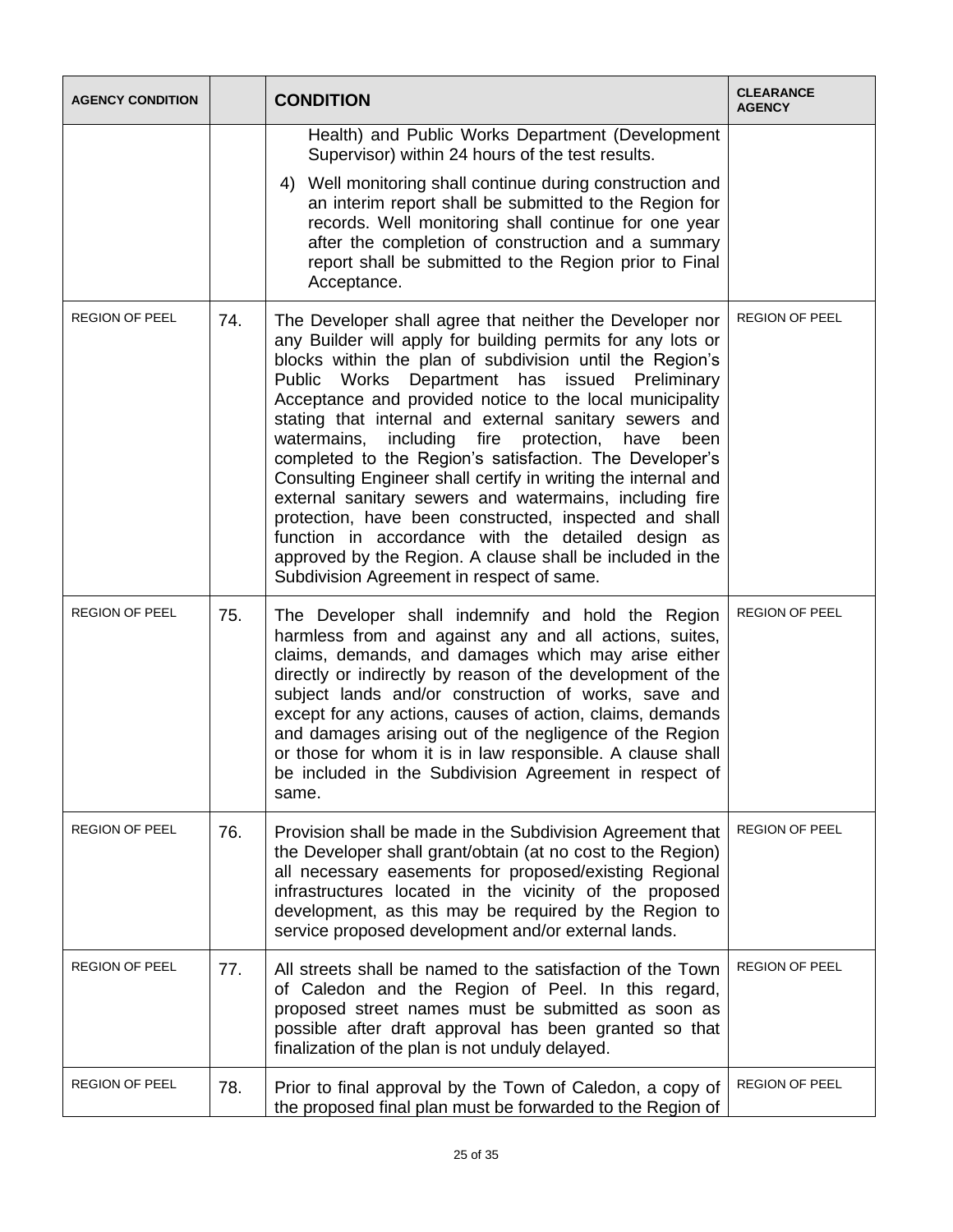| <b>AGENCY CONDITION</b>                                                               |     | <b>CONDITION</b>                                                                                                                                                                                                                                                                                                                     | <b>CLEARANCE</b><br><b>AGENCY</b> |
|---------------------------------------------------------------------------------------|-----|--------------------------------------------------------------------------------------------------------------------------------------------------------------------------------------------------------------------------------------------------------------------------------------------------------------------------------------|-----------------------------------|
|                                                                                       |     | Peel.                                                                                                                                                                                                                                                                                                                                |                                   |
| <b>REGION OF PEEL</b>                                                                 | 79. | Prior to registration of the plan of subdivision, the<br>Developer shall submit draft reference plan(s) for the<br>Region's review and approval prior to such plans being<br>deposited. All costs associated with preparation and<br>depositing of the plans and transfer of lands shall be at the<br>sole expense of the Developer. | <b>REGION OF PEEL</b>             |
| <b>REGION OF PEEL</b>                                                                 | 80. | The Developer agrees that prior to the Region granting<br>clearance of the draft plan conditions of subdivision<br>approval, the following shall require to be forwarded to the<br>Region's Legal Services Division:                                                                                                                 | <b>REGION OF PEEL</b>             |
|                                                                                       |     | 1) A copy of the final signed M-Plan                                                                                                                                                                                                                                                                                                 |                                   |
|                                                                                       |     | 2) A copy of the final draft R-Plan(s); and                                                                                                                                                                                                                                                                                          |                                   |
|                                                                                       |     | 3) The documents required pursuant to Schedule B of<br>the Subdivision Agreement and all associated<br>documents.                                                                                                                                                                                                                    |                                   |
|                                                                                       |     | A clause shall be included in the Subdivision Agreement in<br>respect of same.                                                                                                                                                                                                                                                       |                                   |
| <b>TORONTO AND</b><br><b>REGION</b><br><b>CONSERVATION</b><br><b>AUTHORITY (TRCA)</b> | 81. | The final Plan shall be in general conformity with the draft<br>plan prepared by WSP Canada Group Limited, dated<br>February 3, 2020, prior to a request for clearance for<br>registration of any phase of this plan, to:                                                                                                            | <b>TRCA</b>                       |
|                                                                                       |     | 1) Include appropriate blocks that are to be gratuitously<br>conveyed into public ownership as appropriate to the<br>satisfaction of the Town of Caledon and TRCA.                                                                                                                                                                   |                                   |
|                                                                                       |     | Meet the requirements of TRCA's conditions,<br>2)<br>including the adjustment of block lot lines to the<br>satisfaction of the Town of Caledon and TRCA as a<br>result of the completion of any necessary revisions.                                                                                                                 |                                   |
|                                                                                       |     | 3) Should the above not be adequately addressed in the<br>Plan, red-line revisions will be required to the<br>satisfaction of the TRCA, to address TRCA's<br>requirements with respect to these conditions.                                                                                                                          |                                   |
| <b>TORONTO AND</b><br><b>REGION</b><br><b>CONSERVATION</b><br><b>AUTHORITY (TRCA)</b> | 82. | Prior to registration of the Plan of Subdivision, an M-Plan<br>shall be provided showing the adjusted lot/block lines,<br>additional lots/blocks and any other required revisions to<br>the satisfaction of the Town of Caledon and TRCA.                                                                                            | <b>TRCA</b>                       |
| <b>TORONTO AND</b><br><b>REGION</b><br><b>CONSERVATION</b><br><b>AUTHORITY (TRCA)</b> | 83. | That prior to any development, pre-servicing or site<br>alteration, or registration of this plan or any phase thereof,<br>the applicant shall submit and receive the approval of the<br><b>TRCA</b> for:                                                                                                                             | <b>TRCA</b>                       |
|                                                                                       |     | 1) A detailed engineering implementation report (i.e.                                                                                                                                                                                                                                                                                |                                   |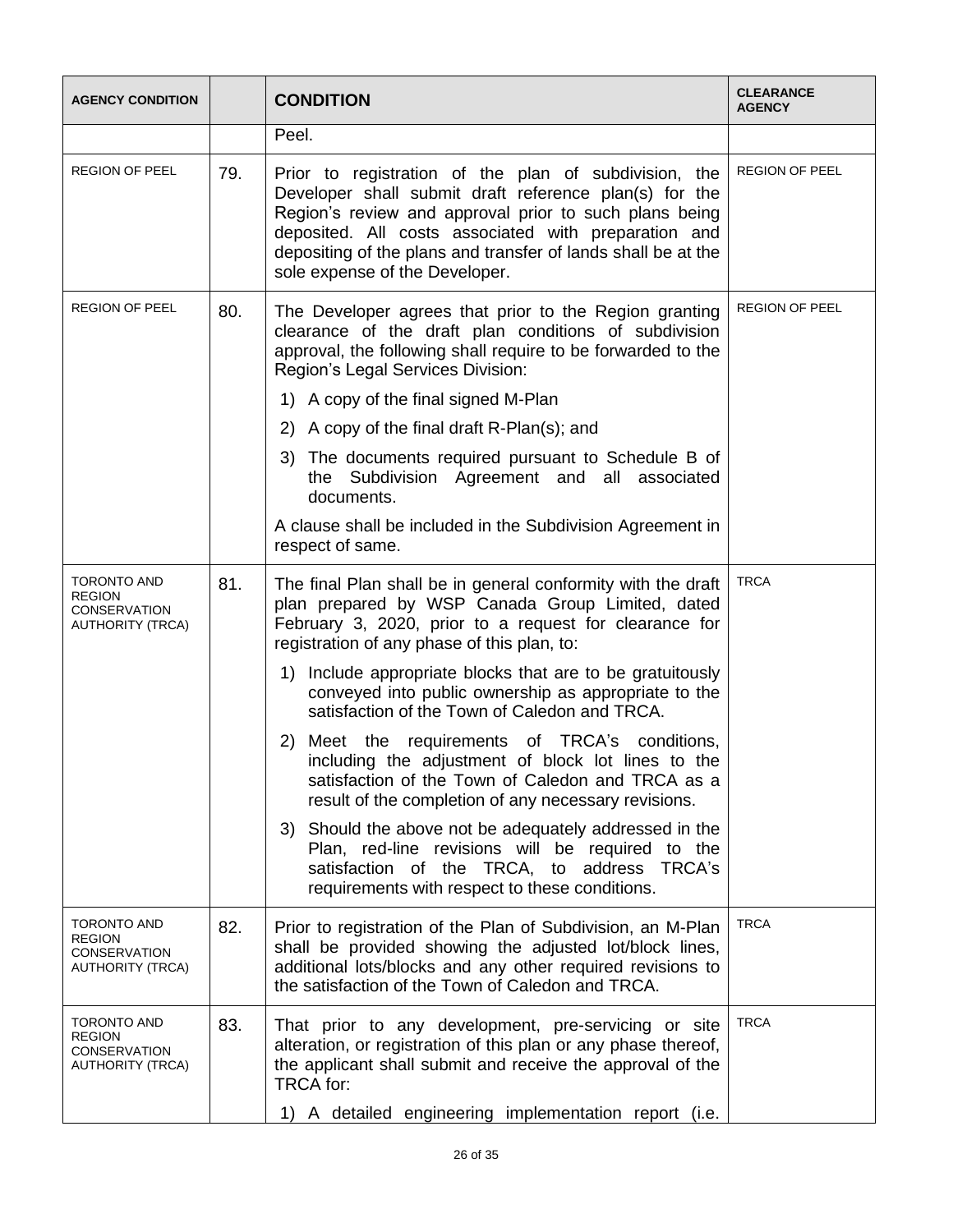| <b>AGENCY CONDITION</b> | <b>CONDITION</b>                                                                                                                                                                                                                                                                                                                                                                                                                                                                                                                                                                                                                                                                                                | <b>CLEARANCE</b><br><b>AGENCY</b> |
|-------------------------|-----------------------------------------------------------------------------------------------------------------------------------------------------------------------------------------------------------------------------------------------------------------------------------------------------------------------------------------------------------------------------------------------------------------------------------------------------------------------------------------------------------------------------------------------------------------------------------------------------------------------------------------------------------------------------------------------------------------|-----------------------------------|
|                         | Stormwater Management Report) that descries in<br>detail the applicable stormwater management criteria<br>(i.e. quantity, quality, erosion control, and water<br>balance), how the proposed storm drainage system<br>will be designed to meet the stormwater management<br>criteria, and how it will comply with all related TRCA<br>requirements. This report shall include, but is not<br>limited to:                                                                                                                                                                                                                                                                                                         |                                   |
|                         | a) Plans illustrating the existing drainage systems<br>internal and external to the site, and how the<br>proposed drainage plan will tie into surrounding<br>drainage systems. Plans which demonstrate the<br>proposed stormwater management techniques<br>which are required to control minor and major<br>flows. Confirmation must be provided with respect<br>to how target flows as per the hydrologic studies<br>will be achieved during and post-development.                                                                                                                                                                                                                                             |                                   |
|                         | b) Provide<br>provisions for appropriately sized<br>Stormwater Management Practices (SWMPs) to<br>be used to treat stormwater, to mitigate the<br>impacts of development on the quality, quantity,<br>and volume of ground and surface water<br>resources, including how they relate to terrestrial<br>and aquatic species and their habitat, in addition<br>to natural features and systems, as may be<br>applicable, in accordance with TRCA's current<br>Stormwater Management Guidelines. The existing<br>drainage patterns should be maintained, to the<br>greatest extent possible, and the<br>existing<br>ecological function of all features is to be<br>maintained, consistent with TRCA's guidelines. |                                   |
|                         | c) Detailed plans and mapping indicating location,<br>orientation, size and description of all stormwater<br>management features, including outlet structures,<br>all other grading, site alterations, development,<br>and infrastructure, which are required to service or<br>facilitate the development of the subject lands,<br>which may require a permit pursuant to Ontario<br>Regulation 166/06.                                                                                                                                                                                                                                                                                                         |                                   |
|                         | d) Stormwater management outlet/connection design<br>details that conform to the requirements outlined<br>in the Ministry of Environment (MOE) 2003<br>"Stormwater Management Planning and Design<br>Manual", as may be amended, TRCA's 2012<br>"Stormwater Management Criteria Document",<br>and TRCA's 2010 "LID Stormwater Management<br>Planning and Design Guide" and all applicable<br>Town of Caledon design standards.                                                                                                                                                                                                                                                                                  |                                   |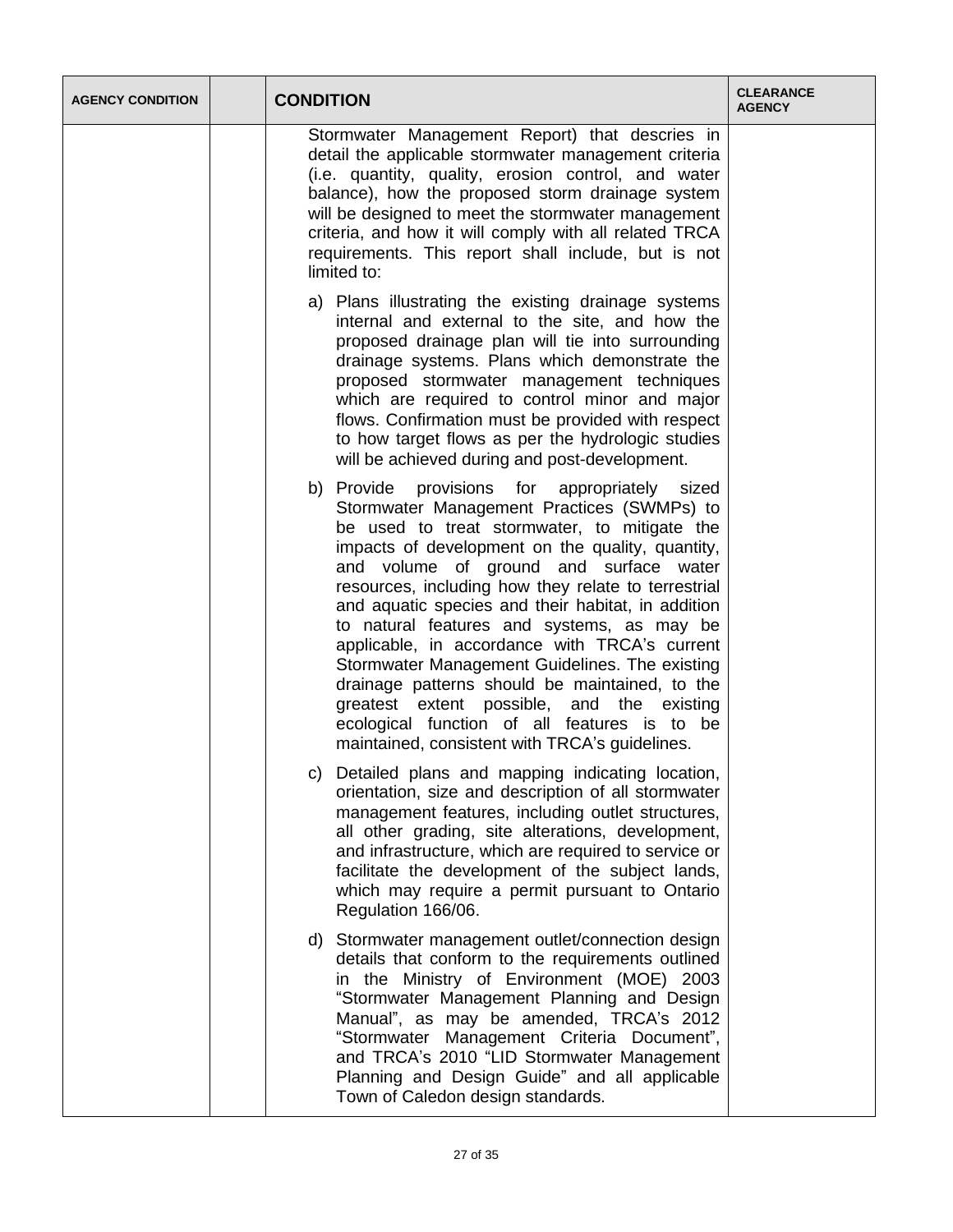| <b>AGENCY CONDITION</b> |    | <b>CONDITION</b>                                                                                                                                                                                                                                                                                                                                                                                                                                                                                                                 | <b>CLEARANCE</b><br><b>AGENCY</b> |
|-------------------------|----|----------------------------------------------------------------------------------------------------------------------------------------------------------------------------------------------------------------------------------------------------------------------------------------------------------------------------------------------------------------------------------------------------------------------------------------------------------------------------------------------------------------------------------|-----------------------------------|
|                         |    | e) Proposed methods for controlling or minimizing<br>erosion and siltation on-site, on the adjacent valley<br>slopes, and for downstream areas during and after<br>site servicing and building construction, in<br>accordance with TRCA's "Erosion and Sediment<br>Control Guideline for Urban Construction" (dated<br>December 2006), or it successor, as utilized by<br>the TRCA. Erosion and sediment control plans<br>and a report addressing phasing and staging,<br>consistent with TRCA's guidelines must be<br>included. |                                   |
|                         |    | Information detailing all anticipated temporary<br>f)<br>dewatering that may be required during the<br>construction<br>including<br>phases,<br>anticipated<br>volumes, duration, discharge locations, and<br>filtration media – as required, to the satisfaction of<br>the TRCA, for the purposes of determining<br>whether a TRCA permit is required.                                                                                                                                                                           |                                   |
|                         |    | g) A detailed Water Balance assessment that will<br>identify measures that will be implemented during<br>pre and post development that:                                                                                                                                                                                                                                                                                                                                                                                          |                                   |
|                         |    | post-development<br>Demonstrate<br>how<br>$\bullet$<br>conditions will retain a minimum of the first 5<br>mm of rainfall over the entire site to the<br>satisfaction of the TRCA;                                                                                                                                                                                                                                                                                                                                                |                                   |
|                         |    | Mitigate against any potential on-site or<br>$\bullet$<br>downstream erosion associated with the<br>stormwater management system.                                                                                                                                                                                                                                                                                                                                                                                                |                                   |
|                         |    | 2) A development limit constraint map showing at<br>minimum the natural heritage features and natural<br>hazards, and associated buffers, for the proposed<br>draft plan of subdivision to the satisfaction of the<br>TRCA.                                                                                                                                                                                                                                                                                                      |                                   |
|                         | 3) | Detailed grading plans for the subject lands. These<br>plans must indicate how grade differentials will be<br>accommodated without the use of retaining walls<br>within or adjacent to natural feature blocks or<br>associated buffers and without encroachments, site<br>alteration, the placement of materials or fill placement<br>into buffers beyond the limits accepted prior to draft<br>plan approval.                                                                                                                   |                                   |
|                         | 4) | All necessary Ontario Regulation 166/06 permits for<br>development proposed within the TRCA regulated<br>area on the subject property.                                                                                                                                                                                                                                                                                                                                                                                           |                                   |
|                         |    | 5) A restoration plan for the valley buffer block to the<br>satisfaction of TRCA staff.                                                                                                                                                                                                                                                                                                                                                                                                                                          |                                   |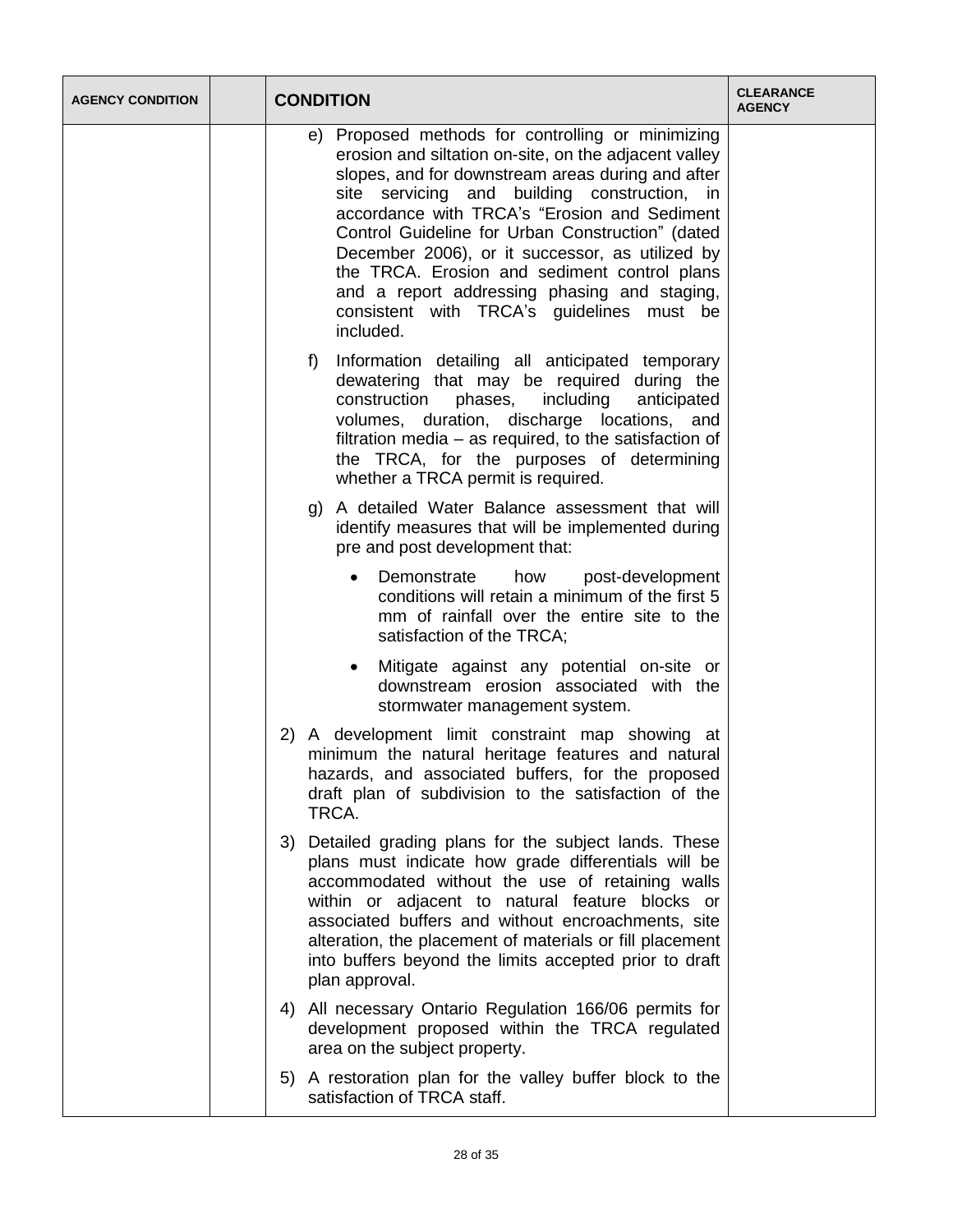| <b>AGENCY CONDITION</b>                             |     | <b>CONDITION</b>                                                                                                                                                                                                                                                                                                                                                                                                           | <b>CLEARANCE</b><br><b>AGENCY</b> |                                                                                                                                                                                                                                                                                                             |             |
|-----------------------------------------------------|-----|----------------------------------------------------------------------------------------------------------------------------------------------------------------------------------------------------------------------------------------------------------------------------------------------------------------------------------------------------------------------------------------------------------------------------|-----------------------------------|-------------------------------------------------------------------------------------------------------------------------------------------------------------------------------------------------------------------------------------------------------------------------------------------------------------|-------------|
| TORONTO AND<br><b>REGION</b><br><b>CONSERVATION</b> | 84. |                                                                                                                                                                                                                                                                                                                                                                                                                            |                                   | That the Owner agrees in the Subdivision Agreement, in<br>wording acceptable to the TRCA:                                                                                                                                                                                                                   | <b>TRCA</b> |
| <b>AUTHORITY (TRCA)</b>                             |     |                                                                                                                                                                                                                                                                                                                                                                                                                            |                                   | To carry out, or cause to be carried out, to the<br>1)<br>satisfaction of the TRCA, the recommendations and<br>mitigation measures outlined in the technical reports<br>and plans referenced in TRCA's conditions or<br>otherwise reviewed by TRCA, including, but not<br>limited to the following reports: |             |
|                                                     |     | Environmental Impact Study, prepared by<br>$\bullet$<br>GeoProcess Research Associated Inc., dated<br>August 2019;                                                                                                                                                                                                                                                                                                         |                                   |                                                                                                                                                                                                                                                                                                             |             |
|                                                     |     | A Geotechnical Investigation and Slope<br>$\bullet$<br>Stability<br>For<br>Proposed<br>Assessment<br>Residential Development, prepared by Soil<br>Engineers Ltd., dated July 2019;                                                                                                                                                                                                                                         |                                   |                                                                                                                                                                                                                                                                                                             |             |
|                                                     |     | Functional<br>Servicing<br>and<br>Preliminary<br>$\bullet$<br>Stormwater Management Report, prepared by<br>C.F. Crozier and Associates Inc., dated<br>Janaury 2020.                                                                                                                                                                                                                                                        |                                   |                                                                                                                                                                                                                                                                                                             |             |
|                                                     |     | To implement the requirements of the TRCA's<br>2)<br>conditions in wording acceptable to the TRCA.                                                                                                                                                                                                                                                                                                                         |                                   |                                                                                                                                                                                                                                                                                                             |             |
|                                                     |     | 3) To design and implement on-site erosion and<br>sediment controls in accordance with current TRCA<br>standards.                                                                                                                                                                                                                                                                                                          |                                   |                                                                                                                                                                                                                                                                                                             |             |
|                                                     |     |                                                                                                                                                                                                                                                                                                                                                                                                                            |                                   | maintain<br>4)<br>To<br>implement<br>all<br>and<br>stormwater<br>management and erosion and sedimentation control<br>structures operating and in good repair during the<br>construction period, in a manner satisfactory to the<br>TRCA.                                                                    |             |
|                                                     |     | 5) To obtain all necessary permits pursuant to Ontario<br>Regulation 166/06 from the TRCA.                                                                                                                                                                                                                                                                                                                                 |                                   |                                                                                                                                                                                                                                                                                                             |             |
|                                                     |     | 6) To erect a permanent fence to the satisfaction of the<br>TRCA at the rear of lots 9-14, the east lot line of Lot 8,<br>and the west lot line of Lot 9, to prevent<br>encroachment onto the adjacent Block 31 to the<br>satisfaction of the TRCA prior to occupancy of each<br>property.                                                                                                                                 |                                   |                                                                                                                                                                                                                                                                                                             |             |
|                                                     |     | 7) To provide for planting, and enhancement of all<br>natural feature buffer areas in accordance with<br>drawings approved by the TRCA. And,<br>that<br>monitoring, and replanting of these areas<br>be<br>completed for a minimum 3-year period, to the<br>satisfaction of the TRCA, with sufficient funds being<br>secured through a Letter of Credit in favour of the<br>Town of Caledon, or other appropriate measure. |                                   |                                                                                                                                                                                                                                                                                                             |             |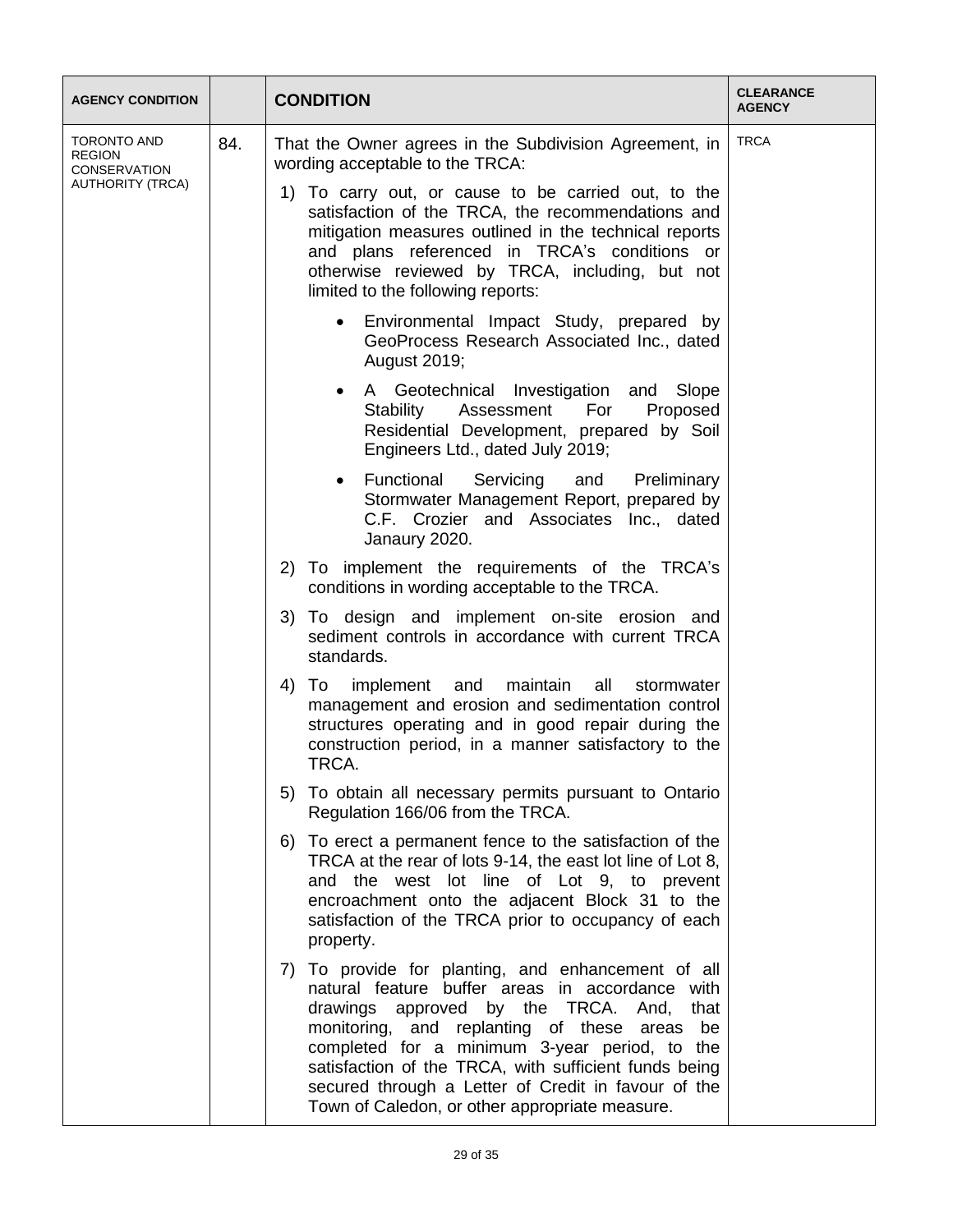| <b>AGENCY CONDITION</b>                                                               |     | <b>CONDITION</b>                                                                                                                                                                                                                                                                                                                                                                                                                                                                                                                                                                                                                                               | <b>CLEARANCE</b><br><b>AGENCY</b> |
|---------------------------------------------------------------------------------------|-----|----------------------------------------------------------------------------------------------------------------------------------------------------------------------------------------------------------------------------------------------------------------------------------------------------------------------------------------------------------------------------------------------------------------------------------------------------------------------------------------------------------------------------------------------------------------------------------------------------------------------------------------------------------------|-----------------------------------|
|                                                                                       |     | To provide for the warning clauses and information<br>8)<br>identified in TRCA's conditions.                                                                                                                                                                                                                                                                                                                                                                                                                                                                                                                                                                   |                                   |
|                                                                                       |     | 9) That, where required to satisfy TRCA's conditions,<br>development shall be phased within this Plan.                                                                                                                                                                                                                                                                                                                                                                                                                                                                                                                                                         |                                   |
|                                                                                       |     | 10) That prior to a request for renewal of Draft Approval of<br>any phase of this subdivision, that the owner consult<br>with the TRCA with respect to whether the technical<br>studies submitted in support of this development<br>remain to meet current day requirements, and that the<br>owner update any studies and plans, as required, to<br>reflect current day requirements.                                                                                                                                                                                                                                                                          |                                   |
|                                                                                       |     | 11) To carry out, or cause to be carried out the cleaning-<br>out and maintenance of all stormwater management<br>infrastructure (e.g. Jellyfish unit) prior to assumption<br>of the subdivision by the Town of Caledon.                                                                                                                                                                                                                                                                                                                                                                                                                                       |                                   |
|                                                                                       |     | 12) To gratuitously dedicate Blocks 31 and 32 to the<br>TRCA, in a condition that is satisfactory to the TRCA.                                                                                                                                                                                                                                                                                                                                                                                                                                                                                                                                                 |                                   |
|                                                                                       |     | 13) To<br>information<br>ensure<br>community<br>maps<br>and<br>promotional materials for lots or blocks adjacent to<br>Block 31 clearly identify the presence of the valley<br>feature and buffer lock, identify limitations to permitted<br>uses within these areas, and restrictions to access<br>noted in TRCA's conditions.                                                                                                                                                                                                                                                                                                                                |                                   |
| <b>TORONTO AND</b><br><b>REGION</b><br><b>CONSERVATION</b><br><b>AUTHORITY (TRCA)</b> | 85. | That a warning clause be included in all agreements of<br>purchase and sale, and information be provided on all<br>community information maps and promotional sales<br>materials for lot(s) adjacent to Block 31 (environmental<br>protection block buffers), which identifies the following:                                                                                                                                                                                                                                                                                                                                                                  | <b>TRCA</b>                       |
|                                                                                       |     | 1) That a natural environmental restoration block is<br>being provided adjacent to the subject property. This<br>block is considered to be part of the publicly owned<br>environmental protection area and will remain in a<br>naturalized, unkept state. Private uses and alterations<br>of any kind are not permitted on these lands. Uses<br>such as private picnics; barbeque or garden areas;<br>storage of materials and/or the dumping of lawn<br>clippings/refuse or plowed snow are not permitted on<br>these lands. In addition, access to the environmental<br>protection lands is prohibited as is the installation of<br>private rear yard gates. |                                   |
| TORONTO AND<br><b>REGION</b><br>CONSERVATION<br><b>AUTHORITY (TRCA)</b>               | 86. | That the implementing zoning by-law recognize the slope<br>and its associated buffer and access block, in a suitable<br>environmental zoning category which has the effect of<br>prohibiting development and structural encroachment and<br>ensuring the long-term preservation of the lands in                                                                                                                                                                                                                                                                                                                                                                | <b>TRCA</b>                       |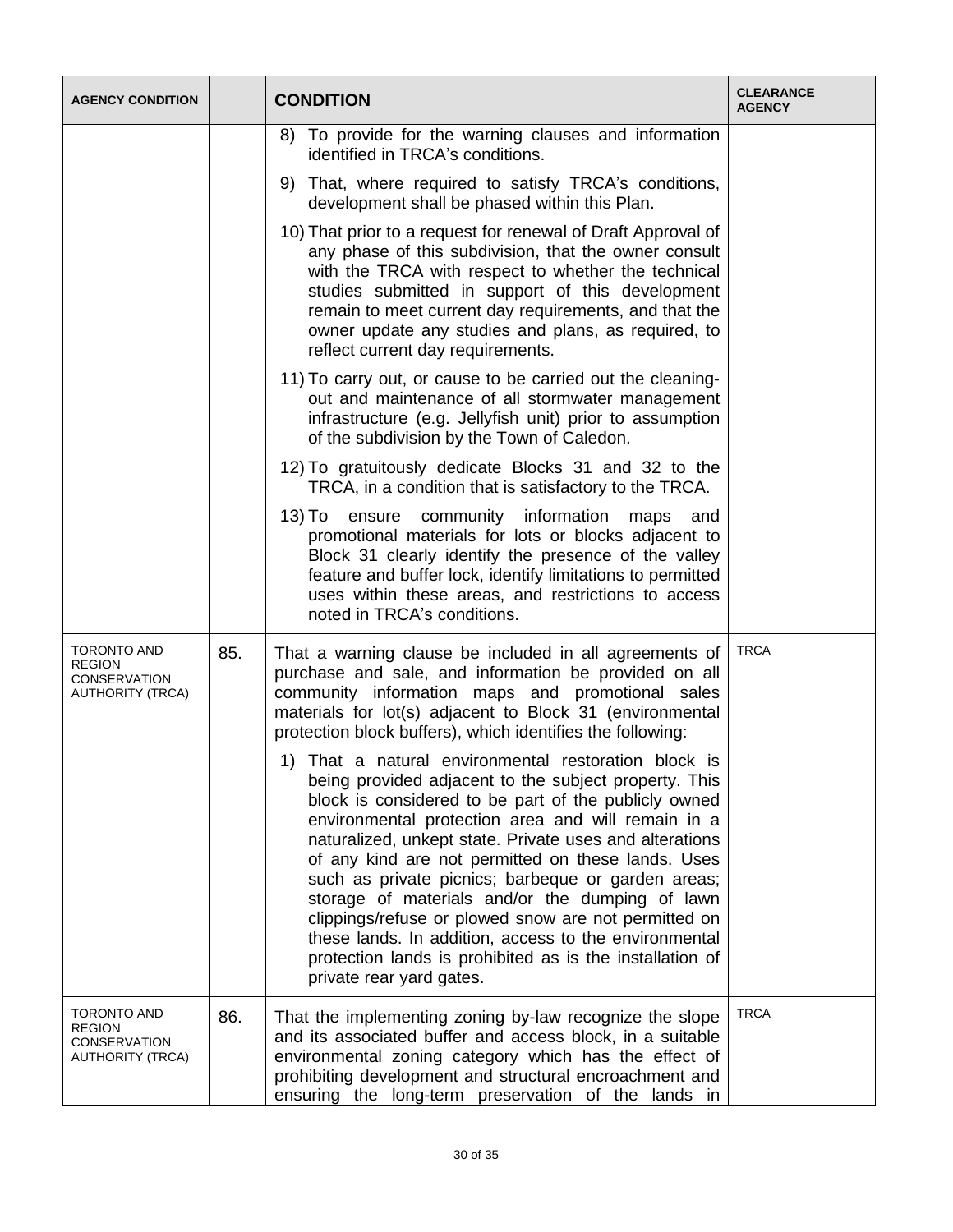| <b>AGENCY CONDITION</b>                                   |     | <b>CONDITION</b>                                                                                                                                                                                                                                                                                                                                                                                                                                                                                                                             | <b>CLEARANCE</b><br><b>AGENCY</b>                                       |
|-----------------------------------------------------------|-----|----------------------------------------------------------------------------------------------------------------------------------------------------------------------------------------------------------------------------------------------------------------------------------------------------------------------------------------------------------------------------------------------------------------------------------------------------------------------------------------------------------------------------------------------|-------------------------------------------------------------------------|
|                                                           |     | perpetuity, to the satisfaction of the TRCA.                                                                                                                                                                                                                                                                                                                                                                                                                                                                                                 |                                                                         |
| PEEL DISTRICT<br>SCHOOL BOARD                             | 87. | The Board requires that the following clauses be placed in<br>any agreement of purchase and sale entered into with<br>respect to any units on this plan, within a period of five<br>years from the date of registration of the development<br>agreement:                                                                                                                                                                                                                                                                                     | PEEL DISTRICT<br><b>SCHOOL BOARD</b>                                    |
|                                                           |     | 1) "Whereas, despite the efforts of the Peel District<br>School Board, sufficient accommodation may not be<br>available<br>for<br>all<br>anticipated<br>students<br>in.<br>the<br>neighbourhood schools, you are hereby notified that<br>some students may be accommodated in temporary<br>facilities or bused to schools outside of the area,<br>according to the Board's Transportation Policy. You<br>are advised to contact the School Accommodation<br>department of the Peel District School Board to<br>determine the exact schools." |                                                                         |
|                                                           |     | 2) "The purchaser agrees that for the purposes of<br>transportation to school the residents of the<br>development shall agree that the children will meet<br>the school bus on roads presently in existence or at<br>another designated place convenient to the Board."                                                                                                                                                                                                                                                                      |                                                                         |
| <b>DUFFERIN PEEL</b><br>CATHOLIC DISTRICT<br>SCHOOL BOARD | 88. | That the applicant shall agree in the Servicing and/or<br>Subdivision Agreement to include the following warning<br>clauses in all offers of purchase and sale of residential lots<br>until the permanent school for the area has been<br>completed:                                                                                                                                                                                                                                                                                         | <b>DUFFERIN PEEL</b><br><b>CATHOLIC DISTRICT</b><br><b>SCHOOL BOARD</b> |
|                                                           |     | 1) "Whereas, despite the best efforts of the Dufferin-Peel<br>Catholic<br><b>District</b><br>School<br>Board,<br>sufficient<br>accommodation may not be available for all<br>anticipated students from the area, you are hereby<br>notified that students may be accommodated in<br>temporary facilities and/or bussed to a school outside<br>of the neighbourhood, and further, that students may<br>later be transferred to the neighbourhood school."                                                                                     |                                                                         |
|                                                           |     | 2) "That the purchasers agree that for the purpose of<br>transportation to school, the residents of the<br>subdivision shall agree that children will meet the bus<br>on roads presently in existence or at another place<br>designated by the Board."                                                                                                                                                                                                                                                                                       |                                                                         |
| <b>BELL CANADA</b>                                        | 89. | We hereby advise the Developer to contact Bell Canada<br>during detailed design to confirm the provision of<br>communication/telecommunication infrastructure needed<br>to service the development.                                                                                                                                                                                                                                                                                                                                          | <b>BELL CANADA</b>                                                      |
| <b>BELL CANADA</b>                                        | 90. | The Developer is hereby advised that prior to commencing<br>any work, the Developer must confirm that sufficient wire-                                                                                                                                                                                                                                                                                                                                                                                                                       | <b>BELL CANADA</b>                                                      |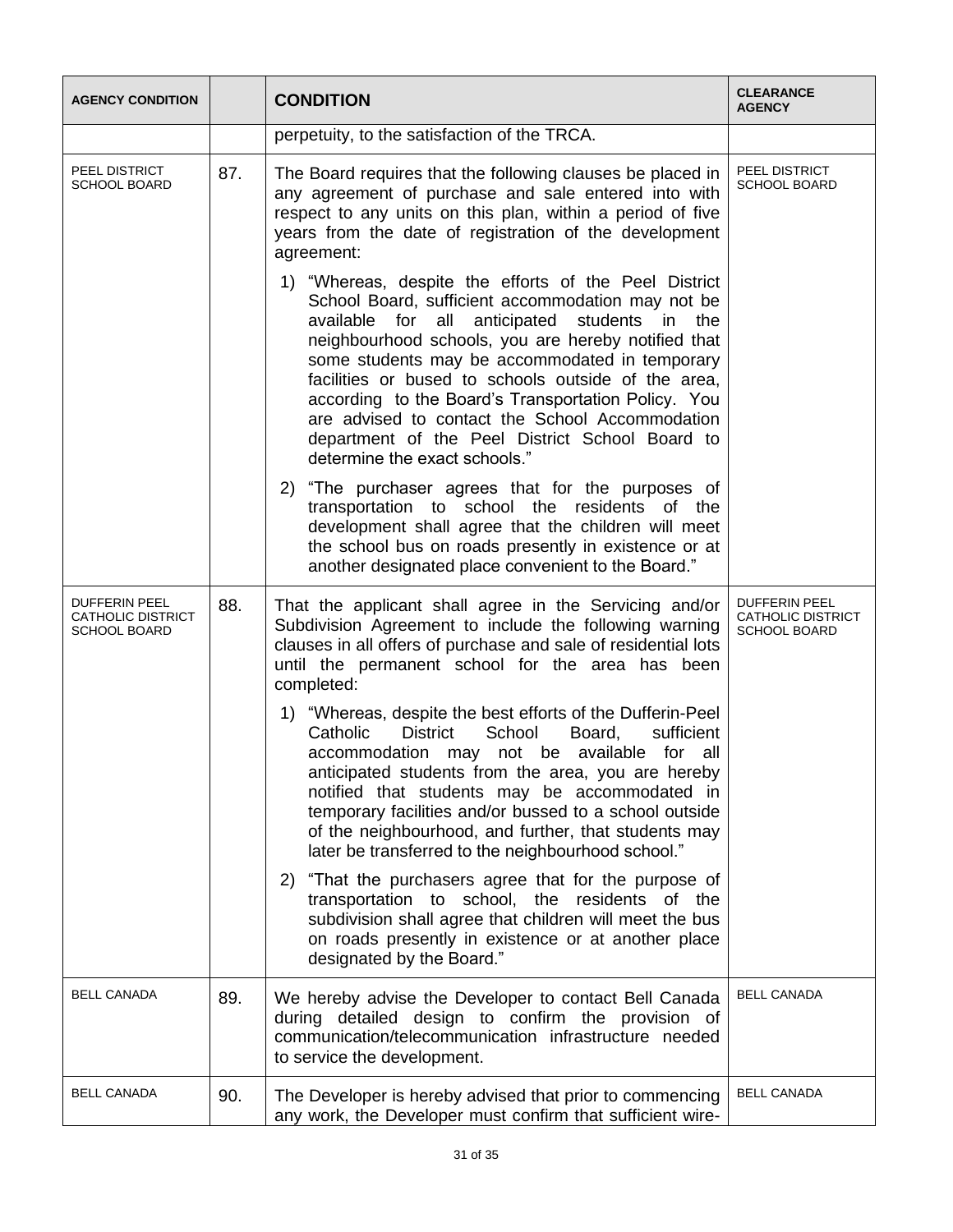| <b>AGENCY CONDITION</b> |     | <b>CLEARANCE</b><br><b>CONDITION</b><br><b>AGENCY</b>                                                                                                                                                                                                                                                                                                                                                                        |  |
|-------------------------|-----|------------------------------------------------------------------------------------------------------------------------------------------------------------------------------------------------------------------------------------------------------------------------------------------------------------------------------------------------------------------------------------------------------------------------------|--|
|                         |     | line communication/telecommunication infrastructure is<br>available. In the event that such infrastructure is<br>unavailable, the Developer shall be required to pay for the<br>connection to and/or extension of the existing<br>communication/telecommunication infrastructure.                                                                                                                                            |  |
|                         |     | If the Developer elects not to pay for the above-noted<br>connection, then the Developer will be required to<br>demonstrate to the satisfaction of the municipality that<br>sufficient alternative communication/telecommunication<br>will be provided to enable, at a minimum, the effective<br>delivery of communication/telecommunication services for<br>emergency management services (i.e. 911 Emergency<br>Services). |  |
| <b>ENBRIDGE GAS</b>     | 91. | <b>ENBRIDGE GAS</b><br>The owner/developer shall contact Enbridge Gas<br>Distribution's Customer Connections department by<br>emailing SalesArea20@enbridge.com for service and<br>meter installation details and to ensure all gas piping is<br>installed prior to the commencement of site landscaping<br>(including, but not limited to: tree planting, silva cells,<br>and/or soil trenches) and/or asphalt paving.      |  |
| <b>ENBRIDGE GAS</b>     | 92. | <b>ENBRIDGE GAS</b><br>If the gas main needs to be relocated as a result of<br>changes in the alignment or grade of the future road<br>allowances or for temporary gas pipe installations<br>pertaining to phase construction, all costs are the<br>responsibility of the owner/developer.                                                                                                                                   |  |
| <b>ENBRIDGE GAS</b>     | 93. | <b>ENBRIDGE GAS</b><br>In the event that easement(s) are required to service this<br>development, the applicant will provide the easement(s) to<br>Enbridge Gas Distribution at no cost.                                                                                                                                                                                                                                     |  |
| <b>FNBRIDGE GAS</b>     | 94. | <b>ENBRIDGE GAS</b><br>The owner/developer shall grade all road allowances to as<br>final elevation as possible, provide necessary field survey<br>information and all approved municipal road cross<br>sections, identifying all utility locations prior to the<br>installation of the gas piping.                                                                                                                          |  |
| <b>CANADA POST</b>      | 95. | <b>CANADA POST</b><br>The owner/developer will consult with Canada Post to<br>determine suitable permanent locations for the placement<br>of Community Mailboxes and to indicate these locations<br>on appropriate servicing plans.                                                                                                                                                                                          |  |
| <b>CANADA POST</b>      | 96. | <b>CANADA POST</b><br>The builder/owner/developer will confirm to Canada Post<br>that the final secured permanent Community Mailbox<br>locations will not be in conflict with any other utility;<br>including hydro transformers,<br>bell<br>pedestals,<br>cable<br>pedestals,<br>flush to<br>grade communication<br>vaults,<br>landscaping enhancements (tree planting) and bus pads.                                       |  |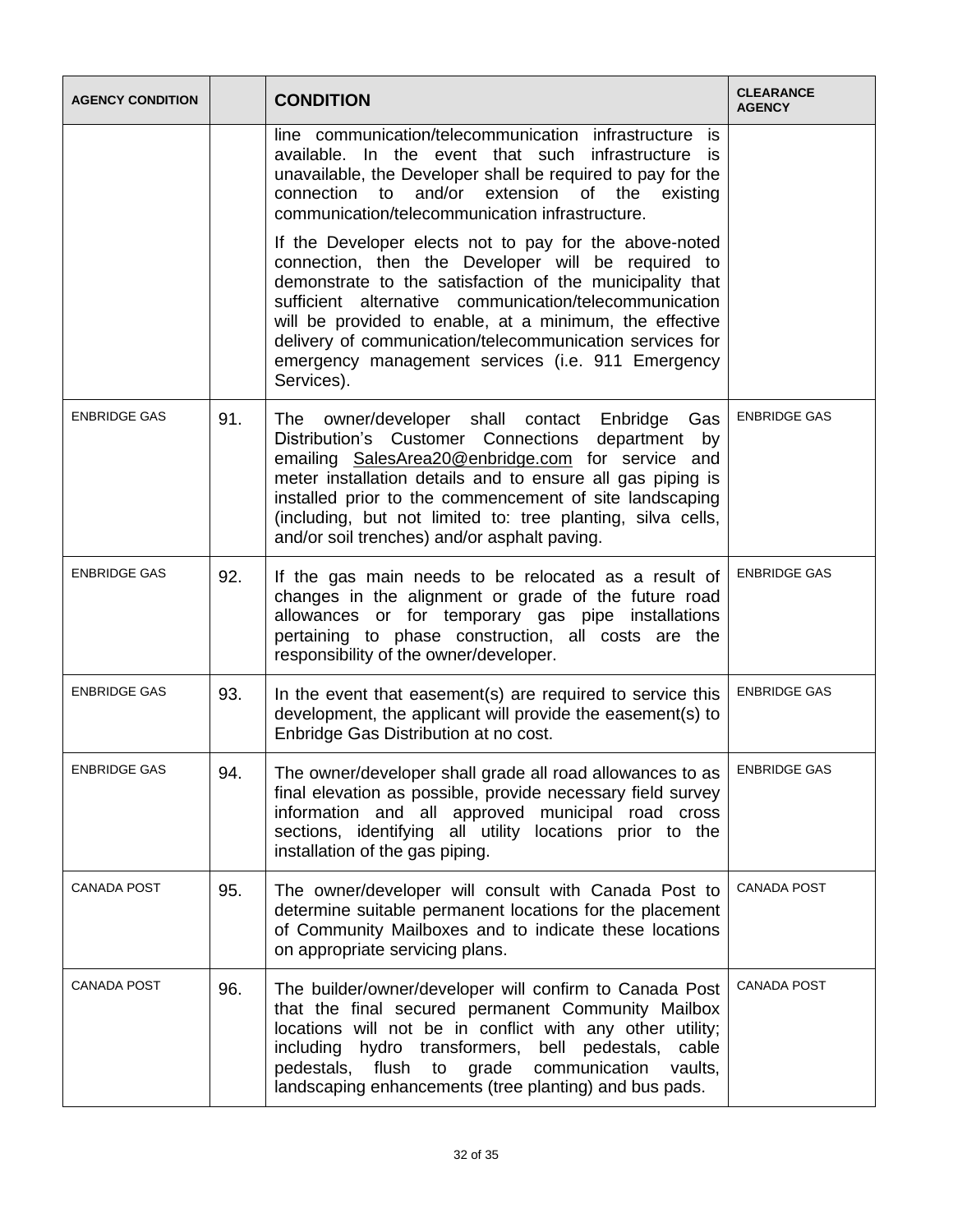| <b>AGENCY CONDITION</b>             |      | <b>CONDITION</b>                                                                                                                                                                                                                                                                                                                                                                                                                                                                                                                                              | <b>CLEARANCE</b><br><b>AGENCY</b> |
|-------------------------------------|------|---------------------------------------------------------------------------------------------------------------------------------------------------------------------------------------------------------------------------------------------------------------------------------------------------------------------------------------------------------------------------------------------------------------------------------------------------------------------------------------------------------------------------------------------------------------|-----------------------------------|
| <b>CANADA POST</b>                  | 97.  | <b>CANADA POST</b><br>The owner/developer will install concrete pads at each of<br>the Community Mailbox locations as well as any required<br>walkways across the boulevard and any required curb<br>depressions for wheelchair access as per Canada Post's<br>concrete pad specification drawings.                                                                                                                                                                                                                                                           |                                   |
| <b>CANADA POST</b>                  | 98.  | <b>CANADA POST</b><br>The owner/developer will agree to prepare and maintain<br>area of compacted gravel to Canada<br>Post's<br>an<br>specifications to serve as a temporary Community Mailbox<br>location. This location will be in a safe area away from<br>construction activity in order that Community Mailboxes<br>may be installed to service addresses that have occupied<br>prior to the pouring of the permanent Community Mailbox<br>pads. This area will be required to be prepared a minimum<br>of 30 days prior to the date of first occupancy. |                                   |
| <b>CANADA POST</b>                  | 99.  | The owner/developer will communicate to Canada Post<br>the excavation date for the first foundation (or first phase)<br>as well as the expected date of first occupancy.                                                                                                                                                                                                                                                                                                                                                                                      | <b>CANADA POST</b>                |
| <b>CANADA POST</b>                  | 100. | The owner/developer agrees, prior to offering any of the<br>residential units for sale, to place a "Display Map" on the<br>wall of the sales office in a place readily available to the<br>public which indicates the location of all Canada Post<br>Community Mailbox site locations, as approved by Canada<br>Post and the Town of Caledon.                                                                                                                                                                                                                 | <b>CANADA POST</b>                |
| <b>CANADA POST</b>                  | 101. | <b>CANADA POST</b><br>The owner/developer agrees to include in all offers of<br>purchase and sale a statement, which advises the<br>prospective new home purchaser that mail delivery will be<br>from a designated Community Mailbox, and to include the<br>exact locations (list of lot numbers) of each of these<br>Community Mailbox locations; and further, advise any<br>affected homeowners of any established easements<br>granted to Canada Post.                                                                                                     |                                   |
| <b>CANADA POST</b>                  | 102. | The owner/developer will be responsible for officially<br>notifying the purchasers of the exact Community Mailbox<br>locations prior to the closing of any home sales with<br>specific clauses in the Purchase offer, on which the<br>homeowners do a sign off.                                                                                                                                                                                                                                                                                               | <b>CANADA POST</b>                |
| <b>SUMMARY</b><br><b>CONDITIONS</b> | 103. | Prior to signing the final plan the Town's Manager of<br>Development Review Services shall be advised that all<br>Conditions have been carried out to the satisfaction of the<br>relevant agencies, and that a brief but complete statement<br>detailing how each Condition has been satisfied has been<br>provided:                                                                                                                                                                                                                                          | <b>TOWN</b>                       |
|                                     | 104. | <b>Town of Caledon</b> that Conditions 1 through 58, inclusive                                                                                                                                                                                                                                                                                                                                                                                                                                                                                                | <b>TOWN</b>                       |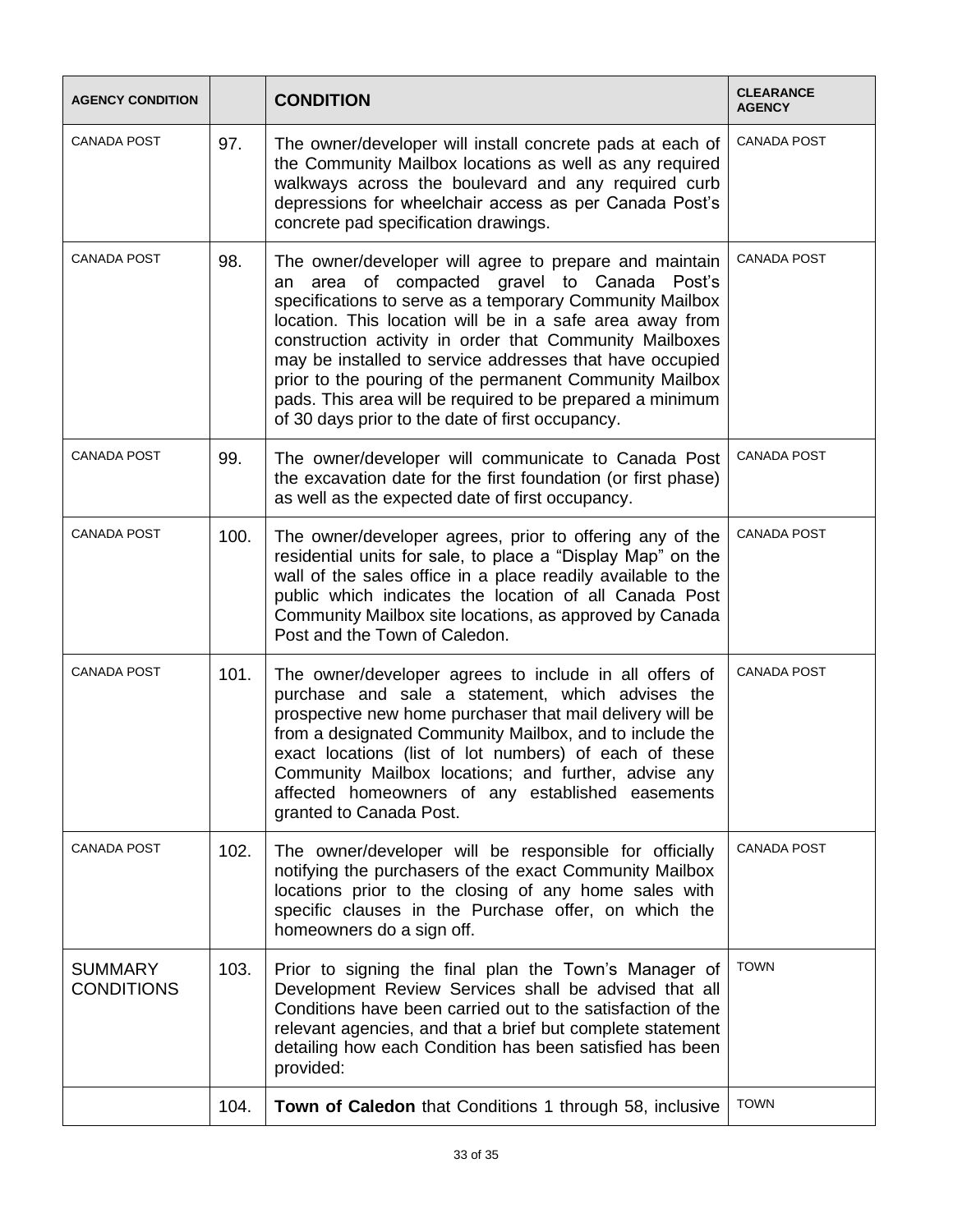| <b>AGENCY CONDITION</b> |      | <b>CONDITION</b>                                                                                           | <b>CLEARANCE</b><br><b>AGENCY</b>                                       |
|-------------------------|------|------------------------------------------------------------------------------------------------------------|-------------------------------------------------------------------------|
|                         |      | have been satisfied.                                                                                       |                                                                         |
|                         | 105. | <b>Region of Peel that Conditions 1, and 59 through 80,</b><br>inclusive have been satisfied.              | <b>REGION</b>                                                           |
|                         | 106. | Toronto and Region Conservation Authority that<br>Conditions 81 through 86, inclusive have been satisfied. | <b>TRCA</b>                                                             |
|                         | 107. | Peel District School Board that Condition 87 has been<br>satisfied.                                        | <b>PEEL DISTRICT</b><br><b>SCHOOL BOARD</b>                             |
|                         | 108. | Dufferin-Peel Catholic District School Board that<br>Condition 88 has been satisfied.                      | <b>DUFFERIN PEEL</b><br><b>CATHOLIC DISTRICT</b><br><b>SCHOOL BOARD</b> |
|                         | 109. | <b>Bell Canada</b> that Conditions 89 and 90 have been<br>satisfied.                                       | <b>BELL CANADA</b>                                                      |
|                         | 110. | <b>Enbridge Gas</b> that Conditions 91 through 94, inclusive<br>have been satisfied.                       | <b>ENBRIDGE GAS</b>                                                     |
|                         | 111. | <b>Canada Post that Conditions 95 through 102, inclusive</b><br>have been satisfied.                       | <b>CANADA POST</b>                                                      |

| <b>NOTES: THE</b><br><b>OWNER IS HEREBY</b><br><b>ADVISED</b> | 1. | The Owner, their successors and assigns are hereby notified the<br>Development Charges of the Town are payable in accordance<br>with the applicable Development Charges By-laws, upon issuance<br>of a building permit, at the rate in effect on the date issued. |  |
|---------------------------------------------------------------|----|-------------------------------------------------------------------------------------------------------------------------------------------------------------------------------------------------------------------------------------------------------------------|--|
|                                                               | 2. | Notwithstanding the Servicing Requirements mentioned in<br>Schedule A - Conditions of Draft Approval, all Standards in effect<br>at the time of registration of the plan will apply.                                                                              |  |
|                                                               | 3. | The Owner is hereby advised that all building permits are subject<br>to Architectural Control. The Town of Caledon requires that prior<br>to Building Permit submission, Building Permits are to be<br>reviewed and approved by the Town's Control Architect.     |  |

| In order to expedite the clearance of conditions, we suggest that a copy of the signed<br>Subdivision Agreement be forwarded to the following agencies upon execution: |                                  |  |  |  |  |  |
|------------------------------------------------------------------------------------------------------------------------------------------------------------------------|----------------------------------|--|--|--|--|--|
| Attn: Larissa Svirplys-Howe<br>Attn: Bianca Bielski                                                                                                                    |                                  |  |  |  |  |  |
| <b>Public Works, Development Services</b>                                                                                                                              | Manager, Planning and Enrolment  |  |  |  |  |  |
| Region of Peel                                                                                                                                                         | Peel District School Board       |  |  |  |  |  |
| 10 Peel Centre Drive                                                                                                                                                   | 5650 Hurontario Street           |  |  |  |  |  |
| Brampton, Ontario L6T 4B9                                                                                                                                              | Mississauga, Ontario L5R 1C6     |  |  |  |  |  |
| Tel: 905-791-7800                                                                                                                                                      | Tel: 905-890-1010 x. 2221        |  |  |  |  |  |
| Email:                                                                                                                                                                 | Email: Bianca.bielski@peelsb.com |  |  |  |  |  |